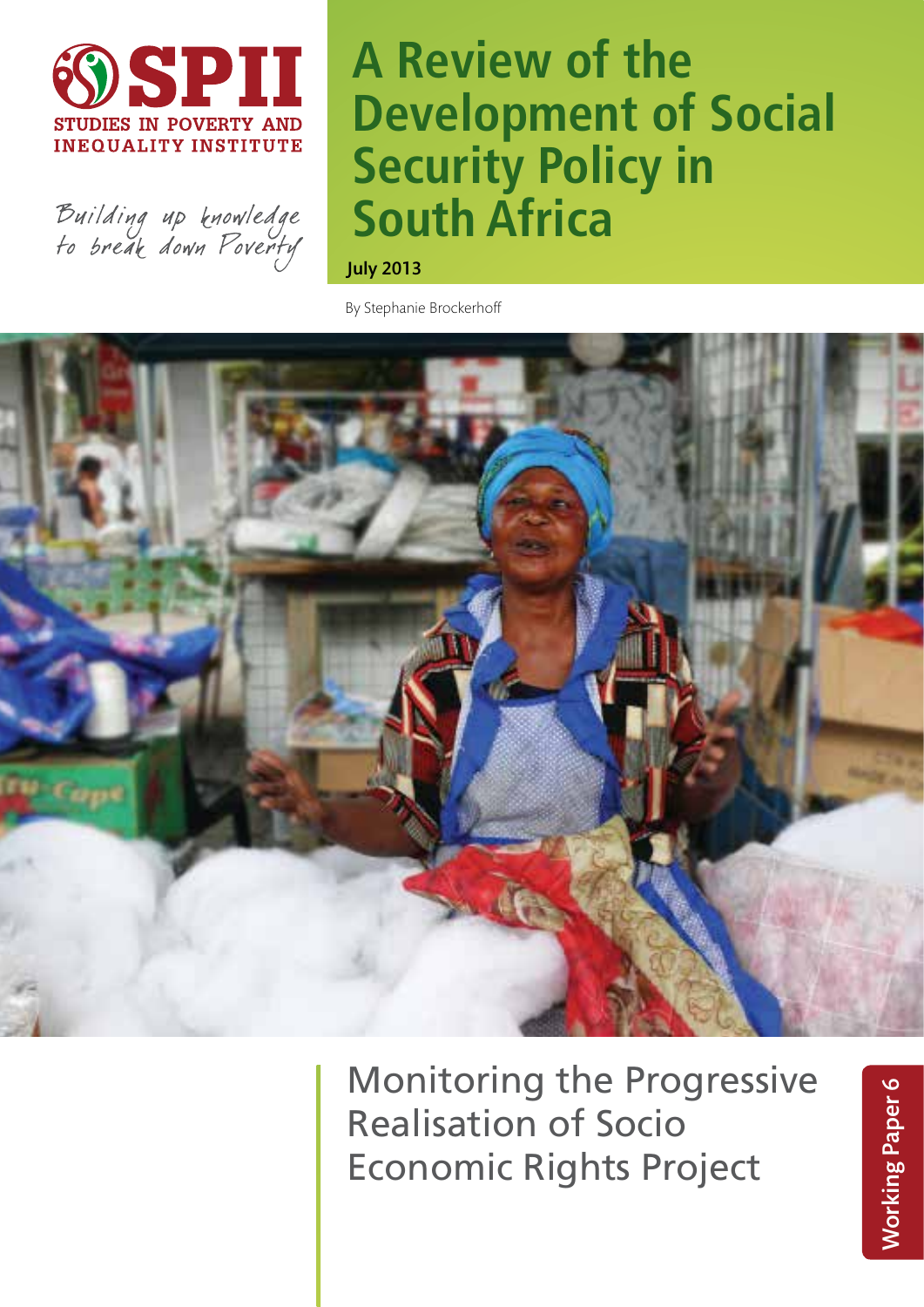# **A Review of the Development of Social Security Policy in South Africa**

July 2013

By Stephanie Brockerhoff

Monitoring the Progressive Realisation of Socio Economic Rights Project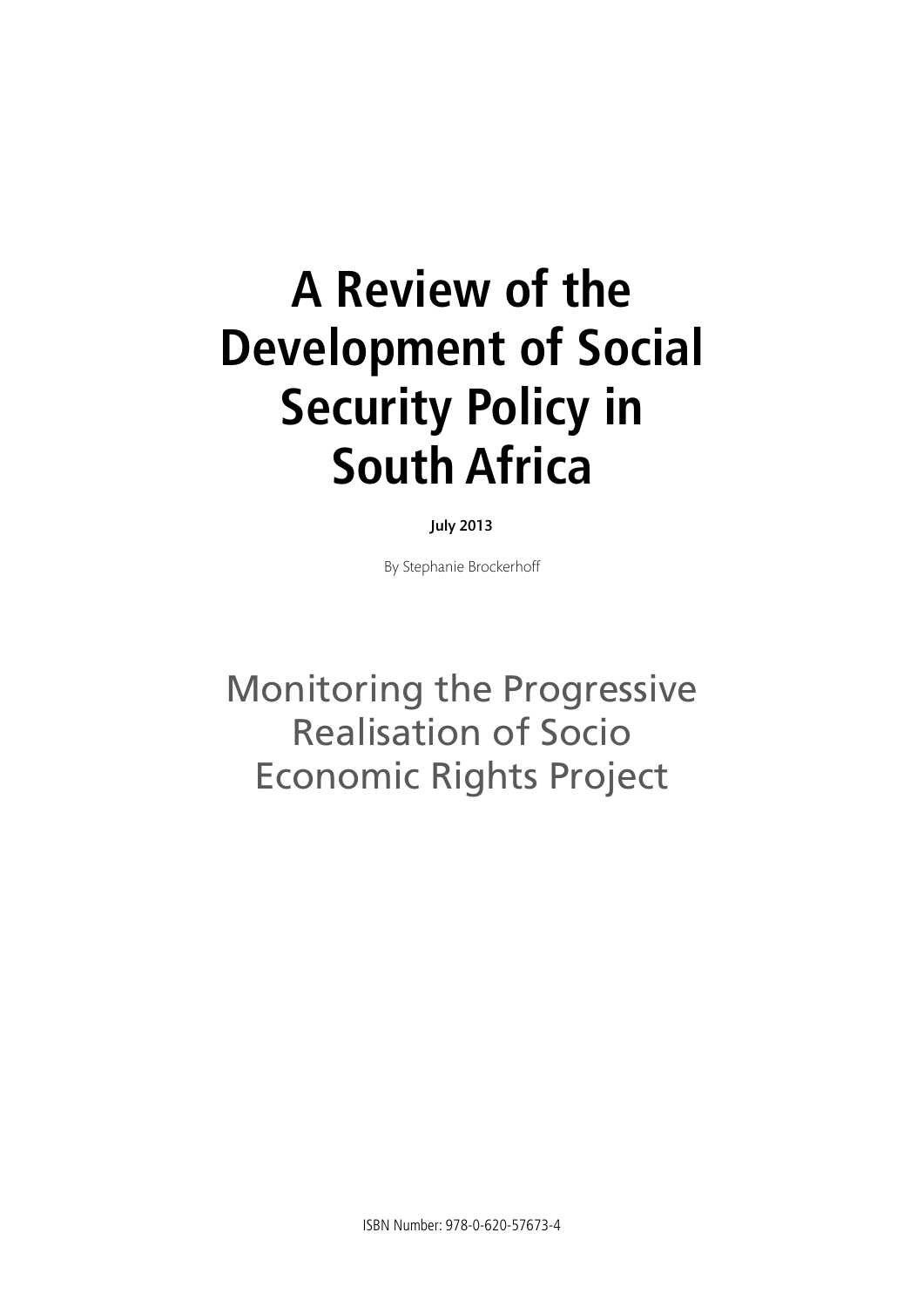# Preface and Acknowledgements

The Studies in Poverty and Inequality Institute (SPII) is an independent research think tank that focuses on generating new knowledge, information and analysis in the field of poverty and inequality studies.

The policy review has been undertaken as part of the 'Monitoring the progressive realization of socio-economic rights' project conducted by SPII. The objective of this project is to develop a tool that will monitor the progressive realisation of socioeconomic rights. This includes investigating the manner in which policy making, to expand access to socio-economic rights, in fact aligns with the jurisprudential guidance handed down by the Constitutional Court. Such a tool will become a useful tool for policy makers, for those that exercise oversight over the executive, including Parliament and Chapter Nine institutions (notably the South African Human Rights Commission), and civil society.

This work is funded by the Ford Foundation whose funding contribution to this research is gratefully acknowledged.

This policy review is an updated version of the 2010 paper by Stephanie Brockerhoff entitled "Monitoring the Progressive Realisation of Socio-Economic Rights. A Review of the Development of Social Security Policy in South Africa". It has been edited and updated with data from the 2013 budget where possible and the 2011/12 SASSA annual report with the assistance of Tshego Monnana, Hannah Dawson and Ratula Beukman.

For feedback and queries, please email: advocacy@spii.org.za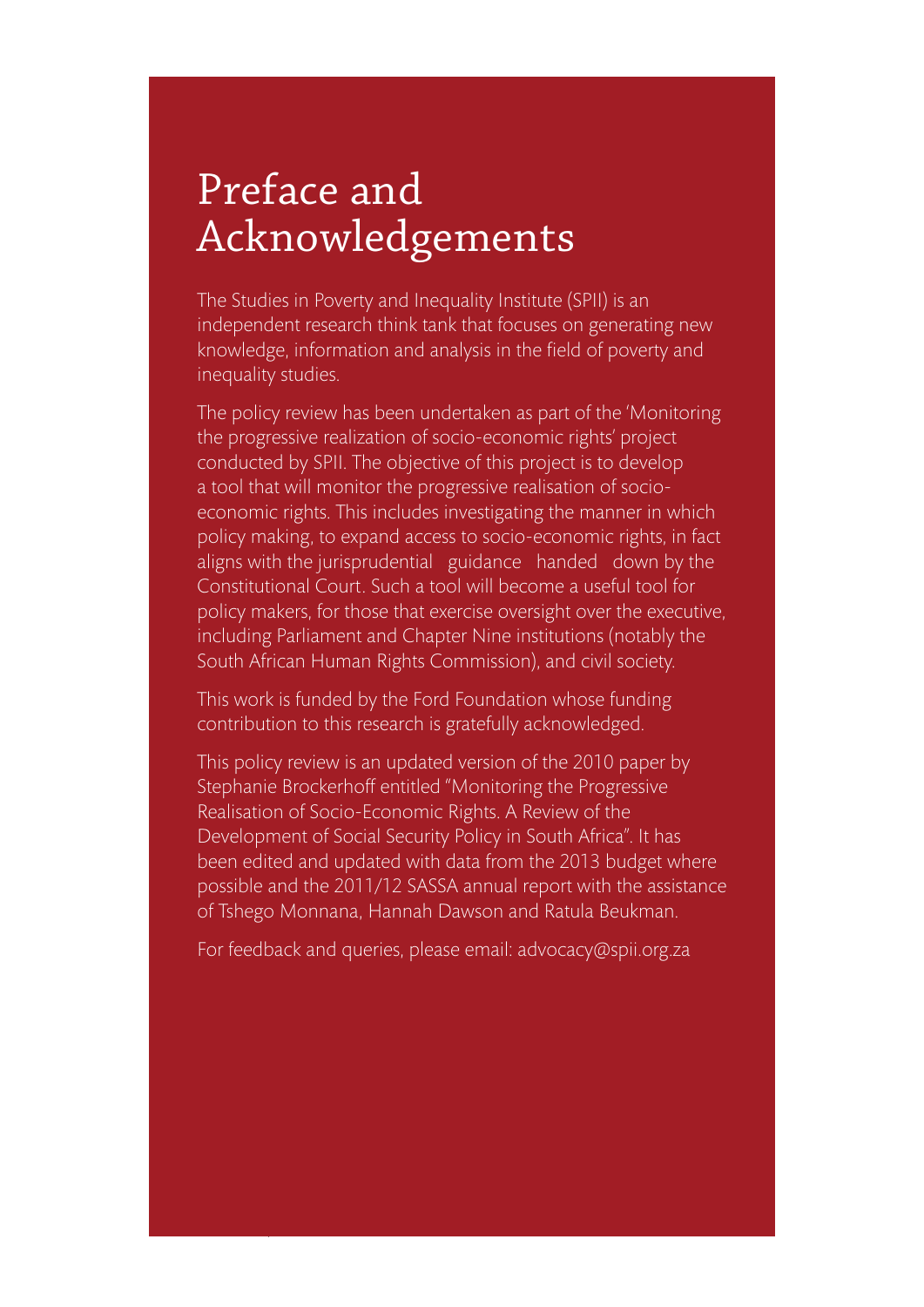# Executive Summary

This policy review has been undertaken as part of a broader project conducted by the Studies in Poverty and Inequality Institute (SPII). The objectives of the larger project are to develop a monitoring tool to measure and evaluate the progressive realisation of socio-economic rights (SERs) in South Africa. Integral to this monitoring tool is an analysis of policy which corresponds to specific SERs. In particular, this project has undertaken baseline policy studies for each of the SERs to investigate how the policy making process is aligned with the jurisprudential guidance handed down by the Constitutional Court. It is envisioned that such a monitoring tool will be a useful instrument for policy makers, for those that exercise oversight over the executive, including Parliament and Chapter Nine institutions (notably the South African Human Rights Commission), and civil society.

This paper conducts an in-depth analysis of the policy developments for social security before and after 1994. This analysis enables an assessment to be made on how far the constitutional obligation to progressively realise the right to social security and social assistance for those who can't provide for themselves has been realised, and the extent to which this obligation has in fact driven the policy making process.

The paper begins with an analysis of the meaning of the universal right to access social security as a justiciable socio-economic right contained in the Constitution of South Africa, including the implications of the internal limitation of the universal right that makes access subject to progressive realisation within the state's available resources.

Next, the paper examines the extent and impact of poverty and inequality within South Africa, locating these phenomena within the context of an extremely high unemployment rate. The issue of exclusion from the labour market has a direct bearing on the subsequent section that examines the history of social security policy in South Africa - a policy built around the assumption of full employment for white males. Prior to 1994 policies emerged that were constructed to address the needs of cyclical short term, rather than structural and long term, unemployment or lack of access to wage income. The paper argues that despite the adoption of the Constitution in 1996, the same broad social security architecture is still in place today, despite the inclusion of millions of black Africans into the system.

Consequently, the paper then considers some of the guiding policy deliberations and how they pertain to the development of social security policy since 1994. This includes the Reconstruction and Development Programme (RDP), the Lund Committee Report, the Welfare White Paper, Growth, Employment & Redistribution (GEAR) program, and the Taylor Committee report in order to identify to what extent the constitutional imperative of universal access can be seen to have guided the policy making process. The conclusion of this section suggests that whilst the language of policy makers and legislation changes to reflect the terminology of 'progressive realisation', the logical result of 'universal access' is not reflected. Thus, in a way, progressive realisation becomes a justification for continued targeting and exclusions.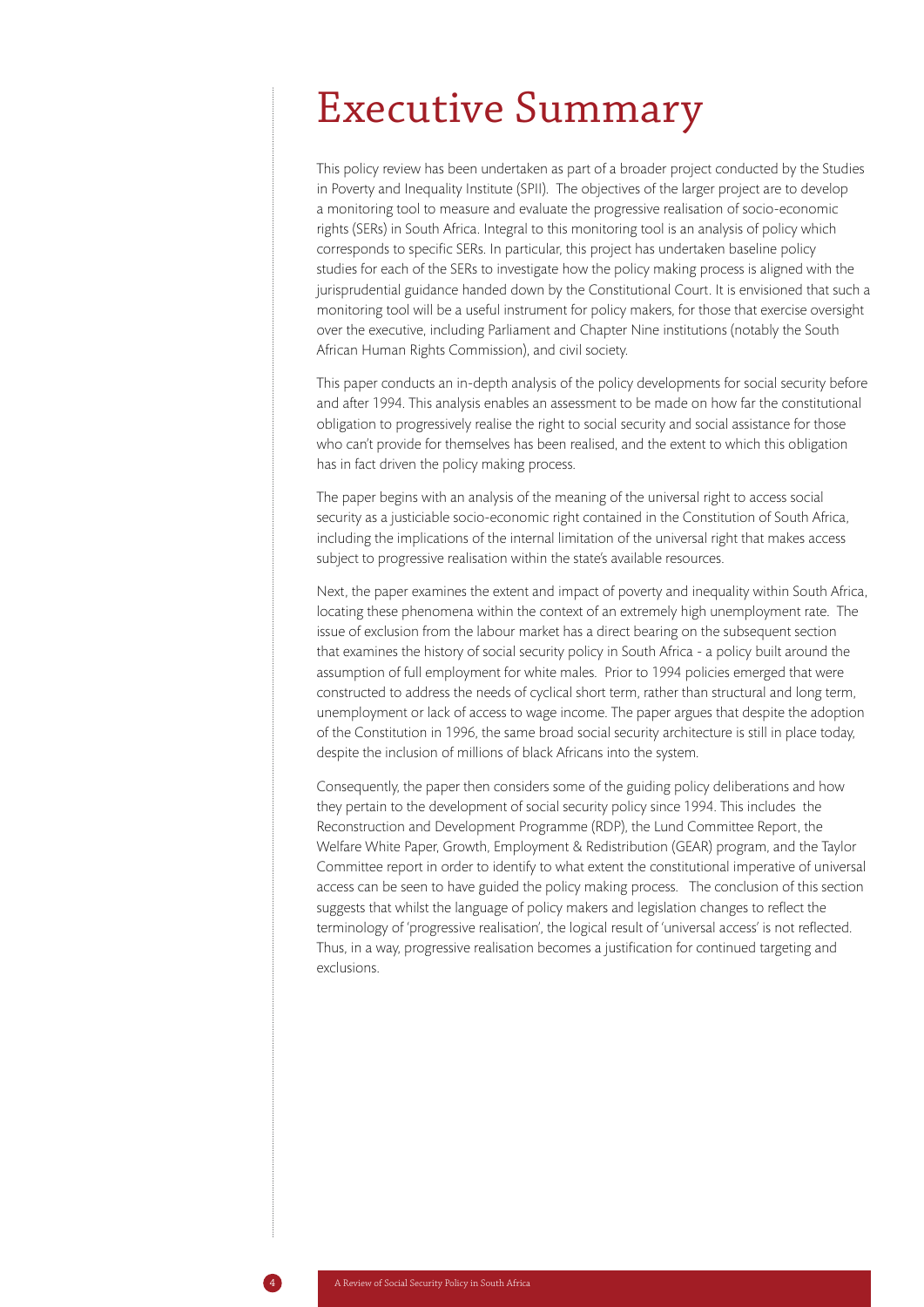Where access to social assistance cash transfers (state grants) has been expanded, it appears to be largely the result of exogenous forces, such as Constitutional Court challenges, mediated through issues of fiscal concerns.

This paper does not seek to suggest that the roll out of social grants has not been extremely important in terms of addressing the minimum needs of those living in destitution. Many arguments and evidence exists outside of this paper that makes a case for the manner in which the cash circulating from social grants is able to stimulate economic inclusion from below. Other evidence shows quite clearly that the current levels of poverty would have been starkly worse in the absence of such a roll out of cash grants. This paper argues that given the constitutional imperatives of universal access to social security, current policy processes do not appear to have the necessary framework. It is for this reason that we argue that government should adopt a roadmap that spells out how to transform the historic design of exclusion from social security to one that is appropriate to the needs of South Africa, its resources, and the developmental challenges.

In conclusion, this paper introduces the ancillary concept of the need to develop a stand alone tool through which the overall progressive or regressive potential of departmental policies and programmes can be monitored and evaluated by the appropriate policy makers, as well as non-state actors. We sketch three basic ways in which this could be done. We also argue that there is a distinct role that civil society could play as a partner to the state both in calling for a road map, but also in independently coming up with draft contents that contain a vision of the look and feel of a transformative social security system.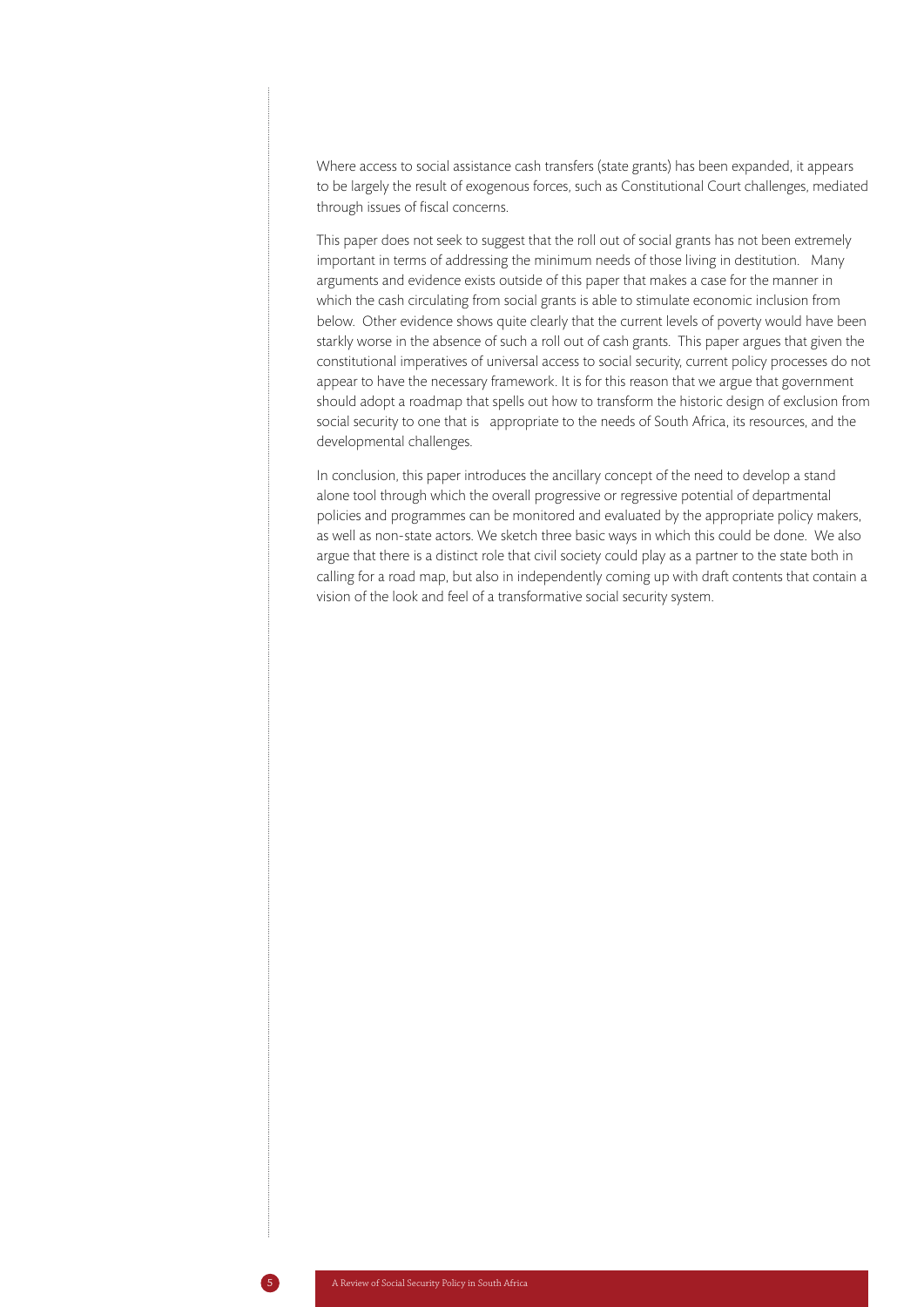# Contents table of

| <b>Executive Summary:</b>                                                                                                                | 4  |
|------------------------------------------------------------------------------------------------------------------------------------------|----|
| <b>Tables and Figures:</b>                                                                                                               | 8  |
| <b>Terms and Abbreviations:</b>                                                                                                          | 9  |
| Chapter 1: Introduction: Setting the Scene - the Right to<br>Social Security and its Importance for addressing Poverty<br>and Inequality | 10 |
| 1.1. Outline of the Paper                                                                                                                | 11 |
| 1.2. The Constitutional Obligations of the State with<br>regard to Social Security                                                       | 12 |
| 1. 3. The Socio-Economic Context of Social Security                                                                                      | 13 |
| • Poverty and Inequality                                                                                                                 | 13 |
| • Underemployment and Unemployment                                                                                                       | 14 |
| <b>Chapter 2: The Development of Social Security Policy</b>                                                                              | 16 |
| II. 1. Social Insurance Schemes                                                                                                          | 17 |
| . The Unemployment Insurance Fund (UIF)                                                                                                  | 17 |
| • Compensation for Occupational Illness and Diseases<br>Fund (Compensation Funds)                                                        | 18 |
| · Road Accident Fund (RAF)                                                                                                               | 19 |
| • Private Retirement Provisions                                                                                                          | 19 |
| • Private Health Insurance                                                                                                               | 19 |
| 2. 2. Social Assistance                                                                                                                  | 20 |
| 2. 2. 1. Social Assistance up till 1992                                                                                                  | 20 |
| 2. 2. 2. Policy Development since 1994                                                                                                   | 23 |
| · RDP, 1994                                                                                                                              | 23 |
| • GEAR, 1996                                                                                                                             | 23 |
| • The White Paper for Social Welfare, 1997 and the<br>Report of the Lund Committee on Child and Family<br>Support, 1996                  | 24 |
| • The Committee of Inquiry into a Comprehensive<br>Social Security For South Africa<br>(Taylor Committee), 2002                          | 25 |
| • The Social Assistance Act and the South African<br>Social Security Agency Act, 2004                                                    | 27 |
| 2.2.3. Overview of Social Assistance by Grant Type as of<br>2012/13                                                                      | 28 |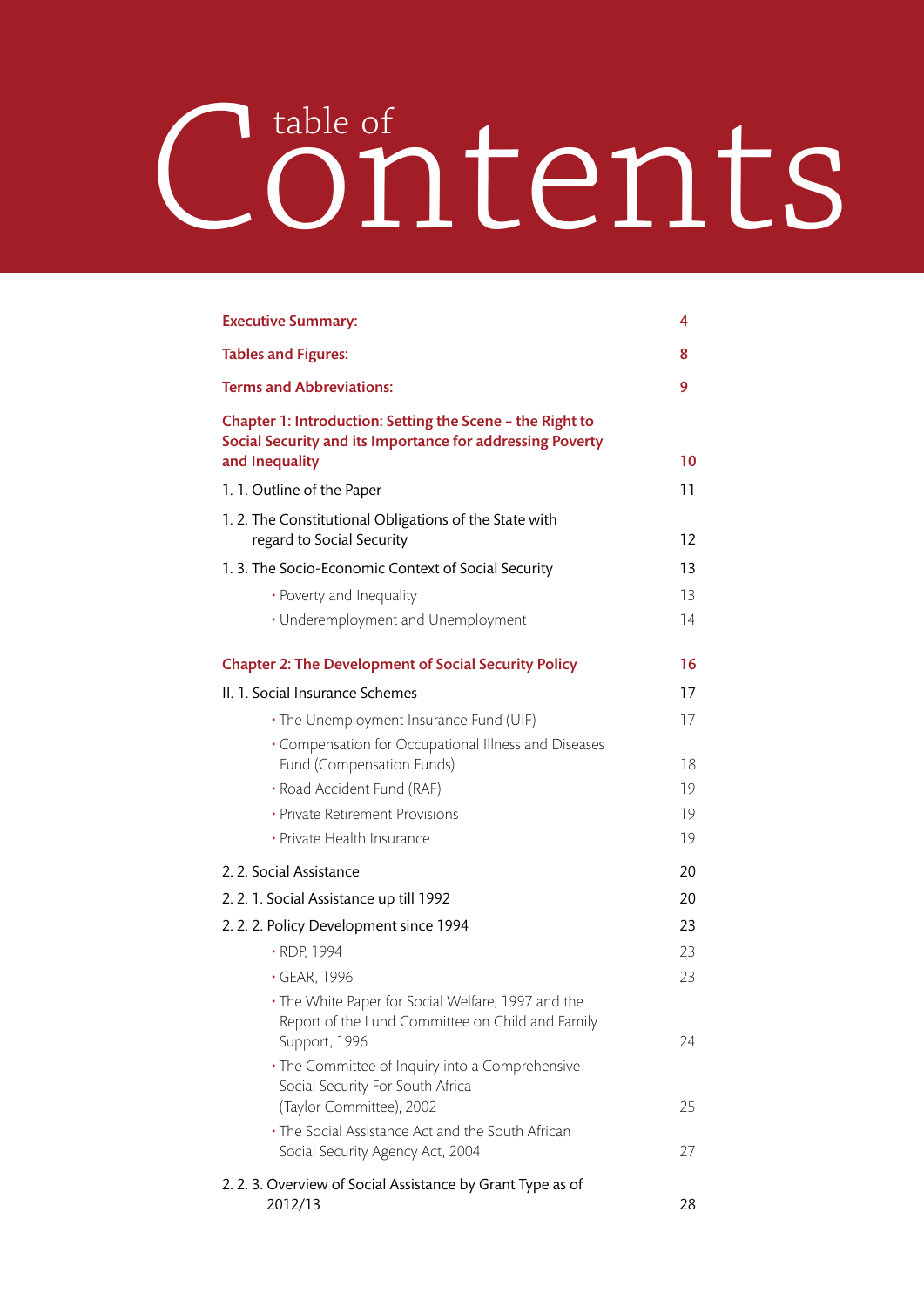| · Old Age Grant (OAG)                                                                                                                                                                              | 28 |
|----------------------------------------------------------------------------------------------------------------------------------------------------------------------------------------------------|----|
| • War Veteran's Grant (WVG)                                                                                                                                                                        | 29 |
| • Disability Grant (DG)                                                                                                                                                                            | 29 |
| • Grant in Aid (GIA)                                                                                                                                                                               | 29 |
| • Foster Child Grant (FCG)                                                                                                                                                                         | 29 |
| • Care Dependency Grant (CDG)                                                                                                                                                                      | 30 |
| • Child Support Grant (CSG)                                                                                                                                                                        | 30 |
| · Social Relief of Distress Grant (SROD)                                                                                                                                                           | 30 |
| 2.2.4. Eligibility Criteria for accessing Social Assistance                                                                                                                                        | 30 |
| 2.3. What guides Policy Development?                                                                                                                                                               | 32 |
| Chapter 3: The State of Social Security in 2012/13- an<br>Overview of Gaps in Coverage, Spending on Social Security,<br>Beneficiary Numbers and Problems with the Delivery of<br><b>Services</b>   | 33 |
|                                                                                                                                                                                                    |    |
| 3.1. Gaps in Coverage                                                                                                                                                                              | 33 |
| 3.1. 1. Social assistance gap                                                                                                                                                                      | 33 |
| · Income support for unemployed                                                                                                                                                                    | 33 |
| • Income support for chronically ill                                                                                                                                                               | 34 |
| • Means testing or universal approach                                                                                                                                                              | 34 |
| • Adequacy                                                                                                                                                                                         | 34 |
| 3.1. 2. Social insurance gaps                                                                                                                                                                      | 35 |
| $\cdot$ UIF                                                                                                                                                                                        | 35 |
| · Pension/retirement reform                                                                                                                                                                        | 35 |
| 3. 2. Statistics around Social Security                                                                                                                                                            | 35 |
| 3. 3. Performance Problems - Backlogs in awarding Social Grants                                                                                                                                    | 35 |
| 3. 3.1. Overview of Backlogs, Litigation and Back-Payments                                                                                                                                         |    |
| according to Information provided by SASSA in<br>2011/2012 annual report                                                                                                                           | 38 |
|                                                                                                                                                                                                    |    |
| <b>Chapter 4: Conclusions and Recommendations:</b>                                                                                                                                                 |    |
| <b>Constructing a Measurement</b><br>Tool to Strengthen Transparent Progressive Realisation of<br>Socio-Economic Rights in South Africa through the Lens of the<br><b>Right to Social Security</b> | 40 |
| 4.1. Research Findings: Recommendation to measure progressive<br>realization                                                                                                                       | 40 |
| 4. 2. Developing a Measurement Tool                                                                                                                                                                | 42 |
| 4.3. Concluding Remarks                                                                                                                                                                            | 43 |
|                                                                                                                                                                                                    |    |
| <b>Bibliography</b>                                                                                                                                                                                | 44 |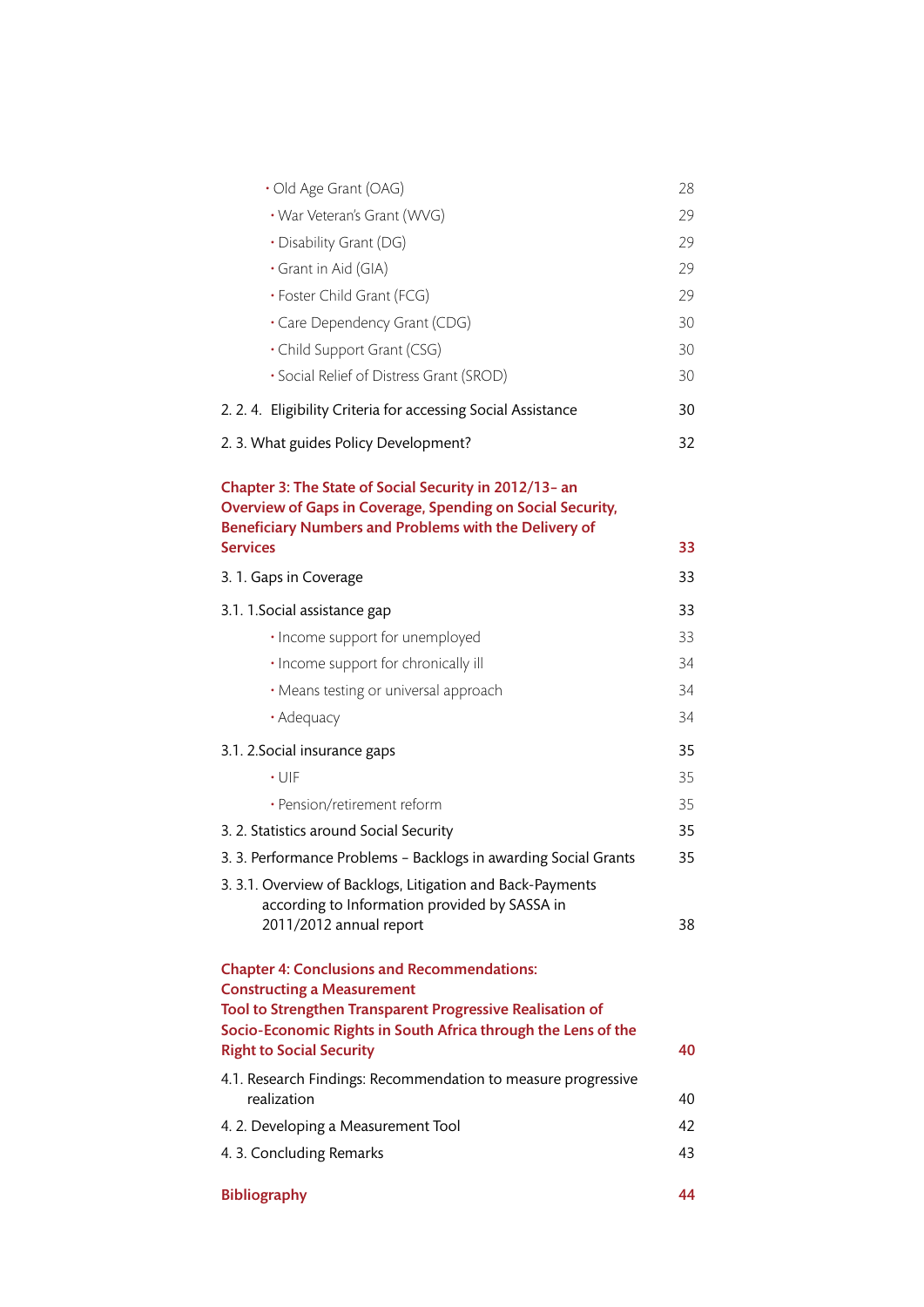# Tables and Figures

| Figure 1: | Structure of Social Security in South Africa                     | 16 |
|-----------|------------------------------------------------------------------|----|
| Table 1:  | Characteristics of the Labour Force                              | 15 |
| Table 2:  | Social Grants and their Eligibility Criteria as of 2012/13       | 31 |
| Table 3:  | Social Security Funds, 2009/10 - 2015/16                         | 36 |
| Table 4:  | Number of Social Grants by Type and Region as of 28/02/13        | 36 |
| Table 5:  | Proportion of the Population claiming Grants by Region           | 37 |
| Table 6:  | Social Grant Expenditure as a percentage of GDP, 2009/10-2015/16 | 37 |
| Table 7:  | Social Grant Value by Type and Year                              | 38 |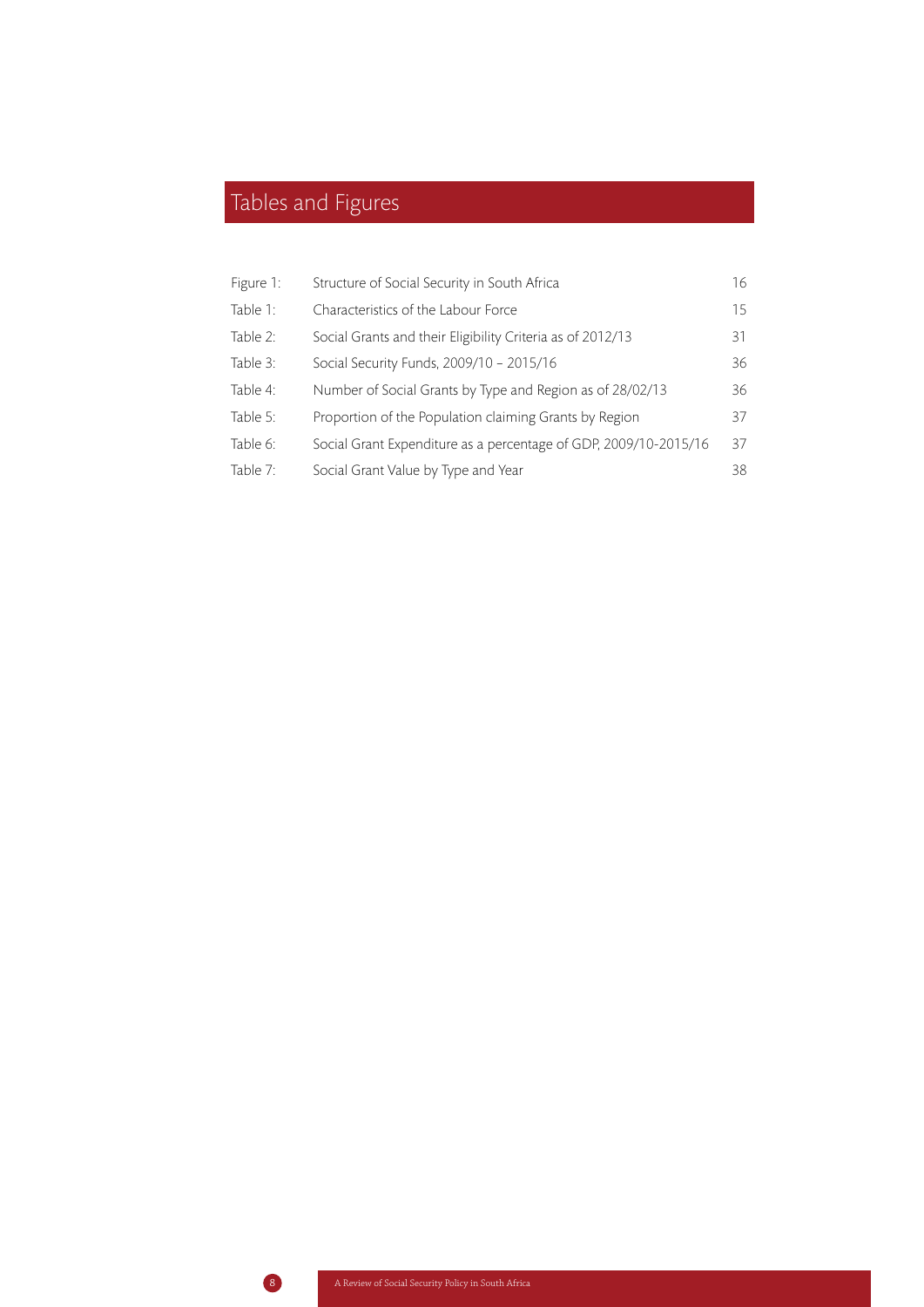## Terms and Abbreviations

- ANC African National Congress
- ▶ BIG Basic Income Grant
- CDG Care Dependency Grant
- COSATU Congress of South African Trade Unions
- CSG Child Support Grant
- CSOs Civil Society Organisations
- DG Disability Grant
- DSD Department of Social Development
- ▶ ECP Eastern Cape Region
- EPWP Expanded Public Works Programme
- ▶ FCG Foster Child Grant
- ▶ FST Free State Region
- GAU Gauteng Region
- GEAR Growth, Employment and Redistribution (Plan)
- GIA Grant in Aid
- HAT Harmonised Assessment Tool
- ICESCR International Covenant on Economic, Social and Cultural Rights
- IRM Internal Reconsideration Mechanism
- ▶ KZN KwaZulu-Natal Region
- LIM Limpopo Region
- MP U Mpumalanga Region
- ▶ MQA Mining Qualification Authority
- merSETA Manufacturing, Engineering and Related Services SETA
- NCP Northern Cape Region
- NWP North West Region
- RAF Road Accident Fund
- RDP Reconstruction and Development Programme
- SACP South African Communist Party
- SASSA South African Social Security Agency
- SIU Special Investigative Unit
- ▶ SROD Social Relief of Distress
- UIF Unemployment Insurance Fund
- ▶ WCP Western Cape Region
- ▶ OAG Old Age Grant
- ▶ WVG War Veteran's Grant
-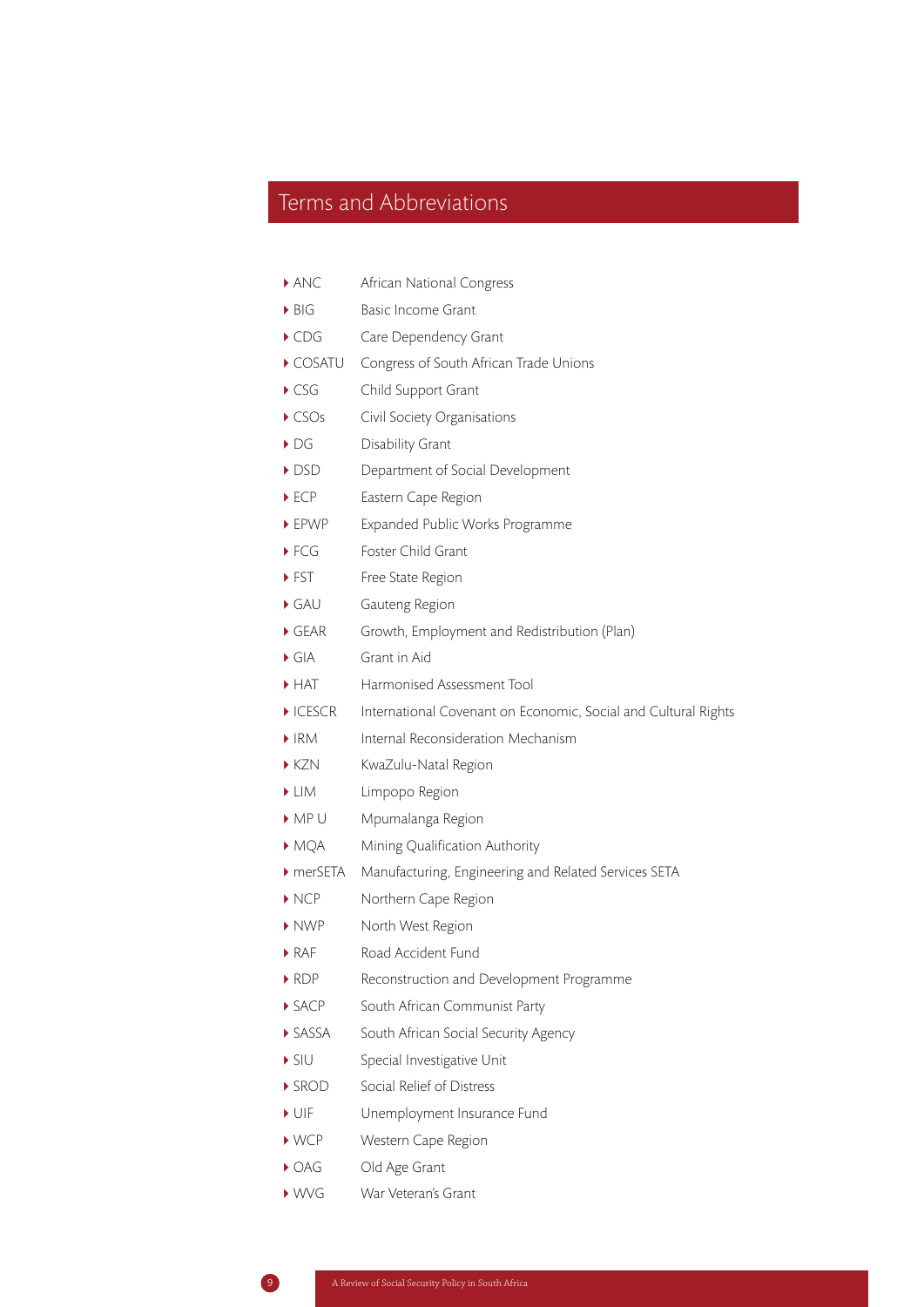# **hapte**1 **1**

Introduction: Setting the Scene – the Right to Social Security and its Importance for addressing Poverty and Inequality

Rising levels of inequality and high levels of poverty are undoubtedly two of the major challenges facing South African society and democracy today. In one of the most unequal countries in the world it is not sufficient to merely focus on economic growth alone, as there is no guarantee that everyone will benefit from it. Social assistance, the non-contributory, tax funded branch of social security can – if properly designed – function as a redistributive mechanism, transferring money from the rich to the poor. The current unemployment crisis stresses the necessity for a well-functioning and comprehensive social security system. At the same time a flourishing economy is of vital importance for financing redistributive measures, as well as for creating jobs and bringing people into employment and thus permanently out of poverty.

Social security is an important safety net that helps relieve poverty and protects people against economic shocks. Furthermore, it has been found to be developmental, both socially and economically. In South Africa, social grants or cash transfers (social assistance) target particularly vulnerable parts of the population – the disabled, children, foster children, people who need care and the elderly. Grants are awarded subject to a means test and provide an important source of income to households that would otherwise face devastation. However, income through social grants merely provides a basic relief against hardship – important as it may be - and can thus never fully compensate for the lack of employment and a decent income through wages. It is a mechanism that eases the hardship of poverty, but fails to tackle its root causes – unemployment and marginalisation. The current social assistance system, whilst reaching some 16 million South Africans, excludes large parts of the population, namely the unemployed or working poor, thus only alleviating poverty in certain, targeted groups. In particular, unemployed adults of working age cannot access social security and can only hope to live off the grants awarded to a member of their household, typically an old age grant or a child support grant. Social insurance, the second branch of social security in South Africa, provides benefits to the part of the population working in the formal economy and covers eventualities such as unemployment and inability to work due to work-related accidents.

The question of how well a social security system is designed and how encompassing its reach is, affects the lives of millions of South Africans on a daily basis. Since 1996, social security has been transformed from a welfare system predominantly aimed at the white population to a more encompassing social security system. As Professor Sandra Liebenberg puts it:

The new democratic government...inherited a social security system that was fragmented, inequitable and administratively inefficient. In addition, the apartheid social security system was premised on high levels of coverage by social insurance schemes in formal employment, with social assistance forming a residual "safety net" function for targeted categories of vulnerable groups living in poverty, primarily, persons with disabilities, children and the aged'.1

1 Liebenberg, Sandra, 'The Judicial Enforcement of Social Security Rights in South Africa', in Riedel, Eibe, (ed.), Social Security as a Human Right: Drafting a General Comment on Article 9 ICESCR – Some Challenges, Springer-Verlag, Berlin, Heidelberg, 2007, p. 70. Sandra Liebenberg was also part of the drafting process of the constitution.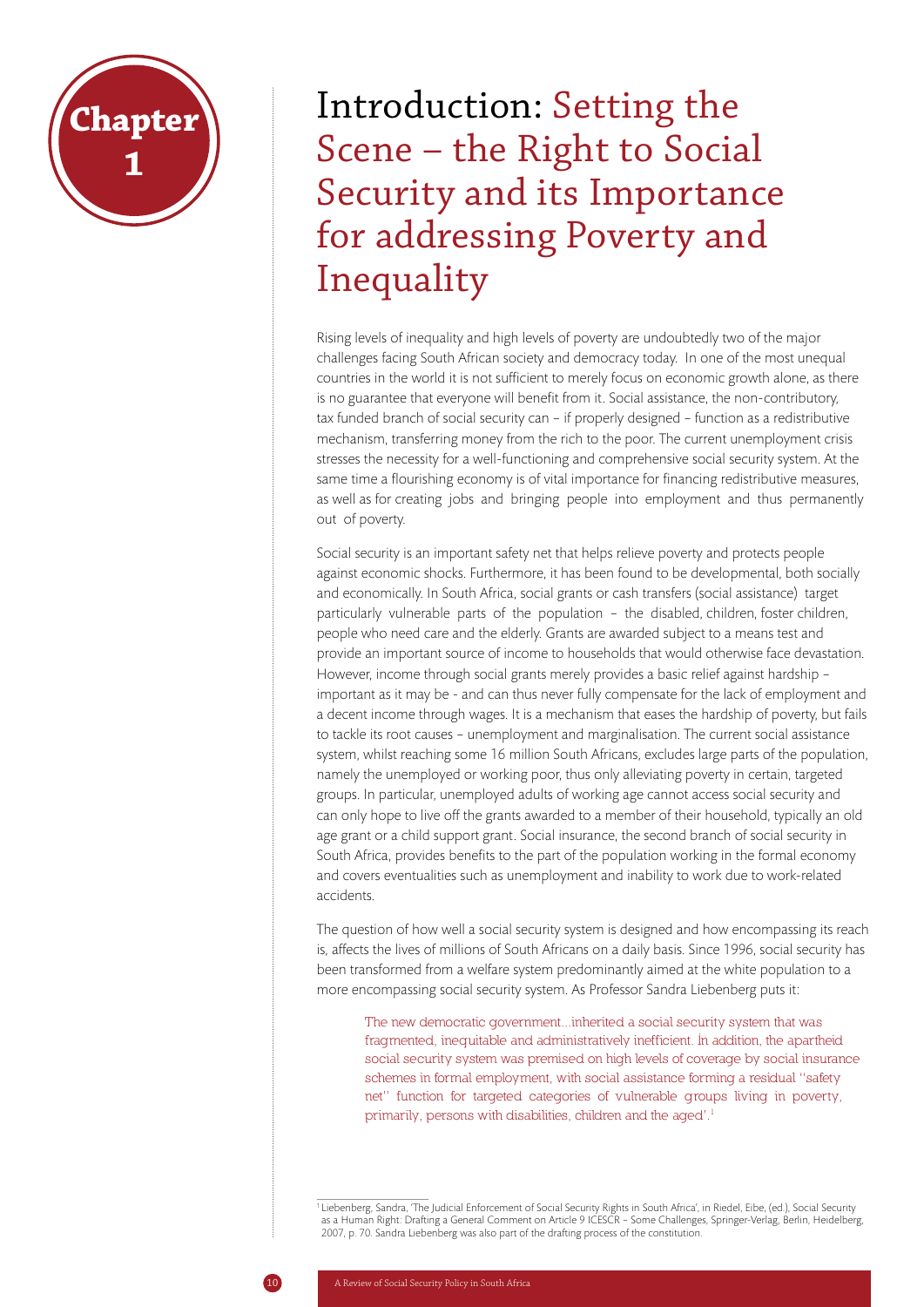Unfortunately, the groups that can claim social assistance have largely remained the same as under apartheid, i.e. coverage has increased in number, but the target groups have largely remained the same. Expansion of coverage was mainly achieved by increasing the number of claimants within the groups and removing racial biases rather than by reaching out to other parts of the population (see chapters II and III for more detail). Thus, the poverty and exclusion of large parts of the population has yet to be addressed.

Nonetheless, it must be recognised as a success that the number of people benefitting from coverage by the social security system has increased markedly throughout the past 20 years. For example, permanent residents and refugees are able to access the entire grant system and child support grants are now available for children up to the age of 18. Then again, even large parts of the working population in the formal economy find it hard or impossible to contribute to voluntary pension or medical insurance funds given their low levels of salaried income. As a result, social assistance functions as the primary safety net against poverty, especially during economic downturns and old age. More to the point, even workers who enjoy good social insurance coverage during their working life can find themselves dependent on social assistance once they have retired and depleted their unemployment or provident funds.<sup>2</sup> With very high unemployment, a well-functioning and encompassing social security system is thus of even greater importance today than in the past to temper shocks of sudden or prolonged poverty.

# 1.1. Outline of the Paper

In order to move towards providing the necessary information and data on the development of social security in South Africa, this paper will mostly focus on social assistance, as it is by far the most important part of social security in South Africa, as social insurance is organised around work in the formal economy and therefore currently only reaches a fraction of South Africans. In addition, social assistance is a highly effective way of tackling poverty and marginalisation.

The remainder of section I will review the constitutional obligation of the state with regard to social security and sketch the socio-economic context of social security. Section II conducts an analysis of the development of social security policy to date. It will also provide an overview of social insurance and social assistance as of February 2013. Section III will examine the state of social security today by providing an overview of spending on social security, looking at backlogs in awarding social grants and gaps in coverage. Section IV will conclude by calling for the development of a roadmap for rights realisation and the introduction and development of a monitoring tool, by which progressive realisation can be measured and evaluated.

# 1. 2. The Constitutional Obligations of the State with regard to Social Security

The right to social security is one of several socio-economic rights guaranteed in the South African Constitution of 1996.<sup>3</sup> The inclusion of an extensive Bill of Rights in chapter two resulted in the Constitution being heralded as one of the most progressive Constitutions in the world. However, unlike other socio-economic rights, such as the right to education and children's rights, the realisation of the right to social security is subject to an internal limitation. Section 27 (1) (c) and section 27 (2) read:

'Everyone has the right to have access to…social security, including, if they are unable to support themselves and their dependents, appropriate social assistance.'4

'The state must take reasonable legislative and other measures, within its available resources, to achieve the progressive realisation of each of these rights'5

Everyone has the right to have access to…social security, including, if they are unable to support themselves and their dependents, appropriate social assistance



<sup>2</sup> Department of National Treasury – Budget Review 2012 3 The Constitution of the Republic of South Africa, Act 108 of 1996. From now on referred to as the Constitution.

<sup>&</sup>lt;sup>4</sup> See section  $27(1)(c)$  of the constitution.<br><sup>5</sup> See section 27(2) of the constitution.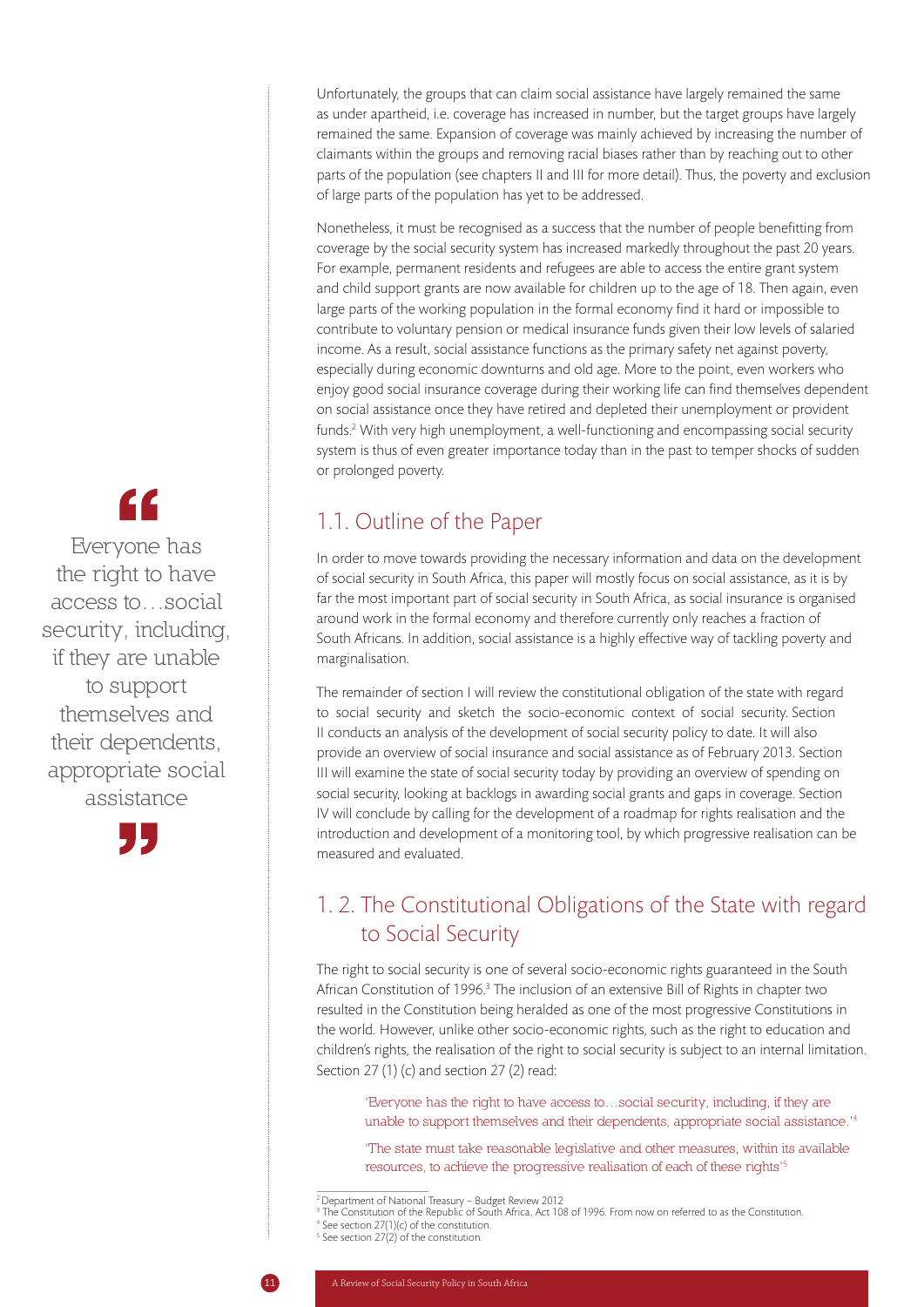The potential promise and dilemma contained in these constitutional clauses is evident. On the one hand the Constitution guarantees the right to social security to all and social assistance to those who cannot look after themselves or their dependants. This is a striking feature of the South African Constitution and singles it out as one of the most forward-looking constitutional documents with its promise of a comprehensive and universal social security system.

On the other hand, the provision of this right is dependent on the availability of resources. The Constitution acknowledges that the state's resources are limited. Nonetheless, if the state is only obliged to realise a right within its available resources, the realisation of the right will hinge on how much of the available resources are prioritised for the realisation of social security, compared to say spending on education, the economy or defence.

The key phrase is thus progressive realisation. In short, the Constitution guarantees the right to social security or social assistance and stipulates that the government has to move towards progressively achieving this outcome. The legal concept of progressive realisation is too complex to investigate in any detail in this paper. It suffices to note that the South African Constitutional Court in the Grootboom<sup>6</sup> case stated that progressive realisation entails that whilst the state might be unable to realise a right immediately due to limited resources it is nonetheless obliged to progressively improve accessibility both in terms of numbers of people accessing the right, as well as the range of people covered.7 In addition, progressive realisation can also be seen as referring to improving the quality of the right being realised, rather than merely increasing the scope. Furthermore, 'the Constitutional Court has affirmed that section(s)…27 (1) imposes a negative duty on the state to "desist from preventing or impairing" access to the relevant rights.<sup>18</sup> However, Sandra Liebenberg points out that whilst the state cannot 'deprive people of existing access to social security rights…it is still an open question whether such "negative" violations include a reduction in social security benefits...'.<sup>9</sup>

The second key term in section 27(2) of the Constitution requires the government to take reasonable legislative measures to achieve the realisation of the right to social security. The Constitutional Court has interpreted this to mean that it can assess 'whether the means chosen are reasonably capable of facilitating the realisation of the socio-economic rights in question.'10 In other words, the Constitutional Court determines whether a policy is reasonable by assessing whether the policies in place can reasonably be expected to improve things and not whether a better or more desirable policy could have been adopted.11 This is a distinction worth noting. The Constitutional Court developed the following standards for assessing whether a policy or programme can be said to be meeting the reasonable criterion:

- The programme must be comprehensive, coherent and coordinated;
- Appropriate financial and human resources must be made available for the programme.
- If must be balanced and flexible and make appropriate prevention for short, medium and long-term needs;
- It must be reasonably conceived and implemented; and
- It must be transparent, and its contents must be made known effectively to the public.12

The Constitutional Court rejected the idea of a minimum core obligation as put forward by the International Covenant on Economic, Social and Cultural Rights (ICESCR), which states that every government is obliged to - at the very least - achieve a minimum standard of each socio-economic right or be viewed as violating the covenant. The ICESCR also set very high barriers against claims of resource constraint for justifying the failure of meeting the

<sup>6</sup> Grootboom and Others v Government of the Republic of South Africa and Others - Constitutional Court Order (CCT38/00) [2000] ZACC 14 (21 September 2000).

<sup>7</sup> Grootboom and Others v Government of the Republic of South Africa and Others - Constitutional Court Order (CCT38/00) [2000] ZACC 14 (21 September 2000). Irene Grootboom and others made the case that the government had violated their right to housing by evicting them from their informal settlement.

<sup>8</sup> Liebenberg, 'The Judicial Enforcement of Social Security Rights', p. 76. See also Jaftha v Schoeman and Others; Van Rooyen v Stolz and Others 2005 (2) SA 140 (CC) CCT 74/03. This section of this paper draws heavily on the work of Sandra Liebenberg. 9 Ibid., p. 77.

<sup>10</sup> Ibid., p. 78.

<sup>11</sup> Ibid., p. 78.

<sup>&</sup>lt;sup>12</sup> Ibid., p. 79. Sandra Liebenberg compiled this list on the basis of standards set by the Court in the Grootboom and TAC cases.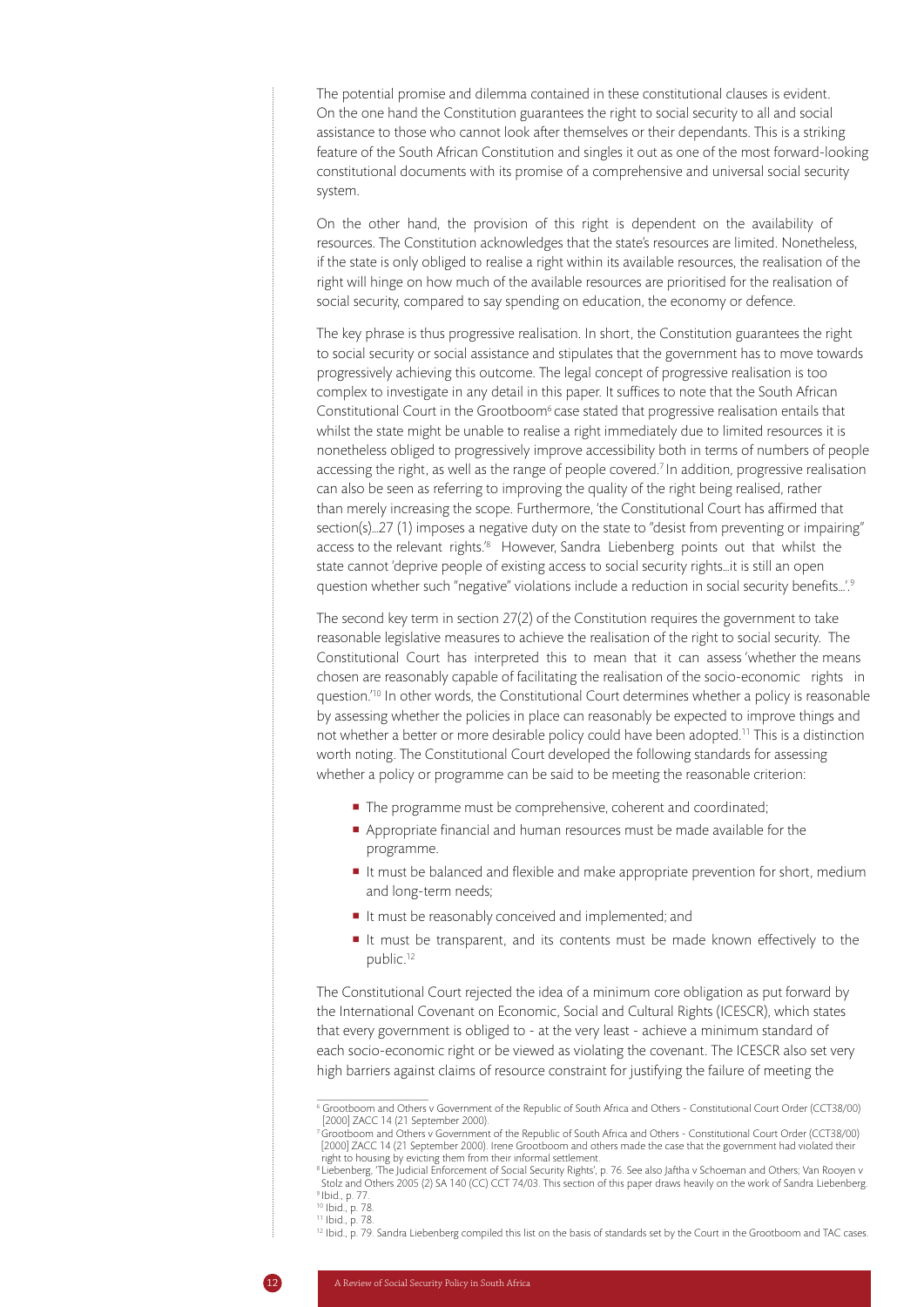minimum core obligation<sup>13</sup> and has thus largely removed the 'minimum core' from the caveat of progressive realisation, instead reframing it as an obligation to be met immediately by the state. The South African Constitutional Court rejected this concept because of the fact that (1) people's needs change over time and depend on their particular circumstances, (2) the Constitutional Court does not think itself equipped to define a minimum core, and (3) the Constitutional Court believes it impossible to immediately provide even a basic level of all socio-economic rights.<sup>14</sup>

Finally, the Constitution also obliges the state to 'protect, promote and fulfill the rights outlined in the Bill of Rights.<sup>'15</sup> The courts have played a crucial role in enforcing social security by 'highlighting the close links between social security and the foundational constitutional values of human dignity, equality and freedom' in their decisions.<sup>16</sup>

Nonetheless, the question remains what these constitutional obligations of the state mean in reality i.e. in the day to day policy making and deliberation process. The progressive realisation of the right to social security as outlined in the constitution would after all require the government to improve coverage and move towards a more inclusive social security system. Sandra Liebenberg concludes her review of the meaning of the constitutional right to social security by reflecting:

...the nature of the reasonableness review and the latitude afforded the State of "progressive realisation" and "within available resources" makes it unlikely that the Court will order social security reforms with far-reaching resource implications. This is particularly the case where the Court fears that the resource implications of its decisions may impact on the enjoyment of other rights. However, it may be possible to require from government at least a plan of action or strategy for the progressive realisation of socio-economic rights. $I<sup>T</sup>$ 

In short, the constitution seemingly allows civil society to demand that government present a comprehensive programme for the realisation of social security, a road map towards rights fulfillment. However, even if the government were to develop such a road map it would be hard to assess, without an effective monitoring mechanism, whether actual structural progress is being made or whether we are merely seeing cosmetic improvements of individual grants.

## 1. 3. The Socio-Economic Context of Social Security

#### Poverty and Inequality:

An effective social security system is of crucial importance for the future of South Africa. Whilst social security can never compensate for a lack of employment it can diminish some of the immediate hardships of unemployment. In short, it is both morally and politically desirable to have a system that eases poverty and allows government time to tackle the long term problems of structural unemployment and poverty. Under apartheid and the colonial regimes, policies were designed so as to deliberately ensure that the majority of the population was forced to work in low-skilled and poorly-paid jobs. The legacy of these regimes is that access to education, land, credit, running a business and saving money was determined by skin colour. This led to a situation in which patterns of exclusion and marginalisation emerged that were subsequently reproduced from one generation to the next, reinforcing themselves. The situation escalated even further when the demand for low skilled labour diminished as the South African economy shifted away from primary extraction and agriculture towards secondary and tertiary sectors which require better skilled workers.<sup>18</sup>



The progressive realisation of the right to social security as outlined in the constitution would after all require the government to improve coverage and move towards a more inclusive social security system



<sup>&</sup>lt;sup>13</sup> CESCR, General Comment 3, 14 December 1990. In particularly, paragraph 10.

<sup>&</sup>lt;sup>14</sup> Liebenberg, p. 78.

<sup>&</sup>lt;sup>15</sup> Constitution, section 7 (2).

<sup>16</sup> Op.cit., p. 76 <sup>17</sup> Ibid., p. 82.

<sup>18</sup> Frye, Isobel, 'Poverty, Social Security and Civil Society in South Africa: Triangulating Transformation', Dec.2008, p. 8.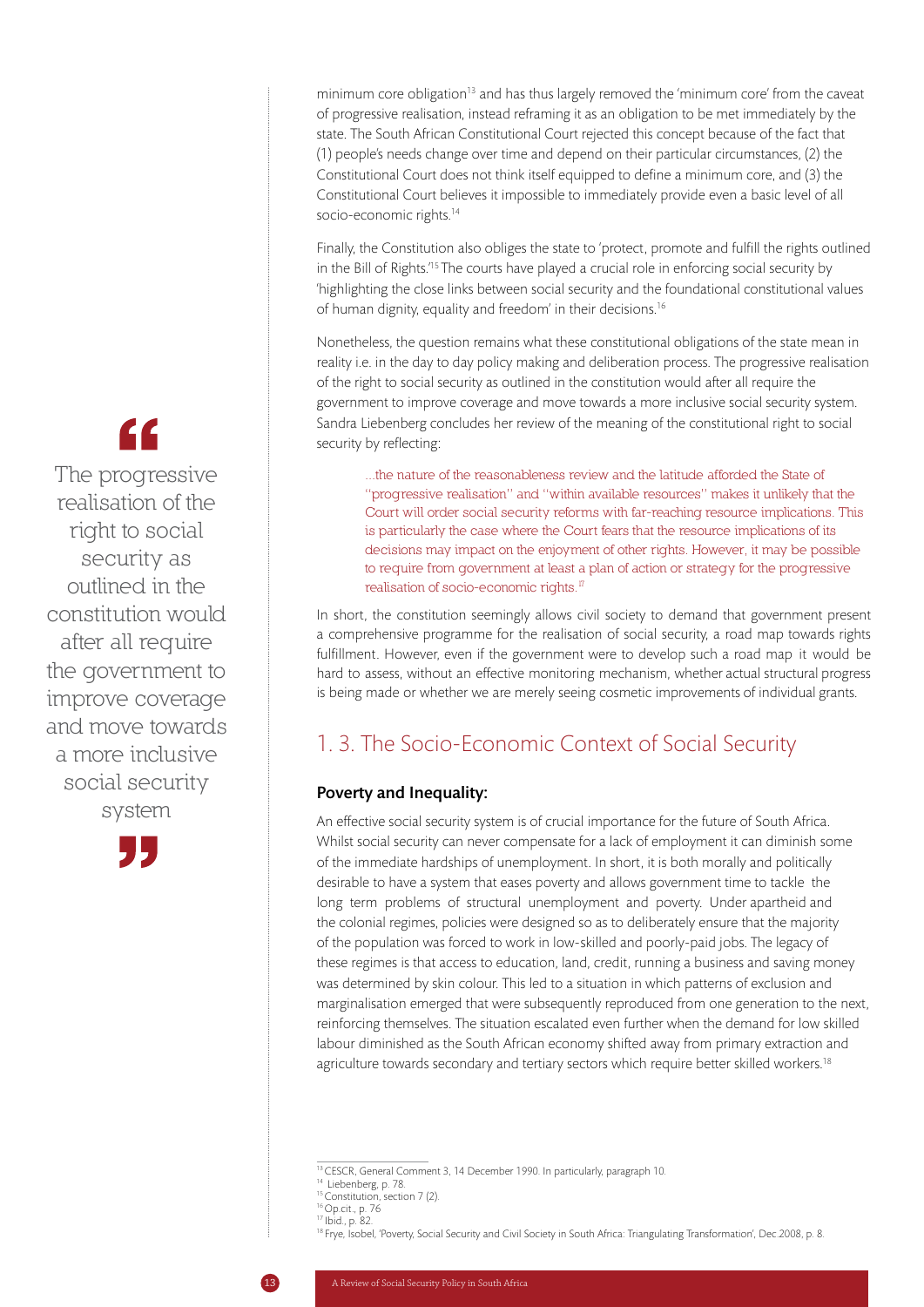The effects of these long term discriminations are still felt today, as becomes evident when poverty figures from rural former Bantustan territories are examined. Today levels of poverty, inequality, unemployment and HIV/AIDS pose a serious social, economic and political challenge to the state and society at large.

The 2002 comprehensive analysis of poverty and social security in South Africa by the 'Committee of Inquiry into a Comprehensive System of Social Security for South Africa'19 arrived at the following definition of poverty and inequality:

Poverty is '…the inability of individuals, households or entire communities to command sufficient resources to satisfy a socially acceptable minimum standard of living'.20

Inequality refers to the unequal benefits or opportunities of individuals or groups within society. Inequality applies both to economic and social aspects, and to conditions of opportunity and outcome. Social class, gender, ethnicity, and locality generally influence inequality.<sup>21</sup>

Poverty and inequality remain South Africa's greatest challenges in undoing the legacy of Apartheid and moving towards the transformation of our society. Poverty and inequality tend to particularly affect black Africans, in particular women and children. For historical and economic reasons it is more pronounced in rural areas.22 Between 1995 and 2008, inequality as measured by the Gini coefficient rose from 0.64 to 0.67<sup>23</sup> indicating that income inequality is only worsening.

#### Underemployment and Unemployment:

South Africa has an unemployment crisis and yet employment in both the formal or informal sector is no guarantee that people will be able to move out of poverty. In the third quarter of 2010, 50% of all employed people earned R2500 per month or less, with around 33% earning less than R1000 per month. In the informal sector, 66% of workers earned less than R1000 a month.24 These people are hence particularly vulnerable and constitute the group of the so-called 'working poor'. It is of crucial importance to bear this in mind when discussing the priorities and impact of the social security system given the inherent hard choices that have to be made between competing interests.<sup>25</sup>

The official unemployment rate is currently around 25.2% (See table 1 below). However, this figure does not include discouraged work seekers.<sup>26</sup> If they were also counted as unemployed<sup>27</sup>, the unemployment rate would be significantly higher. In the first quarter of 2013, of the 15,017,000 economically inactive<sup>28</sup>, 2,257,000 were discouraged work seekers. If this figure is added to the unemployment figure of 4,601,000 a more comprehensive unemployment estimate might be that of 6,858,000 unemployed South Africans, i.e 37.6%. The problem of discouraged work seekers should be tackled, rather than obscured by the current methodology for calculating unemployment figures.

<sup>&</sup>lt;sup>19</sup> The Report of the Committee of Inquiry into a Comprehensive System of Social Security for South Africa, Transforming the Present – Protecting the Future, March 2002. Hereafter referred to as the Taylor Committee Report. The report will be discussed in more detail in section II of this paper.

<sup>20</sup> Taylor Committee Report, p. 15.

<sup>&</sup>lt;sup>21</sup> Taylor Committee Report, p. 16.

<sup>&</sup>lt;sup>22</sup> Mpedi, Lethlhokwa, George 'Pertinent Social Security Issues in South Africa', Socio-Economic Rights Project, Community Law Centre, University of the Western Cape, 2008, p. 2.<br><sup>23</sup>The Gini coefficient is a ration in which 0 signifies total equality and 1 total inequality. South Africa: Country Brief, World Bank.

Available at http://web.worldbank.org/WBSITE/EXTERNAL/COUNTRIES/AFRICAEXT/SOUTHAFRICAEXTN/0,,menu PK:368086~ pagePK:141132~piPK:141107~theSitePK:368057,00.html.

<sup>&</sup>lt;sup>24</sup> The New Growth path, Executive summary, 2010, p. 3

<sup>25</sup> Social Security Briefing paper for the National Planning Commission, April 2011, www.spii.org.za, p. 5

<sup>26</sup> The Quarterly Labour Force Survey of 2013 conducted by StatsSa defines discouraged work seekers as follows: '...a person who was not employed during the reference period, wanted to work, was available to work/start a business but did not take active steps to find work during the last four weeks, provided that the main reason given for not seeking work was any of the following: no jobs available in the area; unable to find work requiring his/her skills; lost hope of finding any kind of work.

<sup>27</sup> The Quarterly Labour Force Survey of 2013 defines "unemployed" as follows: 'Unemployed persons are those (aged 15–64 years) who: a) Were not employed in the reference week and; b) Actively looked for work or tried to start a business in the four weeks preceding the survey interview and; c) Were available for work, i.e. would have been able to start work or a business in the reference week or; d) Had not actively looked for work in the past four weeks but had a job or business to start at a definite date in the future and were available.

<sup>28</sup> The Quarterly Labour Force Survey of 2013 conducted by StatsSa defines economically inactive as follows: 'Persons aged 15–64 years who are neither employed nor unemployed in the reference week.'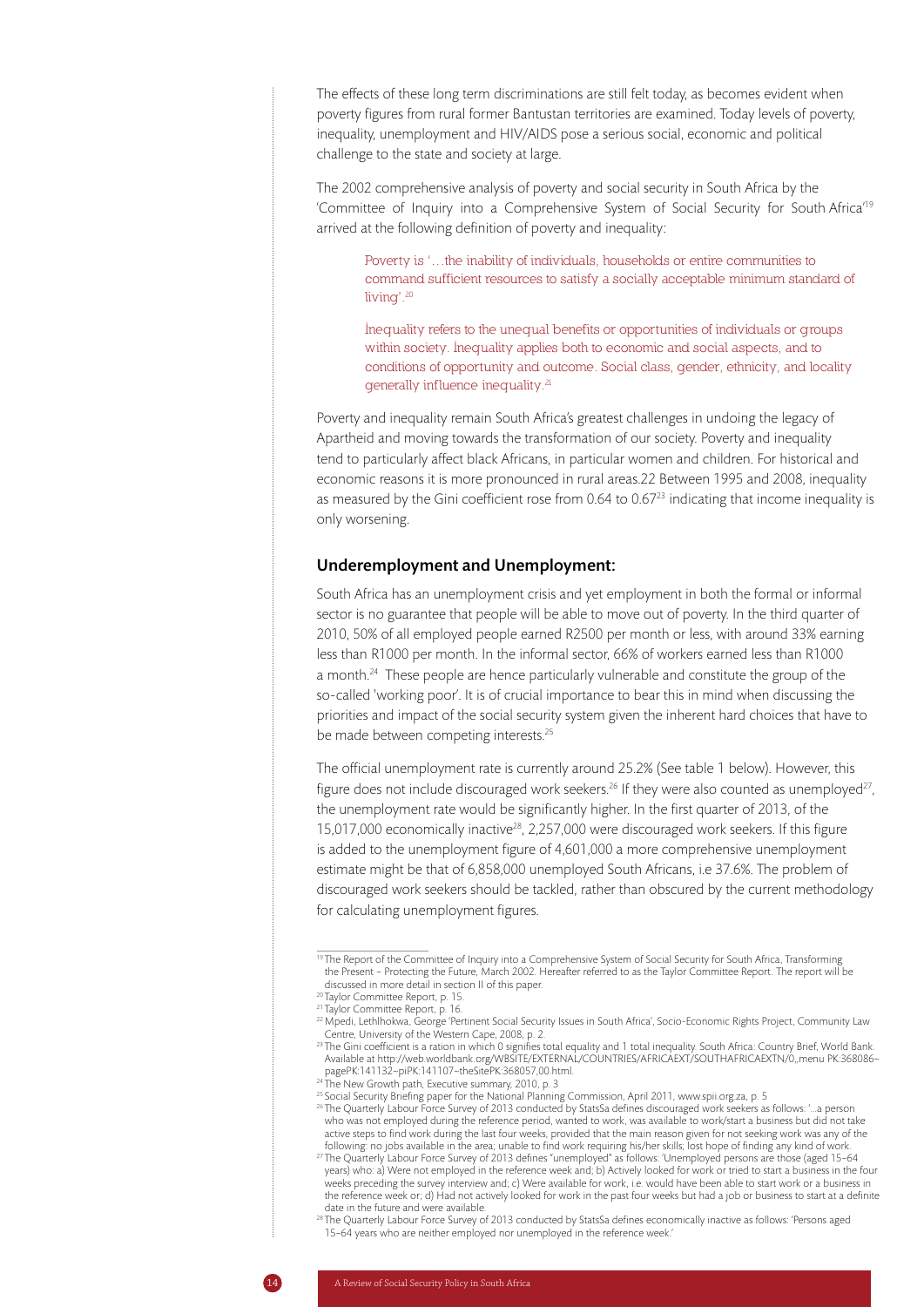Table 1: Characteristics of the Labour Force<sup>29</sup>

|                                           | Jan - Mar 2013(in<br>thousands) | Jan - Mar 2013 (in<br>thousands) | Year-on-Year Change<br>(in thousands) |
|-------------------------------------------|---------------------------------|----------------------------------|---------------------------------------|
| Population aged 15-64                     | 32786                           | 33 240                           | 454                                   |
| Labour Force                              | 17948                           | 18 222                           | 274                                   |
| Employed                                  | 13 4 22                         | 13 621                           | 199                                   |
| Unemployed                                | 4526                            | 4 601                            | 75                                    |
| Not economically active                   | 14838                           | 15 017                           | 179                                   |
| Rates in %                                |                                 |                                  |                                       |
| Unemployment rate                         | 25.2                            | 252                              | $\cap$ $\cap$                         |
| Employed/Population ratio<br>(absorption) | 40.9                            | 41 O                             | ∩ 1                                   |
| Labour force participation<br>rate        | 54.7                            | 548                              |                                       |

Another worrying fact is that between January and March 2013, 12,524,000 of the15,017,000 economically inactive were black Africans, i.e. 83.4% of the economically inactive were black Africans. This is 48 % of all black Africans between the age of 15 and 64.<sup>30</sup> Youth unemployment presents a further crisis. In the first quarter of 2013, 1 402 000 15-24 year olds were unemployed, with an additional 1 849 000 25-34 year olds unemployed for the same period.<sup>31</sup> As no grant targets the unemployed of working age, it is fair to say that they will be living in stark poverty, in a best case scenario benefitting from a grant paid to another member of their household.

<sup>29</sup> Quarterly Labour Force Survey, Quarter 1, 2013 , p. 2.

 $30$  Ibid., p.4.

<sup>31</sup> Quarterly Labour Force Survey, Quarter 1, 2013, p. 36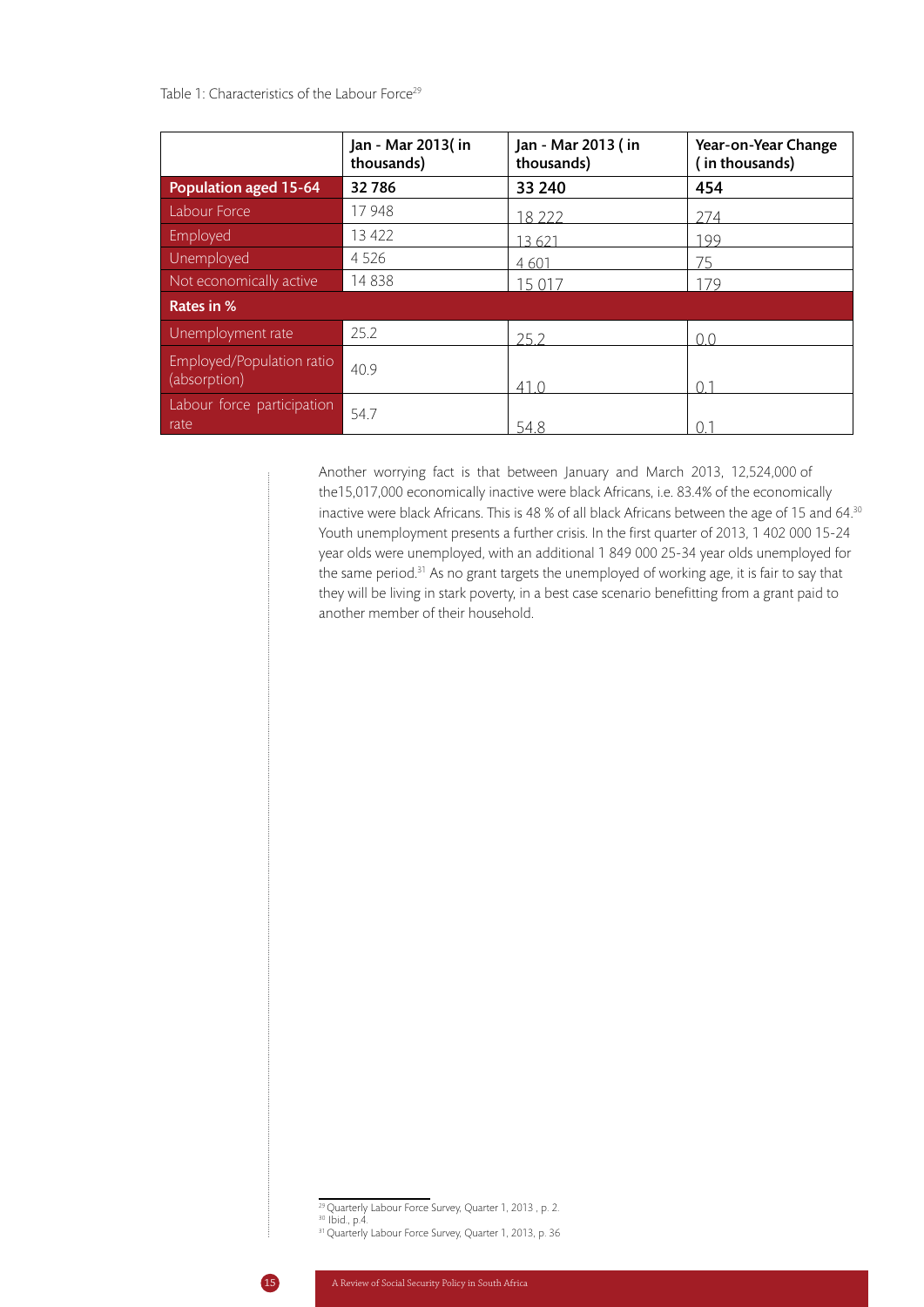

# The Development of Social Security Policy

Social security in South Africa is a two-pillar system made up of a state revenue funded social assistance programme (the redistribution through - grants concept) and a contributory social insurance (the insurance concept). Social grants are classified into Old Age Grant (OAG), War Veteran's Grant (WVG), Disability Grant (DG), Grant in Aid (GIA), Foster Child Grant (FCG), Care Dependency Grant (CDG), and Child Support Grant (CSG). In addition, people can apply for the Social Relief of Distress Grant (SROD) for a limited period of time when in an unforeseen and dire situation. Whether an applicant is eligible for receiving a grant is determined by the South African Social Security Agency (SASSA) on the basis of a means and income test in accordance with set regulations.

Since 2006, SASSA has been in charge of centrally administrating social assistance. The CEO of SASSA reports to the Minister of Social Development, whose department is responsible for monitoring SASSA and for developing policy in respect of social assistance. The state is also responsible for managing the three primary social insurance funds, the Unemployment Insurance Fund (UIF), the Compensation Funds, and the Road Accident Fund (RAF). In addition, the state regulates and provides tax incentives for voluntary – non mandatory saving and insurance schemes offered by private companies in order to take pressure off the social insurance scheme. As mentioned in the introduction, this paper will mostly focus on social assistance as social insurance can, by definition, merely play a small role in a country where unemployment is high and contributions to social insurance are restricted to small parts of the working population. Ongoing debates around restructuring social insurance will also be discussed in section II. 1.



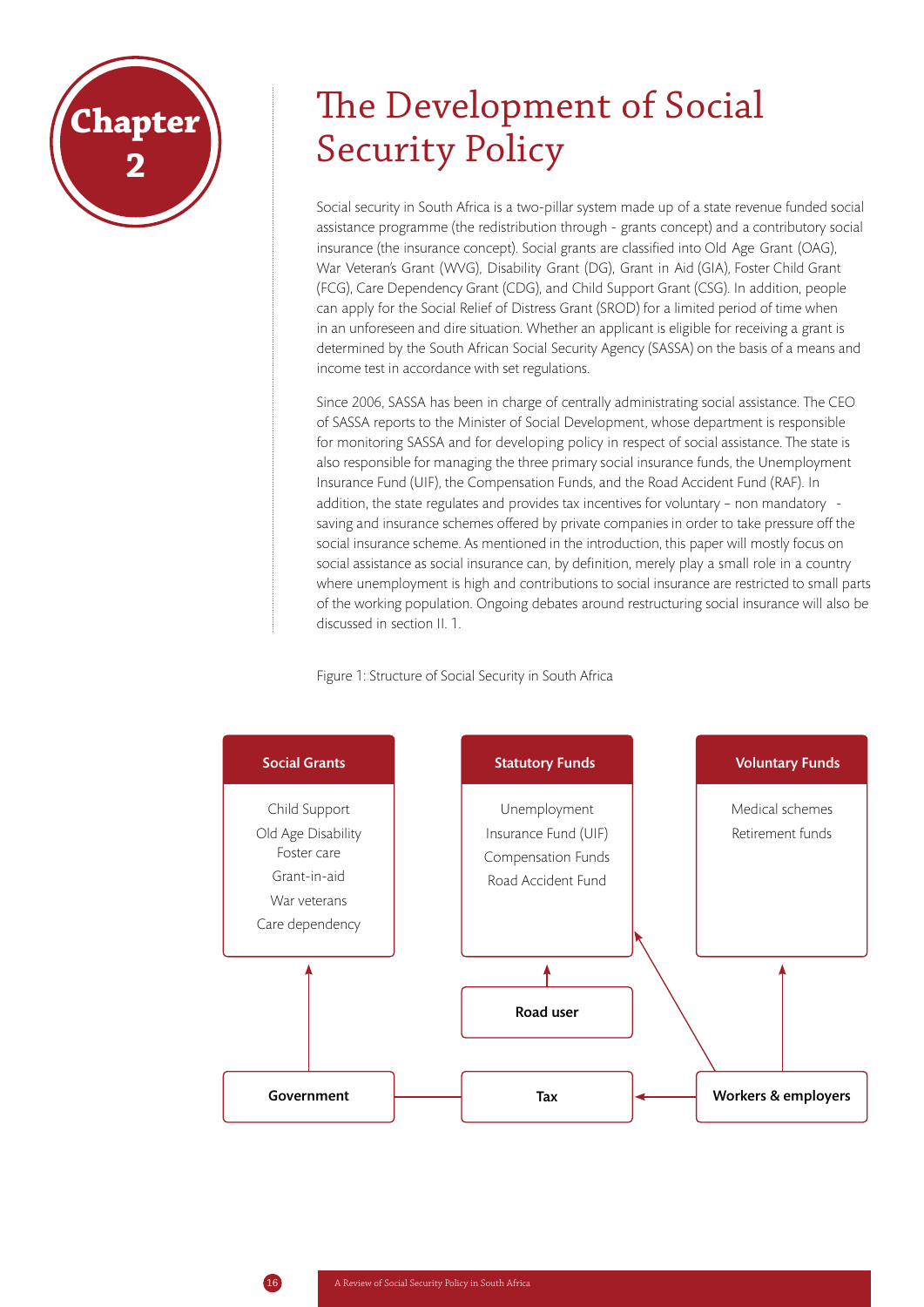When designing or reforming a social security system, a number of questions need to be answered which will, in turn, inform the policy debate: in respect of social insurance, should contributions be voluntary or mandatory, what range of risks should be covered and ought the state subsidise the social insurance schemes. And in respect of social assistance, i.e. grants, should it be universal or targeted, should they be cash or in-kind payments and should they be conditional or unconditional. The answers to these questions shape a country's social security system and have, in the past, informed the debate on social security in South Africa. The answers given to these questions will reflect the values of the dominant voices in society and will shape a country's attitude towards the issue of solidarity. In short, design questions not only determine the way the system operates, but also what the system is expected to achieve i.e. alleviating poverty or abolishing poverty, providing a basic notion of monetary support tied to certain conditions or unconditional monetary support etc.

#### The main legislative and policy instruments governing social security:

The Pensions Fund Act of 1956 (in its amended form) The Compensation for Occupational Illness and Diseases Act of 1993 (COIDA) The Constitution of the Republic of South Africa of 1996 The Road Accident Fund of 1996 The Medical schemes Act of 1998 The Unemployment Insurance Act of 2001 The Social Assistance Act of 2004 and its amendments and regulations The South African Social Assistance Agency Act of 2004

## 2. 1. Social Insurance Schemes

Social insurance or occupational insurance, as it is sometimes called, protects employees and their dependents against a possible fall in income. Further contingencies covered include pension funds, medical benefits, maternity leave, illness, disability, employment injury benefits, family benefits and survivor's benefits. Both employees and employers contribute according to an agreed percentage rate which is tied to wages. However, these contributory social insurance schemes can pose a significant challenge to those employees earning low wages.<sup>32</sup> In addition, occupational retirement insurance only covers those employed in the formal economy, thereby de facto excluding many of the poor unskilled workers.<sup>33</sup> As social insurance is not the main area of focus of this paper, the three main funds, the Unemployment Insurance Fund, the Compensation Funds and the Road Accident Fund, will merely be discussed briefly at this point.

#### The Unemployment Insurance Fund (UIF)

The Unemployment Insurance Act 63 of 2001 lays the basis for the UIF. Its aim is to protect contributing workers against the risk of unemployment, illness, maternity, adoption of a child and death. In 2003, previously excluded people such as domestic workers and seasonal workers gained coverage. At the same time, this amendment also excluded claims from people who had resigned from work, for whatever reason, and it also eliminated the obligation on the state to provide for labour market activation strategies for unemployed workers. However, the definition of "employee" under the Act excludes other categories of vulnerable workers such as persons defined as independent contractors who may in fact be in an employment-type relationship and casual workers "employed for less than 24 hours a month with a particular employer.<sup>34</sup>

<sup>34</sup> Liebenberg, Sandra, 'The Judicial Enforcement of Social Security Rights in South Africa', p. 72.

LL

 The answers to these questions shape a country's social security system and have, in the past, informed the debate on social security in South Africa

<sup>&</sup>lt;sup>32</sup> Triegaardt, Jean, D., 'Accomplishment and challenges for partnerships in development in the transformation of social security in South Africa', Development Bank of Southern Africa (DBSA), Research Papers, 2009, p. 3. 33 Ibid., p. 3.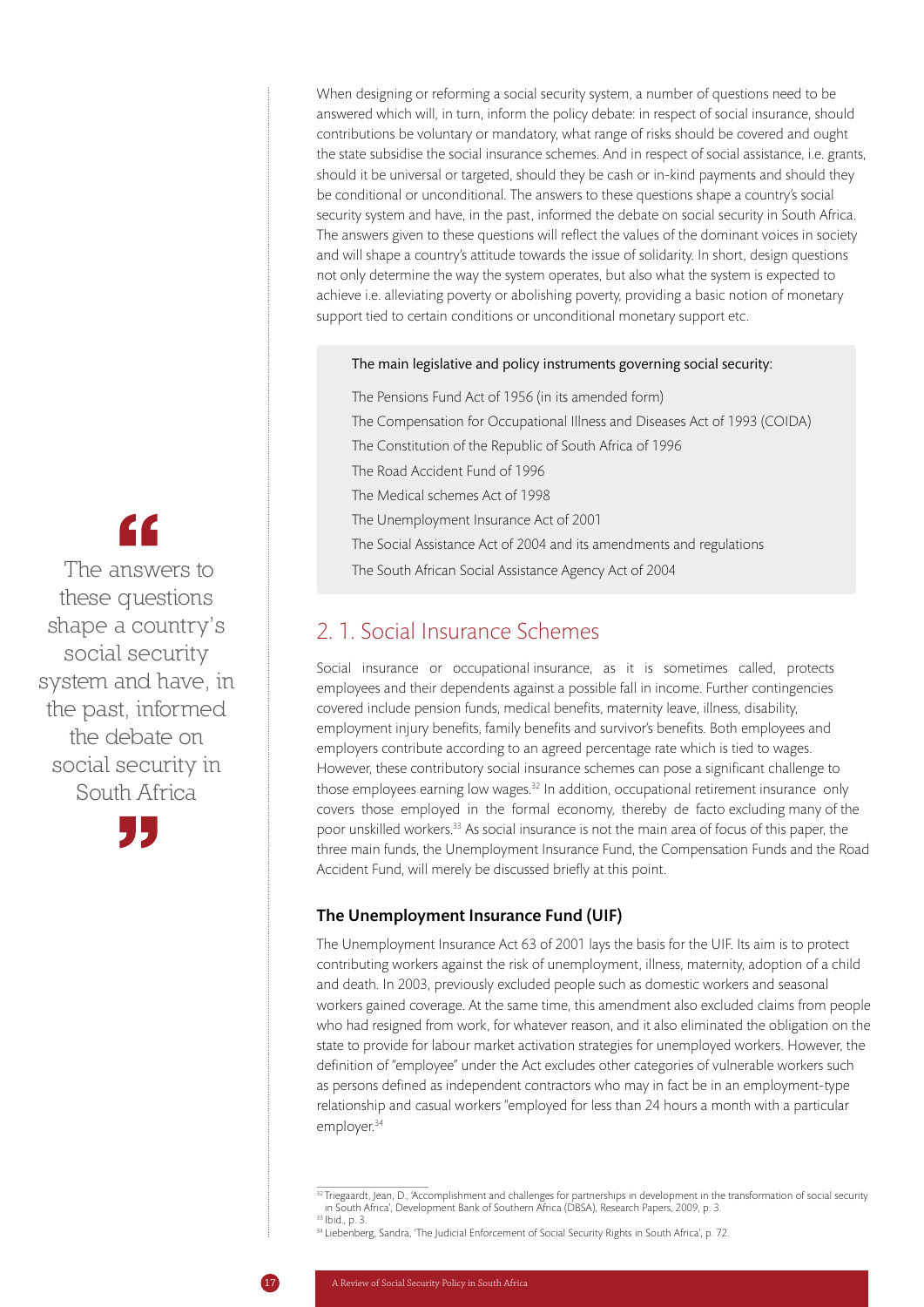In short, the UIF only covers certain parts of the labour force, and its cover does not extend to the informal sector. Another key shortcoming of the UIF is that it merely covers temporary unemployment of up to six months.

The Unemployment Insurance Fund (UIF) provides short-term unemployment insurance to qualifying workers. It is financed by the contributions worth 2 per cent of workers' salaries up to a prescribed ceiling. Contributions are divided between employers and employees. The UIF paid benefits of 5.6 billion to 706 000 people in 2011/12.35

The necessity for a policy debate around the UIF is summarised adequately in the 2010 Budget:

Although the UIF coverage includes all employees other than civil servants, its benefit payments reach only about 5 per cent of the 4.2 million unemployed, which highlights the importance of addressing structural unemployment while broadening social insurance 36

This illustrates that government is aware of this shortcoming. As a result the UIF's Training of the Unemployed Scheme aims to train the fund's beneficiaries to improve their chances of being reintegrated back into the labour market. The Fund has signed funding agreements to the value of R129 million with the Mining Qualifications Authority (MQA) and the Manufacturing, Engineering and Related Services SETA (merSETA) to train 1000 and 1500 artisans respectively. A sum of R5.5 million has already been paid for 2013 to the various projects based on their withdrawal condition.37

#### Compensation for Occupational Illness and Diseases Fund (Compensation Funds)

The Compensation Funds provide medical care or benefits to workers who are injured whilst at work or become ill due to their work, including funding for rehabilitation of disabled workers. These funds also pay benefits to the families of workers who die on the job. Contribution to these funds is mandatory in the formal economy. The Compensation for Occupational Injuries and Diseases Act (COIDA), Act no. 130 of 1993 lays the foundation for these funds. The Compensation Fund derives its revenue from levies paid by employers on the basis of the annual earnings of their employees. The fund registered 215 493 claims during 2010/11, of which 144 081 were finalised. The remaining 33 per cent are claims where the medical condition of the employee has not yet stabilised, and will only be assessed in the next financial year. Fewer payments were made in 2010/11 (329 091 compared with 340 159 in 2009/10), but the rand value of claims was 4 per cent higher at R802 million. Over the past few years, the Compensation Fund has shortened turnaround time for benefit claims,<sup>38</sup> however administrative difficulties persist with reforms for consolidation and modernization of the administration of the social security funds under way.<sup>39</sup>

There are four main Compensation Funds. Two are run by the government and two by private firms licensed by the Compensation Commissioner:<sup>40</sup>

- 1. The Compensation Fund (administered by the Department of Labour) covers employees outside the mining and construction sector.
- 2. The Mines and Works Compensation Fund (administered by the Department of Health) compensates miners and former miners who have contracted lung related diseases. The administration of this fund has proven problematic in the past, but backlogs in processing claims and administrative problems are being tackled.
- 3. The Rand Mutual Association provides injury cover for workers in the mining industry.
- 4. The Federated Employers' Mutual Assurance covers workers injured in the construction industry.

<sup>&</sup>lt;sup>35</sup> Budget Review, 2013, p. 92

<sup>36 2010</sup> Budget, p.107 37 Unemployment Insurance Fund Annual Report, 2011/12, p. 9

<sup>38</sup> Budget, 2012

<sup>39</sup> Budget, 2013, p. 92-93

<sup>40 2010</sup> Budget, p. 109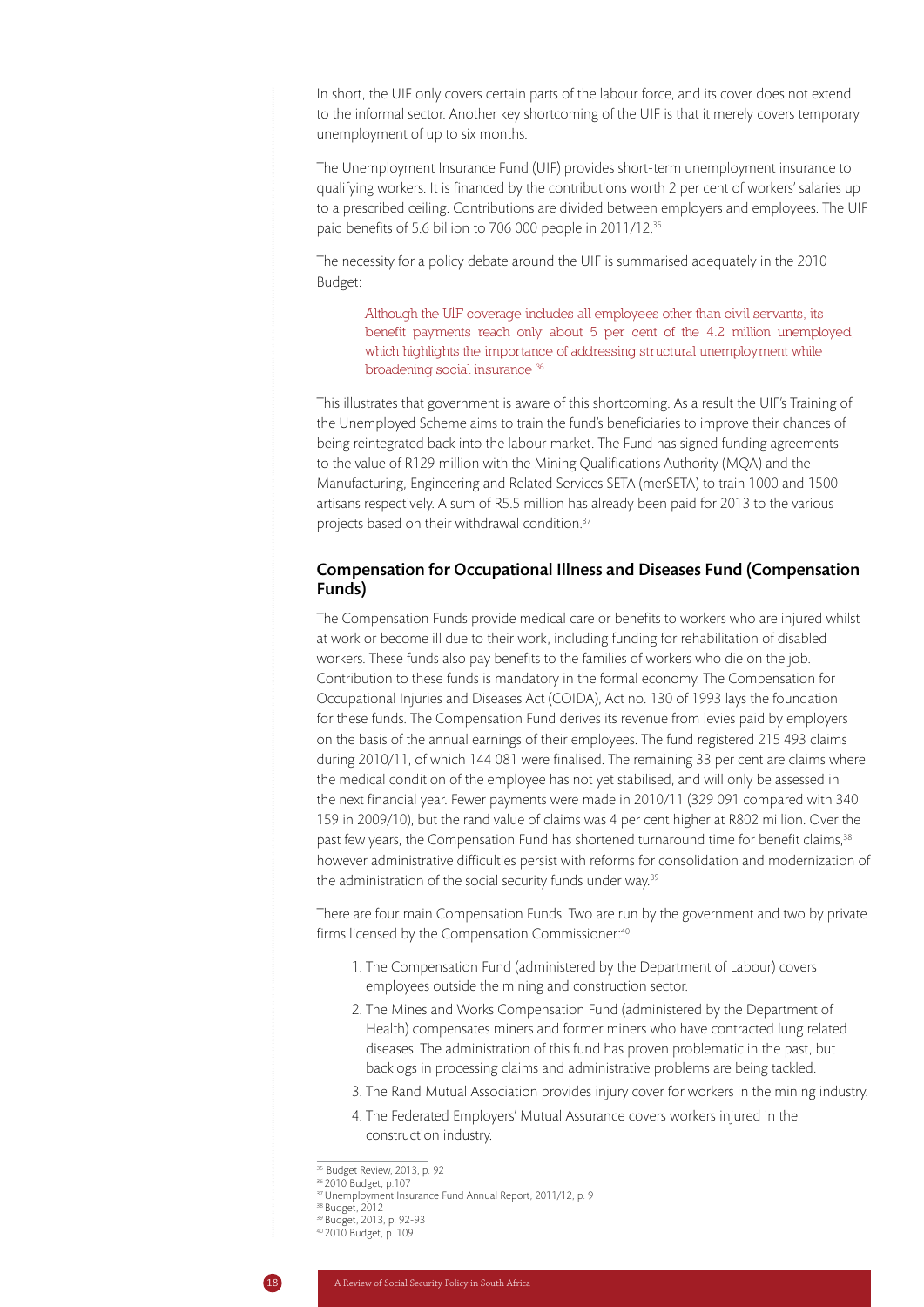#### Road Accident Fund (RAF)

The road accident fund (RAF) provides compensation for loss of earnings, general damages, and medical and funeral costs to victims of road accidents. The RAF is funded from a dedicated fuel levy collected by the South African Revenue Service. Since 2005, the level of compensation has been capped with respect to income and support. In addition, compensation for pain and suffering is now reserved to individuals who are seriously injured. These changes were upheld by the North Gauteng High Court in March 2010.41 In the past there have been problems with over proportionally large sums being claimed from the fund, which has led to liquidity and solvency problems. It is hoped that the recent amendments will put the RAF on a more stable financial footing. Nonetheless, spending is set to increase yet again this year, with liabilities reaching R57.4billion.<sup>42</sup> Liquidity problems have been addressed through cash transfers from the fiscus and an increase of the fuel levy of 8c to 88c/l on 1 April 2012.

In addition, the Department of Transport has been looking into changing the RAF into a nofault benefit scheme.<sup>43</sup> This would allow for the creation of a sustainable social insurance system, tackle the RAF's growing liabilities and spell out the supplementary role of personal accident and life insurance.<sup>44</sup> Proposals have been approved for public consultation, and legislation is set to be tabled in Parliament this year.<sup>45</sup>

#### Private retirement provisions

Under the Pension Fund Act a pension or provident funds<sup>46</sup> are set up to provide an income to a person on retirement or income to their dependants if the member dies. Pension and provident funds are contributory social security arrangements which are primarily selffunded and focus primarily on income-earning households. When a member dies his or her dependants will receive the benefit from a pension or provident fund. The difference between a pension and provident fund is that a pension fund pays a third lump sum of the benefit at retirement and the remaining two thirds of the benefit are paid out over the beneficiary's lifetime. A provident fund pays its retirement benefits as a lump sum cash benefit at retirement. Employees have the right to request an annual benefit statement from your employer at least once a year to see if your employer is making the proper deductions every month and paying it over to the fund. The beneficiary has the right to complain to the Pension Funds Adjudicator (PFA) if they have any problems with your contributions or claiming of your benefit. The payments received depend on the rules of the fund.

It is true that the different risk benefits are fragmented across schemes that include COIDA, UIF, RAF and a range of retirement provisions. The alignment of benefits and an improved administration mechanism to improve benefits and administrative efficiency is required.

#### Private health insurance

Medical schemes are by far the largest financing intermediaries in South Africa – they account for nearly 46% of all health care expenditure. Provincial health departments spend about 38% of all health care funds while out-of-pocket contributes 14% of all health care expenditure. The majority of funds from the public sector are funded through nationally collected general tax and other revenues while those from the private sector and out-of-pocket are generally attributable to households. South Africa certainly inherited a highly fragmented health system with wide disparities between blacks and whites, urban and rural populations, between provinces, and between public and private care.

<sup>41</sup> Media Release by the Road Accident Fund on 31. March 2010. Available at: www.raf.co.za.

<sup>42</sup> Budget, 2013

<sup>43</sup> Department of Transport – Strategy for the Restructuring of the Road Accident Fund, 8 September 2006.

<sup>44 2010</sup> Budget, p. 110.

<sup>45 2013</sup> Budget, p. 92

<sup>46</sup> In 2008 about 14 000 funds were registered with the Financial Services Board and 300 benefit administrators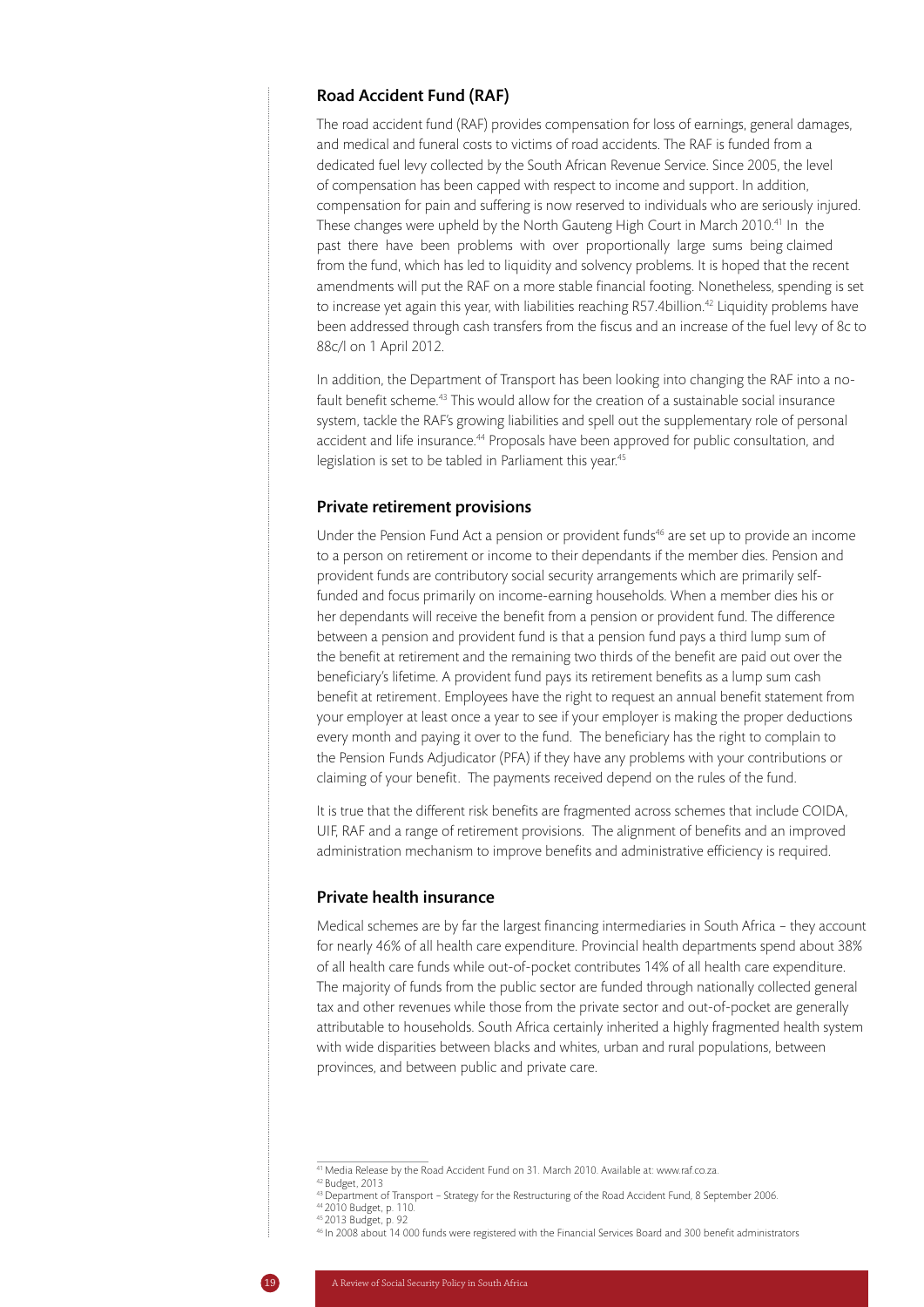Transformation efforts over the past decade have clearly not done enough to address these growing inequalities. With this backdrop, the National Health Insurance (NHI) scheme is a promising development. The NHI which is currently being piloted in 10 selected districts aims to be a comprehensive financing system that is aimed at providing essential, efficient and quality healthcare to all citizens of South Africa, regardless of their employment status, socioeconomic background and ability to make direct contributions to the NHI fund. However, challenges around its proposed implementation and success are widely contested.

# 2. 2. Social Assistance

The following section will firstly provide a review of the development of social assistance up to 1992. Secondly, it will conduct a discourse analysis of the policy development around social security. This analysis is embedded in a review of the wider debates around fiscal policy in South Africa which have continuously influenced the development of legislation governing social security.

## 2. 2. 1. Social Assistance up till 1992<sup>47</sup>

A brief sketch of social assistance until 1992 is important in order to understand how a system emerged that gives broad coverage to children and the old, whilst providing no direct coverage for working age adults.

This system of targeted social assistance towards vulnerable groups in society is also referred to as the coverage of the 'deserving poor' and dates back to Victorian models of social welfare. In South Africa, its roots lie in the fact that the system was set up and designed to target those parts of the white population who despite preferential treatment in education and employment might find themselves in need of social assistance i.e. the young, the old and people living with disabilities.

In South Africa, the idea of providing pro-poor relief dates back to activities by the Dutch Reformed Church in 1657.48 With the advent of industrialisation and urbanisation in the wake of the opening of mines, the demand for a national welfare system grew.49 Social pensions were first introduced in 1928 for those Whites and Coloureds not covered by occupational pension schemes, which had been introduced in the 1920s.<sup>50</sup> As Servaas van der Berg explains:

The exclusion of blacks was predicated on the "civilised labour" view that people accustomed to modern lifestyles and consumption patterns had greater need of social protection than those in rural subsistence agriculture, who were not proletarianised and were thus presumed to be better placed to meet traditional subsistence needs.<sup>51</sup>

"

The exclusion of blacks was predicated on the "civilised labour" view that people accustomed to modern lifestyles and consumption patterns had greater need of social protection than those in rural subsistence agriculture, who were not proletarianised and were thus presumed to be better placed to meet traditional subsistence needs



 $^{47}$  As this section is technically outside the scope of this paper it will be kept very brief. For a more detailed analysis of the development of social assistance up till 1992 please see (for example) van der Berg, Servaas, 'South African Social Security under Apartheid and beyond', Development South Africa, vol. 14, no. 4, 1997, pp. 481-503.

<sup>48</sup> Brown, Marquessa, Neku, R. J., 'A historical review of the South African social welfare system and social work practitioners' views on its current status', International Social Work, vol. 48, no. 3, 2005, p. 301.

<sup>49</sup> Patel, L., Restructuring Social Welfare: Options for South Africa, Raven Press, Johannesburg, 1992 as cited in Brown, Neku, 'A historical Review of the South African Social Welfare System', p. 302.<br><sup>so</sup>Visser, Wessel, "Shifting RDP into Gear". The ANC government's dilemma in providing an equitable system of social security

for the "new" South Africa', Paper presented at the 40th ITH Linzer Konferenz, 17 September 2004, p. 2.

<sup>51</sup> Van der Berg, Servaas, 'South African Social Security under Apartheid and beyond', p. 486.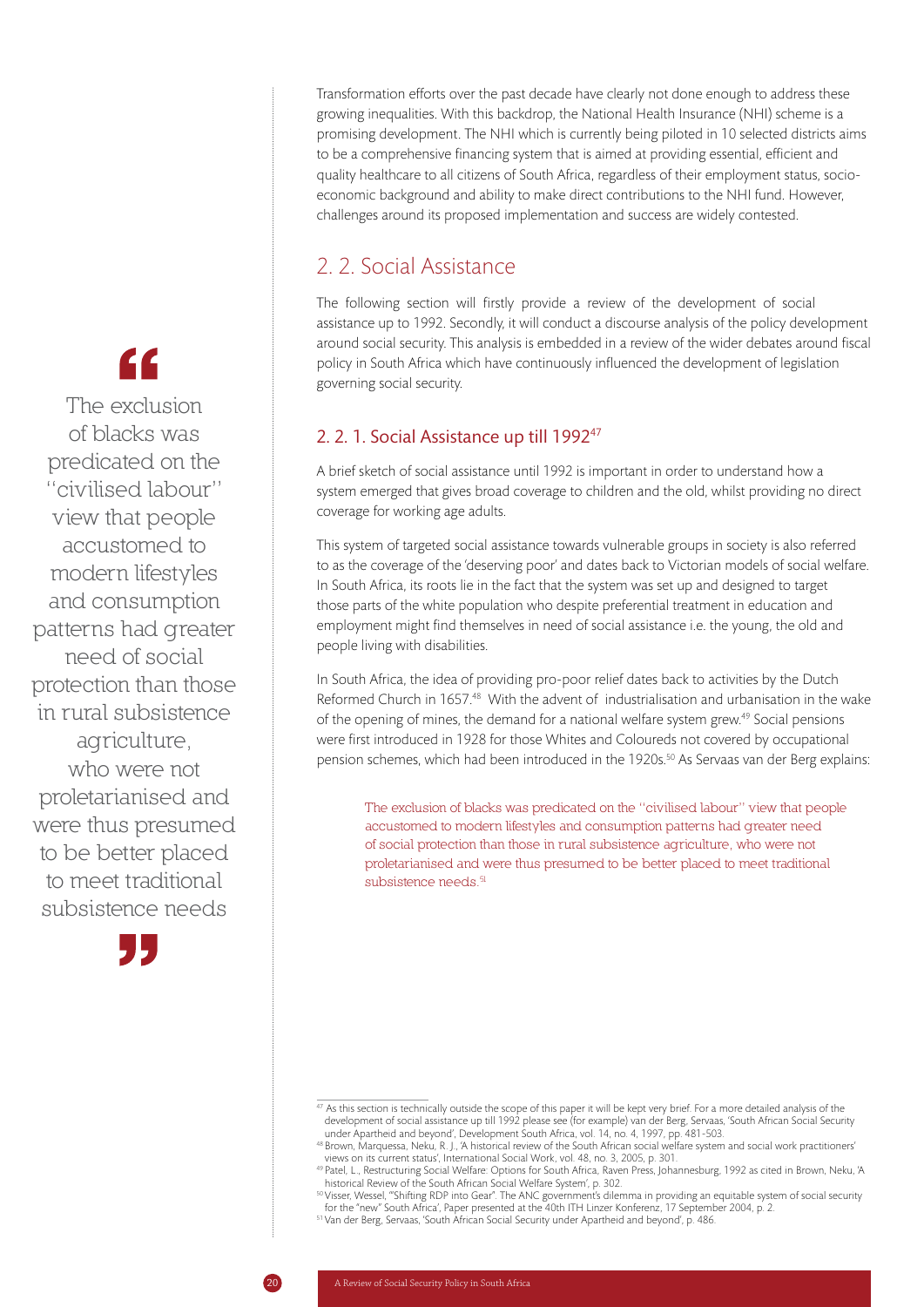From the beginning, means tests and age requirements were used to target the neediest. Few whites claimed social pensions because most of them had well-paid jobs and were thus covered by occupational insurance and not reliant on state support despite the very generous means tests for the white population. In a 1994 review of social security the Social Security Committee concluded that:

In 1943, take-up rates amongst the elderly were 40 per cent for whites and 56 per cent for Coloureds....By that year, only 4 per cent of all social assistance spending was on Blacks...and most of this was targeted relief and pensions for the blind. But in 1944 the Smuts government extended social old-age pensions to Blacks..., though benefit levels were less than one tenth of those of Whites and the means test was far more stringent. By 1958, Blacks already composed 60 per cent of the 347 000 social old-age pensioners, although they only received 19 per cent of old-age pension spending.<sup>52</sup>

By 1939, the so called "poor white problem", which had first led to forms of social security emerging in the 19th century had de facto been eliminated. This was achieved through various laws ensuring preferential treatment and the creation of a so called "civilised labour policy" for whites as part of the 1925 Wage Act. This de facto established a minimum income for whites, as well as providing an employment guarantee.<sup>53</sup> A grant for the blind was created in 1936 and a disability grant in 1937. These grants were extended to cover non-whites in 1946. A war veteran grant was set up in 1941, as well as allowances for large poor families in 1947. Both of these grants were available to Whites only.<sup>54</sup>

Under apartheid, the government used social security to ensure electoral support by whites. In the run up to elections, salaries increased and improvements in social security was used to rally electoral support.<sup>55</sup> In the 1950s, the responsibility for social welfare for Black Africans and Coloureds was transferred from the Department of Social Welfare to the Department of Bantu Administration and the Department of Coloured Affairs. In 1961, an additional Department of Indian Affairs was created, which allowed the apartheid regime to develop a social security system of significantly different standards of coverage for different parts of the population, both in terms of value of the grants and grants that can be accessed.<sup>56</sup> In particular, the state maintenance grant was a mechanism for the apartheid regime to secure support from the Coloured population. The Lund Committee found that for a variety of reasons Black African women and their children were largely excluded from access to this grant as it wasn't administered by most homelands and so called 'independent states.'<sup>57</sup> Using social assistance to ensure electoral support is thus a phenomenon that can be traced throughout the course of South African history and can be argued to continue to exist today in the form of patronage spending.

The rationale for moving towards equality in social assistance in the late 1970s and early 1980s came as a result of attempts by the apartheid government to give the homeland system and the three-chamber parliament<sup>58</sup> political legitimacy.<sup>59</sup>

<sup>52</sup> Social Security Committee, 1994 and Van der Merwe, 1996 as cited in van der Berg, Servaas, 'South African Social Security under Apartheid and beyond', p. 487.

<sup>&</sup>lt;sup>53</sup>This development emerged as a result of the industrial conflicts during the 1920s and the resulting alliance between organised labour and the Afrikaner Nationalist Party. For more on this and on the impact of the Carnagie Commission of Inquiry see: Visser, Wessel, '"Shifting RDP into Gear"', p. 2-3.

<sup>54</sup> Van der Berg, Servaas, 'South African Social Security under Apartheid and beyond', p. 487.

<sup>55</sup> Visser, Wessel, '"Shifting RDP into Gear"', p. 4.

<sup>&</sup>lt;sup>56</sup> Brown, Neku, 'A historical Review of the South African Social Welfare System', p. 303 and Visser, Wessel, "'Shifting RDP into Gear"', p. 4.

<sup>57</sup> Report of the Lund Committee on Child and Family Support, 1996, executive summary.

<sup>58</sup> The three chamber parliamentary system was established in 1983, with the first elections taking place in 1984. The idea was to give representation, albeit no political power, to the coloured and Indian population. African's were excluded from this process with reference to the fact that they already exercised political rights in the homelands. The reforms also included a strengthening of the executive, through the abolition of the post of Prime Minister and the creation of a strengthened president, now called the executive State President, who functioned as head of government and state. The rationale driving these reforms was an attempt by the apartheid regime to create a veneer of legitimacy for its political system. For more details on this please see: http://www.sahistory.org.za/pages/library-resources/official%20docs/tricameral-parliament.htm. 59 Van der Berg, Servaas, 'South African Social Security under Apartheid and beyond', p. 487.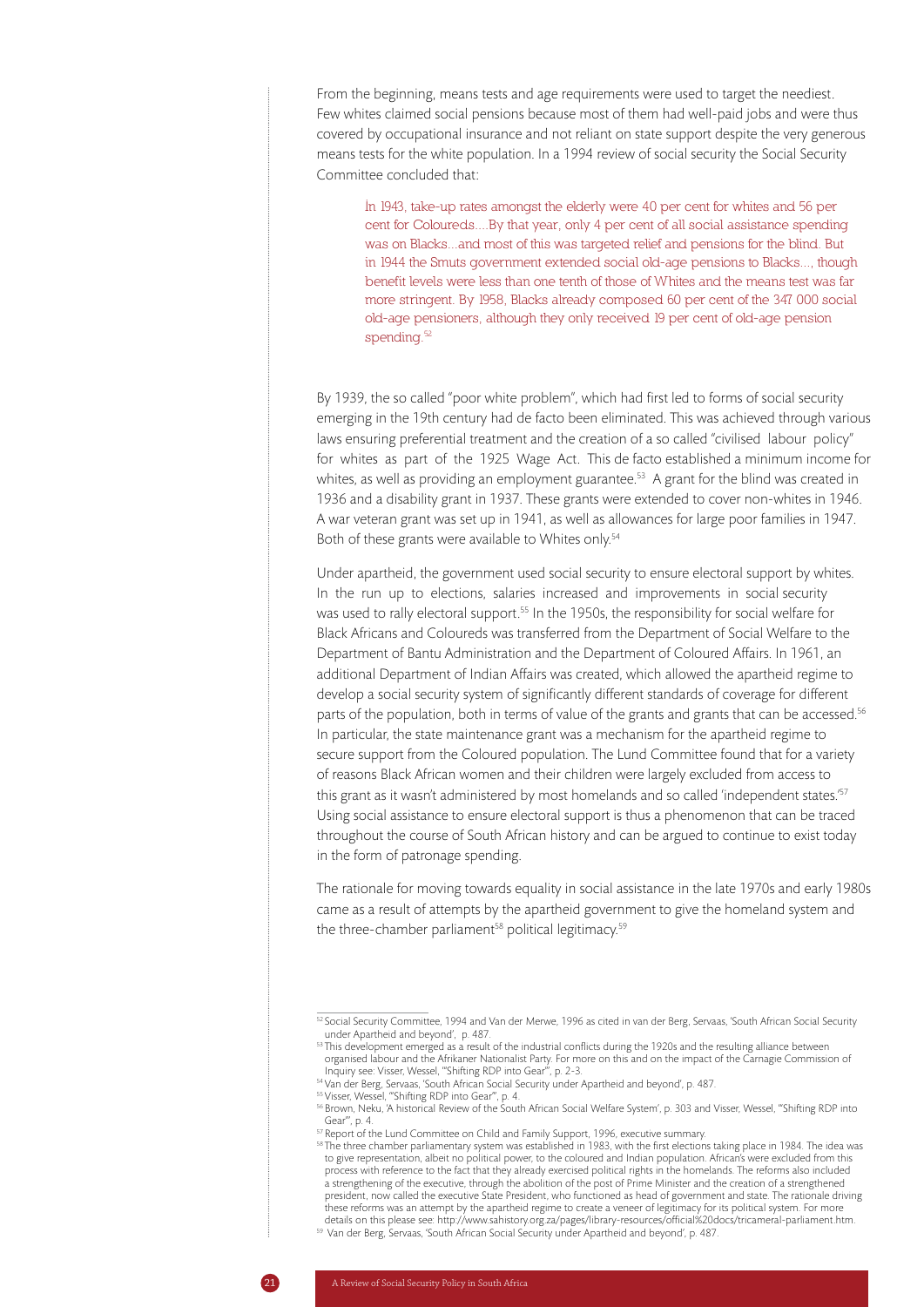As a result spending on social security in the homelands increased, both in terms of number of grants accessed and the value of grants, leading to nearly twice as many African recipients of old age grants in the homelands as outside by 1993.60 The flow of grants to the Coloured and Indian population also increased, but due to their smaller number the financial cost of incorporation was much lower than for the Black African population.<sup>61</sup>

However, the Lund Committee found that problems with access to grants and the delivery of grants continued to exist, particularly in the homelands.

- Coloureds, Indians and Whites received payments monthly and Blacks were given their allowance every second month;
- Coloureds, Indians and Whites were paid by cheque through the post office and Blacks were paid in cash at various mobile sites, such as schools, under trees or in stores;
- **Pensions, for the minority were payable from the date of application, while those of** the Black majority were payable from the date of approval.<sup>62</sup>

The move towards increased equality in the 1970s led to a significant increase in spending, despite the value of social pensions for Whites being decreased from more than 30% of the average wage in 1980 (Black African social pensions were 8.6% of average wage) to parity in pension benefits by 1993 at a level of 15.5% of the average wage.<sup>63</sup> The government found it relatively easy to cut the value of the state pension for Whites as their numbers were few and they represented a politically marginalised group of voters.<sup>64</sup>

Even though assented to in 1992, the Social Assistance Act of 1992 only came into force in 1996. This is notable as it illustrates that the post-apartheid document guiding social assistance was passed before the promulgation of the new constitution, which spells out the government's obligation with regard to social security. This act formally removed racial discrimination in social assistance provisions and led to a huge increase in recipients. In addition, it marks the point in time when social assistance and not social insurance became the branch of social security reaching by far the largest proportion of the South African population. Wessel Visser describes the outcome of this process as follows:

Under white minority rule during the twentieth century a South African social security system was established along the lines of early social security in Western Europe, where it evolved mainly as social insurance, first for the industrial workforce and later for the whole population...The expansion of this system to other groups ironically put South Africa in the uncommon situation of being a semi- industrial country with the trappings of a modern welfare state, the core of which is the provision of a basic pension for everyone in need.<sup>65</sup>

The development of social security until 1992 thus highlights two facts: firstly, social security emerged in South Africa around labour. This is no longer a satisfactory way of thinking about social security in South Africa given the structural unemployment figures. This also means that ideas on social security imported from Europe and elsewhere will be hard to apply. In addition, the debate in South Africa has largely ignored reforms of social security in Europe, in particular the expansion of social insurance.

Secondly, whilst it is of crucial importance to push for increased coverage of social assistance in South Africa, it is also necessary to bear in mind that it is a middle- income country and it is thus necessary to measure achievements in social security accordingly. For example, comparing progress in social security reform in South Africa with that in other middle-income countries can provide a realistic level of expectation of what governments can do. This can then be used as a yardstick against which to measure policy achievements at home.

<sup>60</sup> Ibid., p. 487.

<sup>61</sup> Ibid., p. 487.

 $62$  Finding from the Lund Committee Report in 1992 as cited in Brown and Neku, 'A historical Review of the South African Social Welfare System', p. 303. 63 Op.cit., p.488.

<sup>64</sup> Visser, Wessel, '"Shifting RDP into Gear"', p. 5.

<sup>65</sup> Ibid., p. 1.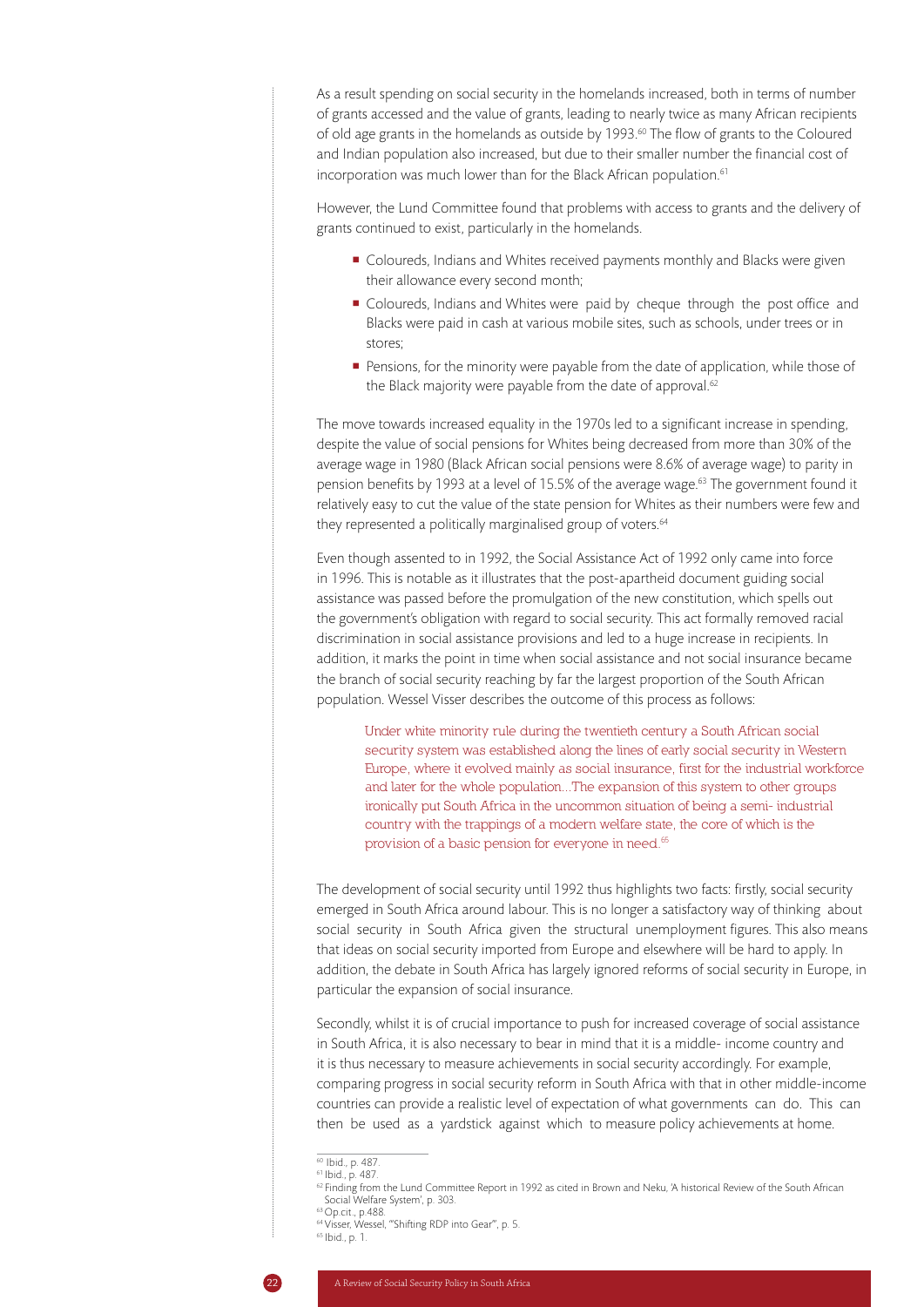#### 2. 2. 2. Policy Development since 1994

In order to understand the policy development on social assistance through the Social Assistance Act of 1992, the White Paper for Social Welfare of 1997, the Social Assistance Act of 2004 and the South African Social Security Agency Act of 2004, it is necessary to contextualise it in the wider policy debates taking place in South Africa during this time. In particular the shift from the Reconstruction and Development Programme (RDP) to the Growth, Employment and Redistribution (GEAR) Plan in 1996. Debates around social assistance have always been shaped by fiscal and poverty considerations. An analysis of policy development that fails to highlight the influence of these two factors on the development of social assistance since 1994 would provide an incomplete picture.

#### RDP, 1994

The RDP in its original version spelled out a vision for a new democratic South Africa in which people would be granted access to services, and thus been abled to take part in society. The driving rationale was growth through redistribution. The idea was to significantly increase spending on service provisions and create jobs, thereby tackling marginalisation, inequality and unemployment. The approach was both people-centred and people-driven.<sup>66</sup> The Tripartite Alliance made up of the African National Congress (ANC), the Congress of South African Trade Unions (COSATU) and the South African Communist Party (SACP) expected that economic growth through fiscal spending and deliberate redistribution would alleviate poverty. The RDP envisioned that local demand would eventually stimulate growth. The driving rationale was the creation of jobs and the improved delivery of services. The focus in the early post-apartheid era did not rely on expanding cash transfers as a redistributive mechanism per se, but on restructuring the state and bringing people into jobs. Naturally, the RDP also contained an affirmative action message to address historical discrimination and emphasized the delivery of services. Ultimately, however, it was believed that people would be brought into employment and that this, rather than grants, was the way to overcome poverty.<sup>67</sup>

Unlike the section on housing, the section on welfare did not contain specific targets, such as increasing the number of beneficiaries by a specific number.<sup>68</sup> Wessler Visser points out that insofar as the RDP's primary goal '...was to meet the basic needs of people... [it constituted] an extended wish list in which the homeless, landless, workers, and even international bankers could take equal comfort.'69 However, economic growth rates did not meet expectations of 4-6% growth per annum. Competition between ministers over budget allocation undermined the government's ability to implement the RDP, even though most of the funding for the RDP actually came from international donors on a project basis. The publication of the RDP White paper in 1994 further undermined the initial rationale guiding the RDP by focusing on fiscal prudence. This resulted in less attention being paid to meeting basic needs and redistribution through poverty alleviating measures.<sup>70</sup>

#### GEAR, 1996

The unilateral adoption of the Growth, Employment, and Redistribution (GEAR) Plan by the ANC government in 1996 marked a departure from the previously practiced negotiations within the alliance and civil society structures, and resulted in a policy of fiscal austerity. GEAR was adopted at a time when South Africa was facing a currency crisis and the aim was to reassure domestic and foreign investors by pursuing a conservative macro-economic strategy.<sup>71</sup> The new emphasis on cutting the national budget deficit led to a general disillusionment with the government and its ability to deliver social services. 'Growth through

The driving rationale was the creation of jobs and the improved delivery of services. The focus in the early postapartheid era did not rely on expanding cash transfers as a redistributive mechanism per se, but on restructuring the state and bringing people into jobs



<sup>66</sup> The Reconstruction and Development Programme of 1994. Available at: www.anc.org.za.The RDP White Paper of 1994 considerably cut the original version of the section on social security and merely contains 4 paragraphs on social welfare in

general promising to improve social security without presenting concrete goals.<br><sup>67</sup> Brown, Neku, 'A historical Review of the South African Social Welfare System', p. 304.

<sup>68</sup> Makino, Kumiko, 'Social Security policy Reform in Post-Apartheid South Africa: A Focus on the Basic Income Grant', Centre for Civil Society, Durban, 2004, p. 10.

<sup>69</sup> Visser, Wessel, '"Shifting RDP into Gear"', p. 7.

 $^{70}$  Terreblanche, 2003, as cited in Visser, Wessel, "'Shifting RDP into Gear'", p. 8. The RDP white paper is available on www.anc org.za.

<sup>71</sup> Visser, Wessel, '"Shifting RDP into Gear"', p.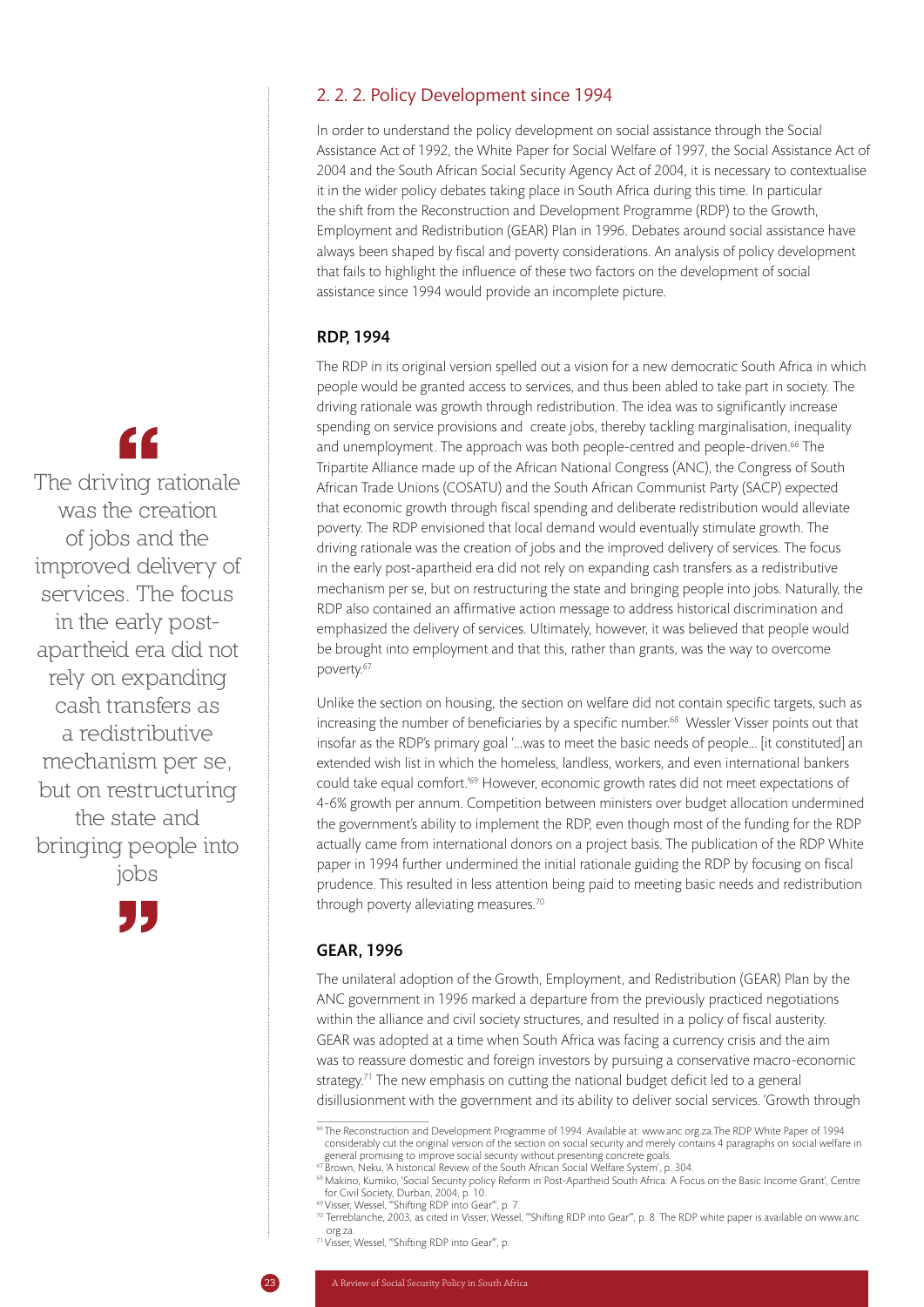redistribution' was replaced by 'redistribution through growth'.<sup>72</sup> GEAR no longer placed the emphasis on government changing things for the better, but on market forces solving the existing problems. Or as Wessel Visser put it:

Perhaps the most important difference between the RDP and GEAR was that, while the former expected the state to conduct a people-oriented developmental policy, the latter saw South Africa's economic "salvation" in a high economic growth rate that would result from a sharp increase in private capital accumulation in an unbridled capitalistic system. The government's task in this was to refrain from economic intervention and to concentrate on the necessary adjustments that would create an optimal climate for private investment.<sup>73</sup>

As a result opinion in society started to shift - especially on the left, - in particular, it was no longer expected that the government could or truly wanted to deliver on the principles of the RDP. Hence, cash transfers were identified as something the government could do in order to alleviate poverty and deliver on its constitutional obligations with regard to social security. GEAR thus marks the beginning of the period in which CSOs and others started to focus on working towards increasing cash transfers, as this was identified as the only thing that government could actually be expected to deliver on.

#### The White Paper for Social Welfare, 1997 and the Report of the Lund Committee on Child and Family Support, 1996

The draft White Paper for Social Welfare of 1995 and the adopted version of 1997 reflect the ideas contained in the RDP. It was drafted on the basis of discussions with different sectors within South African society. In keeping with the RDP, the idea was to create a social security system that would support individuals in their attempts to improve their personal position and participate in and contribute to the forthcoming period of growth and development. This emphasized the importance of creating human capacities and the concept of developmental social welfare.<sup>74</sup> As the then Ministry for Welfare and Development put it in 1997:

The main feature of developmental social welfare was that social development and economic development were interdependent and mutually reinforcing..."the developmental approach is less concerned with transferring resources from the productive economy to social welfare services than with ensuring that social policies contribute to development." This approach was exemplified by the flagship programmes for unemployed women with children under the age of five, which aimed "to help women become economically productive by giving them skills to enter the workforce or go to work themselves" while looking at "the developmental needs of young children to ensure they have every chance to grow into productive citizens and reduce problems they may experience later in life". 75

After criticism from COSATU the final version of the White Paper eventually incorporated a commitment to establishing comprehensive social security policy and legislation.<sup>76</sup> This commitment in the White Paper marks the first attempt to reform the social security system, as the 1992 Social Assistance Act had merely eliminated racial discrimination, but left the old system in place.

The report of the Lund Committee examined the State Maintenance Grant, whose distribution was heavily skewed along racial lines:

In 1990, in the total population about 8 of every 1 000 children between 0 and 17 were in receipt of the grant. However, Coloured and Indian people received a disproportionately high number of the benefits - 48 and 40 per 1 000 Coloured and Indian children respectively. The 15 per 1 000 White children remains quite high given white standards of living. It is the approximately 2 grants per 1 000 African children which shows the extremely inequitable nature of the State Maintenance Grants in the early 1990s.77

76 Makino, Kumiko, 'Social Security policy Reform in Post-Apartheid South Africa', p. 11.

 $72$  Ibid., p. 9.

<sup>73</sup> Terreblanche, 1999, as cited in Visser, Wessel, '"Shifting RDP into Gear"', p. 9.

<sup>74</sup> Visser, Wessel, '"Shifting RDP into Gear"', p. 7.

<sup>75</sup> Ministry of Welfare and Development, 1997 and Midgley, 1996, as cited in Makino, Kumiko, 'Social Security policy Reform in Post-Apartheid South Africa ', pp. 10-11.

<sup>77</sup> Report of the Lund Committee on Child and Family Support, 1997, chapter. 1.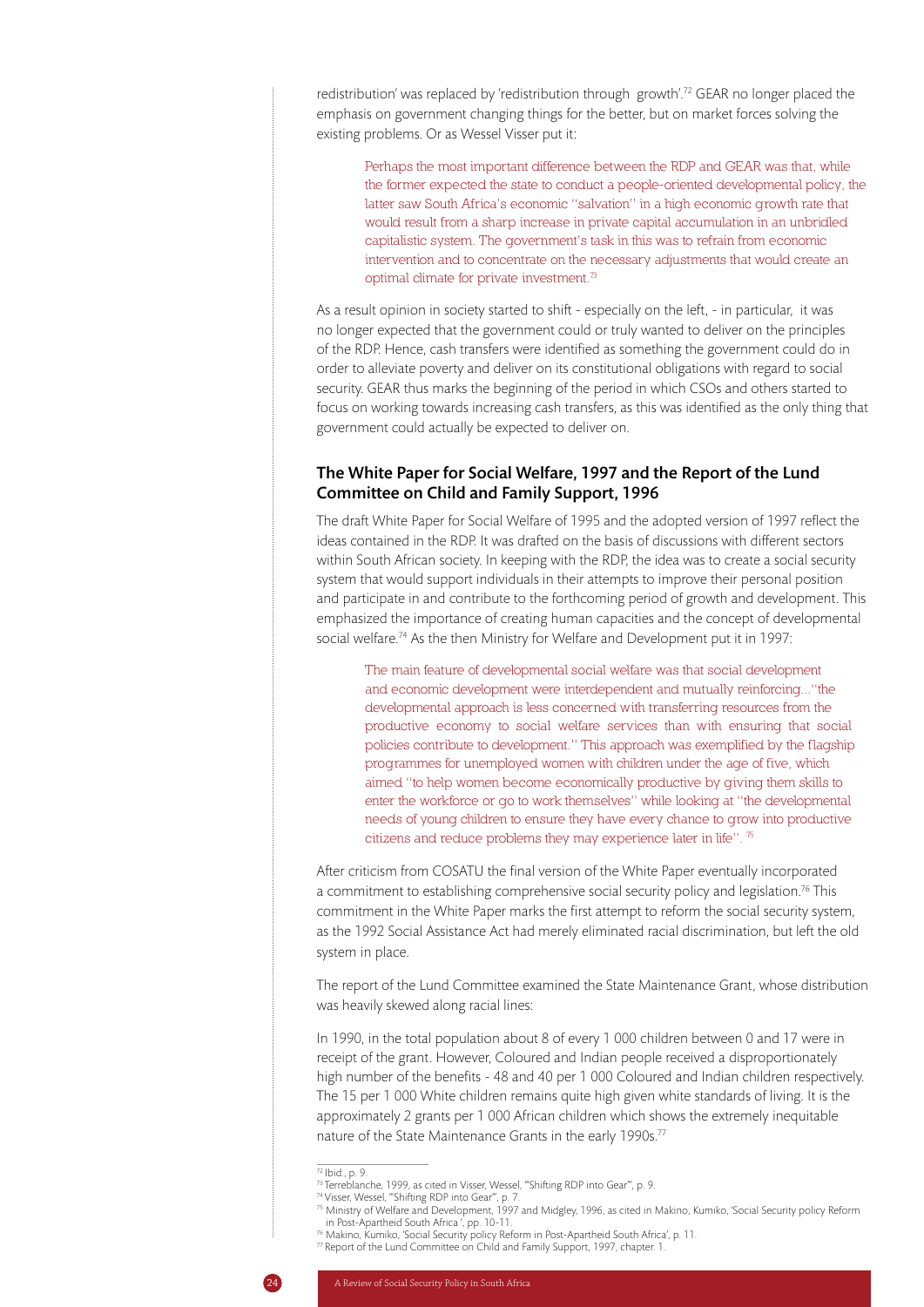As a result the cost of expanding the state maintenance grant to all eligible individuals would have increased spending from around R1 billion to roughly R5-R20 billion. The broad range of estimates can be explained by the different assumptions underlying the costing simulations.

If one compares the take-up of such grants amongst Coloured people to that amongst Africans, a gap of about 25 to one would indicate that perhaps R5 billion would have to be spent per annum in addition to the present approximately R1 billion, to reach all equally. Much higher estimates have been obtained using survey data and estimating from that who could be eligible, rather than only applying the Coloured take-up rates; one study done for the Committee (Haarmann and Haarmann, 1996) estimated it would take more than R20 billion to close the gap.78

The committee therefore suggested phasing out the state maintenance grant and replacing it with a flat-rate child support grant of a significantly reduced value. As a mechanism for containing the cost of the new programme the committee envisioned that the number of years a child was eligible could be adjusted depending on the uptake. Under the influence of GEAR the committee felt it necessary to choose between awarding the grant to a large number of children, and awarding a grant of a higher value to fewer children. The Lund Committee maintained that welfare policy should not place too much focus on job creation as a mechanism for improving living conditions, but must focus on meeting certain needs and empowering people to help themselves.

The proposed new child support grant was to be a "conditional cash transfer" in as far as the committee envisioned that it would be tied to growth monitoring and immunisation of children. The committee also considered other mechanisms for tackling child poverty such as creating job opportunities for mothers and in-kind cash transfers. It was eventually decided that conditional cash transfers were by far the most efficient option – both easy to implement and therefore guaranteeing success. Another proposal by the committee was that the grant should exclusively be transferred to the child's care giver through a bank or post office. The committee acknowledged that this would require people in rural areas to travel in order to access their money but had the benefits of efficient and transparent delivery of grants and providing women in rural areas access to the banking system. Aside from financial considerations, this new grant also took the changed family structures into consideration. The grant would be payable to the primary care-giver of a child, subject to a means test. The committee also recommended that the foster child grant and the care dependency grants be continued as they provided crucial support for children in specifically challenging circumstances.

The child support grant was eventually launched in 1998, albeit at a higher value (R100 for each child younger than 7) than initially envisioned by the Lund Committee, following massive protests by CSOs at public parliamentary hearings.

#### The Committee of Inquiry into a Comprehensive Social Security for South Africa (Taylor Committee), 2002

The Taylor Committee Report seems to have informed all of the recent changes in the social security system. Although it was never formally adopted its proposal to centralise the administration of social assistance and to create the South African Social Security Agency (SASSA) was cast into law in 2004 (see below).

One of the key proposals of the committee was to introduce a basic income grant (BIG), as a means of providing social security to all and alleviating poverty. The BIG was called for in order to overcome the fact that the UIF covered less than 40% of the labour force and merely 6% of the unemployed.<sup>79</sup> The BIG would thus function as a mechanism to include the unemployed and those working in the informal economy in the social security system.

 $78$  Lund Committee, p. 16.

# "

...the developmental approach is less concerned with transferring resources from the productive economy to social welfare services than with ensuring that social policies contribute to development



<sup>79</sup> Taylor Committee Report, p. 9.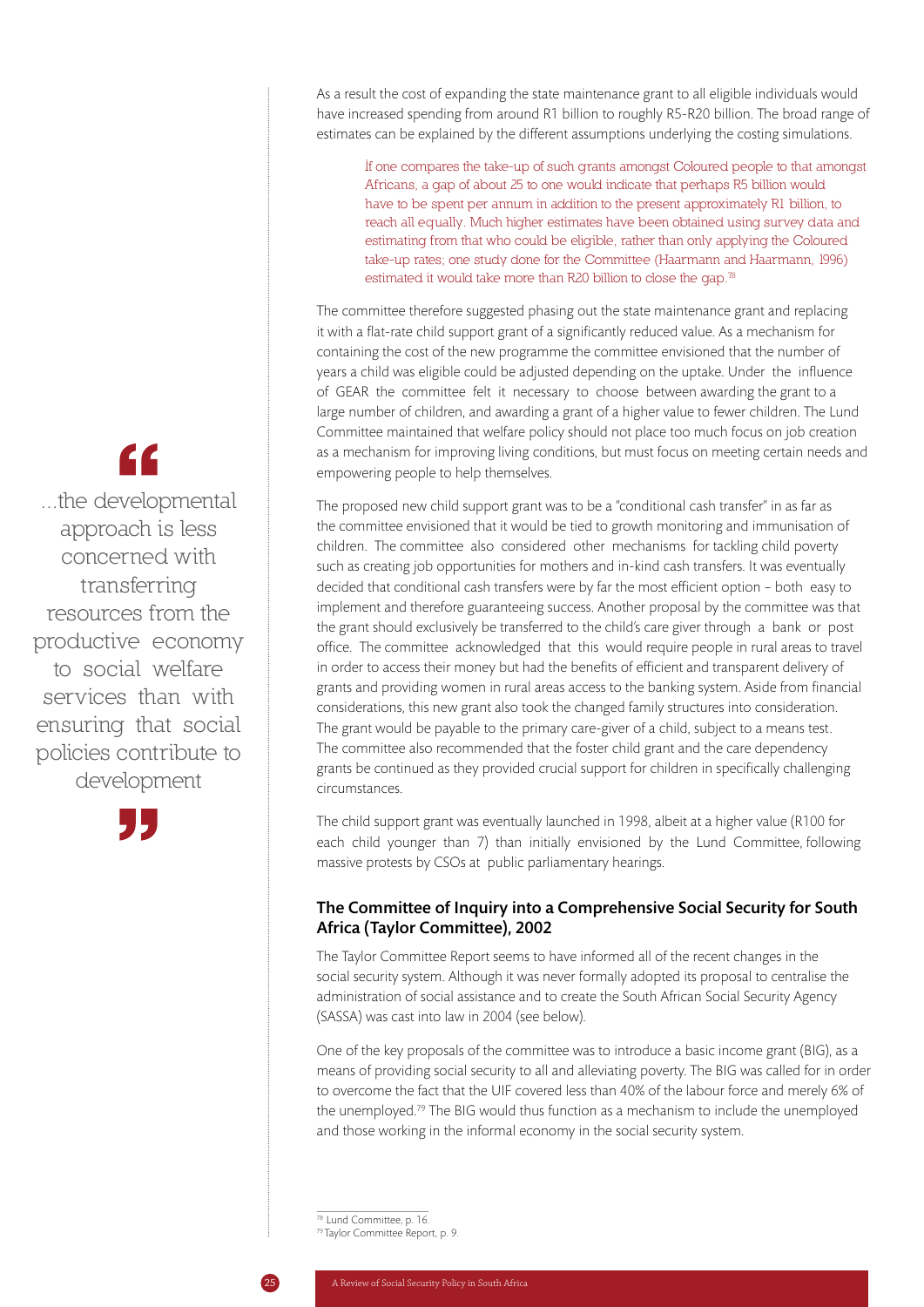The idea of creating a basic income grant as part of a comprehensive social security system actually pre-dates the Taylor Committee. It emerged during the Presidential Jobs Summit in 1998 on the back of research commissioned by COSATU that found that over 13.8 million South Africans in the poorest half of the population benefited neither directly nor indirectly from social security.80 This resulted in an investigation of policy options for a "comprehensive social security". In March 2000, the Cabinet approved the setting up of a ministerial committee chaired by Prof. Viviene Taylor, who was a special advisor to the Minister for Social Development.<sup>81</sup>

The Taylor Committee adopted the idea of "Comprehensive Social Protection" as better suited for a developing country than the employment-centred concept of social security. The underlying rationale was to 'seek to provide the basic means for all people living in the country to effectively participate and advance in social and economic life, and in turn to contribute to social and economic development.'82 The committee composed a "Comprehensive Social Protection Package" that was to consist of measures addressing income poverty (social grants), capability poverty (healthcare, education, water and sanitation, transport, housing, access to jobs and skills), asset poverty (land, credit, and infrastructure) and special needs (disability and child support).83

The committee departed from existing thinking on social security by focusing on income poverty first. This was done for two reasons: firstly, the committee found that people were too poor to buy transport, food or basic clothing.<sup>84</sup> And secondly, the state could tackle income poverty in the short run, whilst asset and capability poverty could only be tackled in the medium to long term. The committee also viewed the BIG as a way for the state to '…buy time for the progressive realisation of its other socio-economic rights if it improved income transfers to the poor in the short term'.<sup>85</sup> This quote also illustrates the committee's awareness of the implications of the Grootboom and Treatment Action Campaign (TAC) decisions by the Constitutional Court.<sup>86</sup> As a first step, the committee proposed extending the age at which children stop receiving the CSG from 7 to 18 years by 2004 and as a second step the gradual introduction of the BIG.

The government rejected the BIG on the grounds that it would be too expensive. The fact that taxes for the rich were cut at the same time as the BIG was being rejected caused a lot of anger amongst CSOs, including the People's Budget Coalition. It seems more likely that the government rejected the proposals made by the Taylor Committee for more ideological reasons. In line with policy developments discussed above, the government argued that people should benefit from the rewards of work and only the young, disabled or old should depend on grants. Furthermore, the alleged move towards a dependency culture was cited in many official comments on the prospect of adopting the BIG. $87$  Despite the ANC's obvious lack of enthusiasm for the BIG which became evident during its National Conference in 2002, the cabinet postponed its final decision on the BIG due to mounting pressure from the newly formed BIG coalition.<sup>88</sup> The ANC National Conference came out in favour of investigating extending the child support grant beyond the age of seven.

<sup>80</sup> Makino, Kumiko, 'Social Security policy Reform in Post-Apartheid South Africa', pp. 14-15. 81 Ibid., p. 16.

<sup>82</sup> Op.cit., pp. 40-41

<sup>83</sup> Ibid., p. 41-43

<sup>84</sup> Ibid., p. 56.

<sup>85</sup> Ibid., p. 43.

 $\frac{86}{2}$  See the discussion in the introduction of this paper for more on this.

<sup>87</sup> Makino, Kumiko, 'Social Security policy Reform in Post-Apartheid South Africa', pp. 20-21.

<sup>88</sup> A network of civil society organisations from labour, faith, human rights law, special sector interests etc who came together to call for the introduction of a BIG.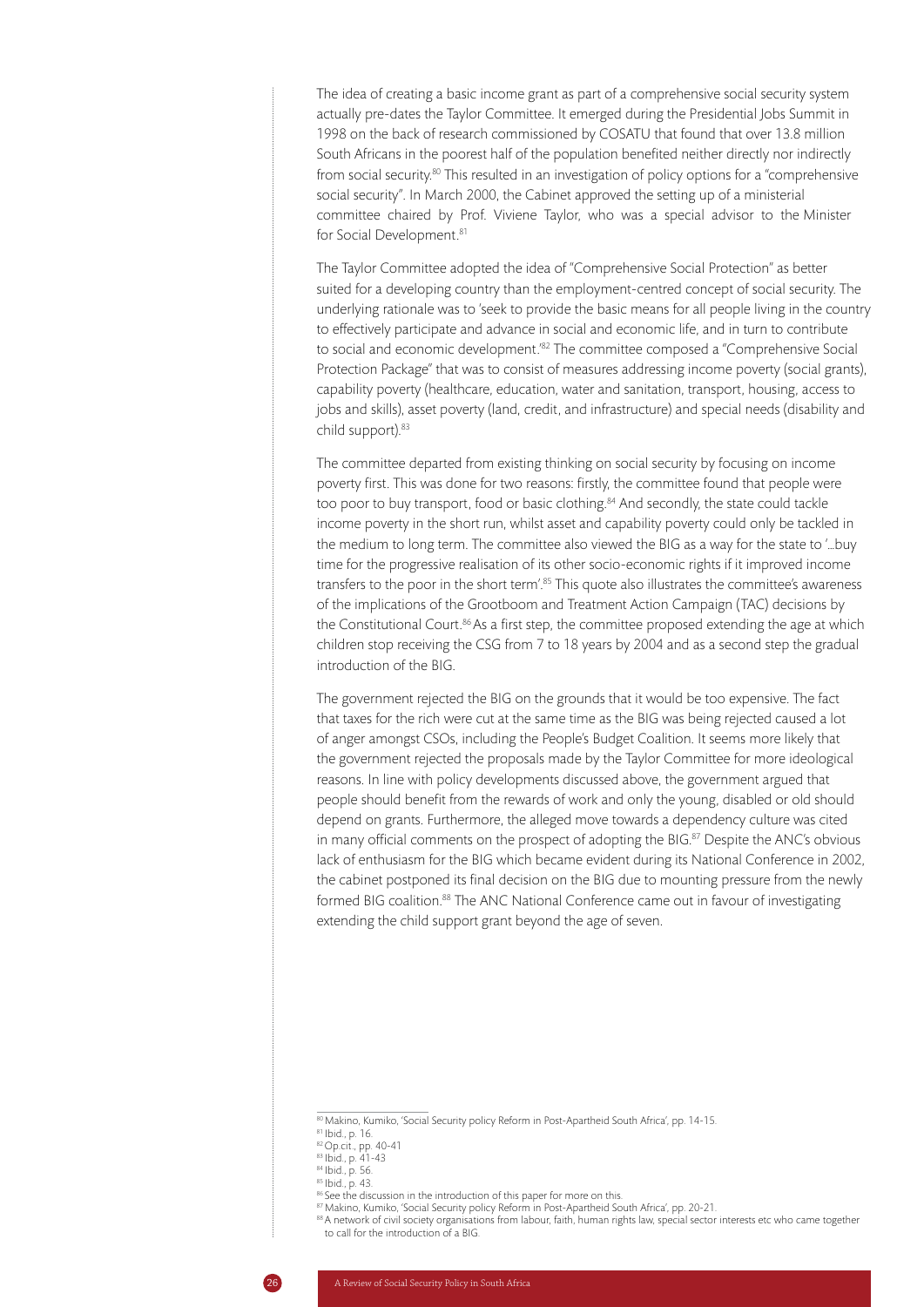Though falling short of the Taylor Committee's recommendations, this constituted a huge improvement for many households, especially because the government simultaneously launched a campaign to tackle the poor uptake of the grant.<sup>89</sup> The dependency argument is not new and is frequently made with regard to social assistance across the world. Several academics, the South African Human Science Research Council, UNDP and the Department for Social Development have conducted studies that show that grants have not created dependency in South Africa and instead facilitated local economic development and finding employment.<sup>90</sup> Nonetheless, this continues to form part of the every day rhetoric and debate on social security.

Instead of adopting a BIG the government decided to establish an Expanded Public Works Programme (EPWP) in 2004 in order to tackle unemployment and poverty by absorbing a significant number of unemployed people. In 2009 EPWP II was launched. The stated aim is to increase the number of full year equivalent job opportunities to 400 000 throughout the course of the next five years. This occurred despite the fact that the Taylor Committee had rejected the idea of public work's programmes as ill-suited for tackling South Africa's unemployment problem.91 As Kumiko Makino puts it:

…South Africa's unemployment rate is so high that public works programmes would not be able to create enough jobs however "massive" they would be. The recognition of the impossibility of achieving full employment, or even significant reduction of unemployment at least in the short to medium term, was at the bottom of the recommendation of the introduction of a BİG by the Taylor Committee.<sup>92</sup>

The EPWP aim to provide temporary job opportunities supported by training to enable job seekers to access more permanent employment came under significant critique at the end of its first phase.93 The HSRC study which reviewed the first phase unearthed a number of weaknesses and failures, most notably that the design of the programme to provide short term employment and exit strategies into the open labour market, is inappropriate given the structural and long term nature of South Africa's unemployment crisis.

#### The Social Assistance Act and the South African Social Security Agency Act, 2004

The Social Assistance Act of 2004 replaced the Social Assistance Act of 1992. By and large it consolidated legislation on social assistance as it emerged throughout the above discussed policy process. The Social Assistance Act codifies the right to the OAG, the CSG, CDG, DG, WVG, FCG, GIA, and SROD. It did not pick up the idea of introducing a BIG, but included an extension of the CSG through the Regulations to the Social Assistance Act. The Social Assistance Act of 2004 is disappointing in so far as it did not restructure the social assistance system, but merely formed part of the consolidation process and focused on the expansion of the existing system. However, it did centralise the administration of social assistance which has resulted in significant advantages as discussed below.

The real reform of the social security system in 2004 was the creation of SASSA. The Taylor Committee had called for a one-stop shop for the administration of social security in 2002. Prior to the establishment of SASSA, '…social assistance benefits were administrated by the provincial departments responsible for social development in each of the nine provinces… [and] financed by the provincial legislatures.'94 Delivery of services differed between provinces and was poor in general. Amongst the things that went wrong were: (1) provinces failing to observe the rules of administrative law and being sued for it, (2) inefficiency e.g long processing times, unskilled and rude staff, (3) corruption and fraud, and (4) fragmentation

<sup>89</sup> Makino, Kumiko, 'Social Security policy Reform in Post-Apartheid South Africa', pp. 22-24 See www.anc.org.za for more information on the National Conference, 2002.

<sup>90</sup> Samson. M et al, 2004, The social and economic impact of South Africa's social security system. Further work done by Dr. Monde Makiwane from the HSRC that disproves the claim that the CSG increased the rate of teenage pregnancies. His various works on this topic can be found at: http://www.hsrc.ac.za/Staff-publications-2151.phtml.

<sup>91</sup> Taylor Committee Report, p. 74.

<sup>92</sup> Makino, Kumiko, 'Social Security policy Reform in Post-Apartheid South Africa', p. 24.

<sup>93</sup> Hemson, D., 2007, 'Mid-term review of the Expanded Public Works Programme: synthesis report,' HSRC.

<sup>94</sup> Mpedi, Lethlhokwa, George 'Pertinent Social Security Issues in South Africa', p. 16. The 1992 Social Assistance Act had delegated the responsibility for social assistance to the provinces. This was found unconstitutional in 2004 in Mashavha v President of the Republic of South Africa, (12) BCLR 1243 (CC).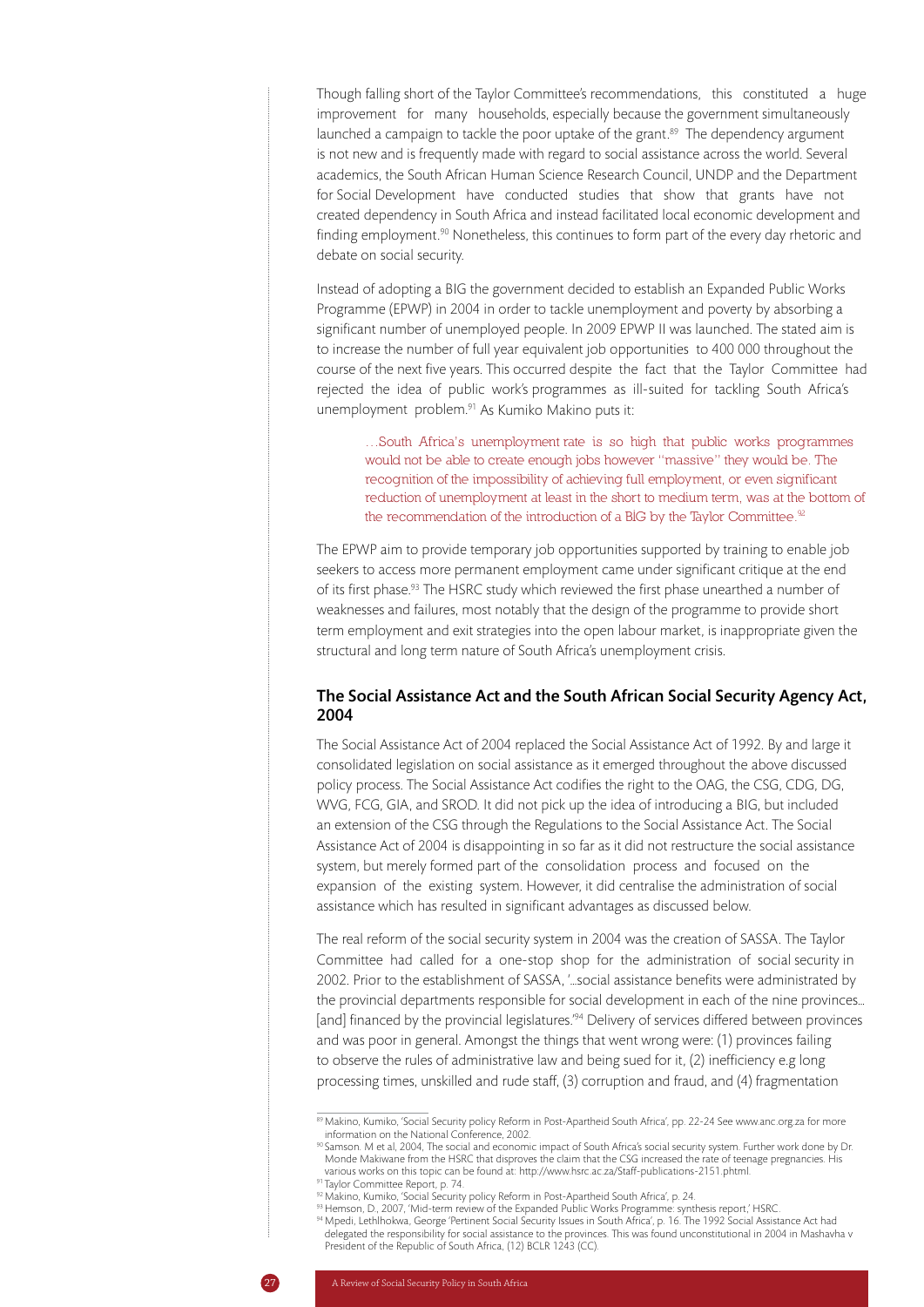of services.<sup>95</sup> The South African Social Security Agency Act established SASSA in 2004 and it became operational in 2006. The Department of Social Development (DSD) overseas and evaluates SASSA's activities, sets targets and policy frameworks and is ultimately politically responsible for social security.

Despite its name, SASSA is currently only responsible for the administration of social assistance.96 The Taylor Committee had envisioned SASSA as an agency that manages all aspects of social security in the country. If the government is serious about its attempts to consolidate the institutional and administrative framework of social security, then SASSA should, in the medium term, also be put in charge of administrating social insurance.

This Social Assistance Act also establishes the independent 'Inspectorate for Social Assistance', with the powers amongst others to conduct investigations to ensure the maintenance of the integrity of the social assistance frameworks and systems and execute internal financial audits and audits on compliance by the Agency. Although this body was already enacted in 2004 it still has not come into existence.

The Independent Appeals Tribunal for Social Assistance Appeals (ITSAA) was also enacted by the same Act and only established on 1 May 2008. The result was that it caused severe delays in addressing the social assistance appeals which resulted in massive backlogs. After much advocacy efforts from civil society and litigation the Regulations<sup>97</sup> were promulgated in 2011.

During 2012 the Internal Reconsideration Mechanism (IRM) was instituted to allow aggrieved beneficiaries and applicants to request SASSA to reconsider any decision with which they were unhappy. This can be a rejection of an application, review, reduced grant payment or temporary award before it being forwarded to the Appeals Tribunal.<sup>98</sup> 2012 also saw SASSA implement a new service delivery and payment model which marks a shift from manual processes to automation.99 The benefits of this include beneficiaries accessing grants anywhere in country, accessing electronic banking, having access to money at any time during the month and reducing corruption and fraud.<sup>100</sup>

## 2. 2. 3. Overview of Social Assistance by Grant Type as of 2012/13

In the current fiscal year, just over sixteen million people access social grants. The two largest groups of beneficiaries are the roughly 11.3 million Child Support Grant (CSG) recipients and the 2.8 million Old Age Grant (OAG) recipients. This section seeks to provide an overview of available grants. A detailed overview on eligibility criteria can be found in section II. 2. 4.

#### Old Age Grant (OAG):

The grant is available to South African men and women, permanent residents<sup>101</sup>, and recognised refugees<sup>102</sup> living in South Africa aged 60 or above.<sup>103</sup> It is granted subject to a means test of the applicant and their spouse's income and assets and certain other conditions.104 In February 2013 2,862,570 people received the OAG. This grant frequently supports entire families. 66.34% of people over the age of 60 rely on the OAG as their primary source of income.<sup>105</sup>

96 The South African Social Security Act defines social security as comprising both social assistance and social insurance.

- 98 SASSA annual report, 2011/12, p. 15
- 99 SASSA annual report, 2011/12, p. 15
- 100 Beukman, R., 2013, Social Grant payment system: deduction changes, UCT workshop on social security, 27-28 May 2013. <sup>101</sup> Since the 2004 Constitutional Court ruling of Khosa and Others v Minister of Social Development; Mahlaule and Another v Minister of Social Development and Others, permanent residents have been granted the right to access social assistance. For more details see: http://www.constitutionalcourt.org.za/site/thecourt/history.htm#cases.

102 Since 1 April 2012 recognised refugees are able to access all grants as a result of the promulgation of Social Assistance Act (13/2004): Amendment: Regulations: Application for and payment of social assistance and the requirements or conditions

in respect of eligibility for social assistance . This came from sustained advocacy from various rights groups.<br><sup>103</sup> In the past men became eligible for OAG at the age of 65 whilst women became eligible when aged 60. This discrepancy was eliminated by the Social Assistance Amendment Bill, 22 April 2008. Men became eligible for the OAG at

the age of 63 by 1 April 2008, at the age of 61 by 1 April 2009 and at the age of 60 by 1 April 2010. <sup>104</sup> See the Social Assistance Act: Regulations of 2005 for more details.

105 SASSA Statistical Report, Fact sheet no. 2 of 2013

# <u>CC</u>

 The Foster Child Grant (R800 per month) is bread and butter protection for grandparents who take on the responsibility for orphaned children in families which are mostly already desperately poor



<sup>95</sup> Mpedi, Lethlhokwa, George 'Pertinent Social Security Issues in South Africa', p. 17.

Nonetheless, SASSA is currently only charged with dealing with social assistance.<br><sup>97</sup> 19 September 2011: Regulations in relation of applications for reconsideration of social assistance application by the Agency and ITSAA.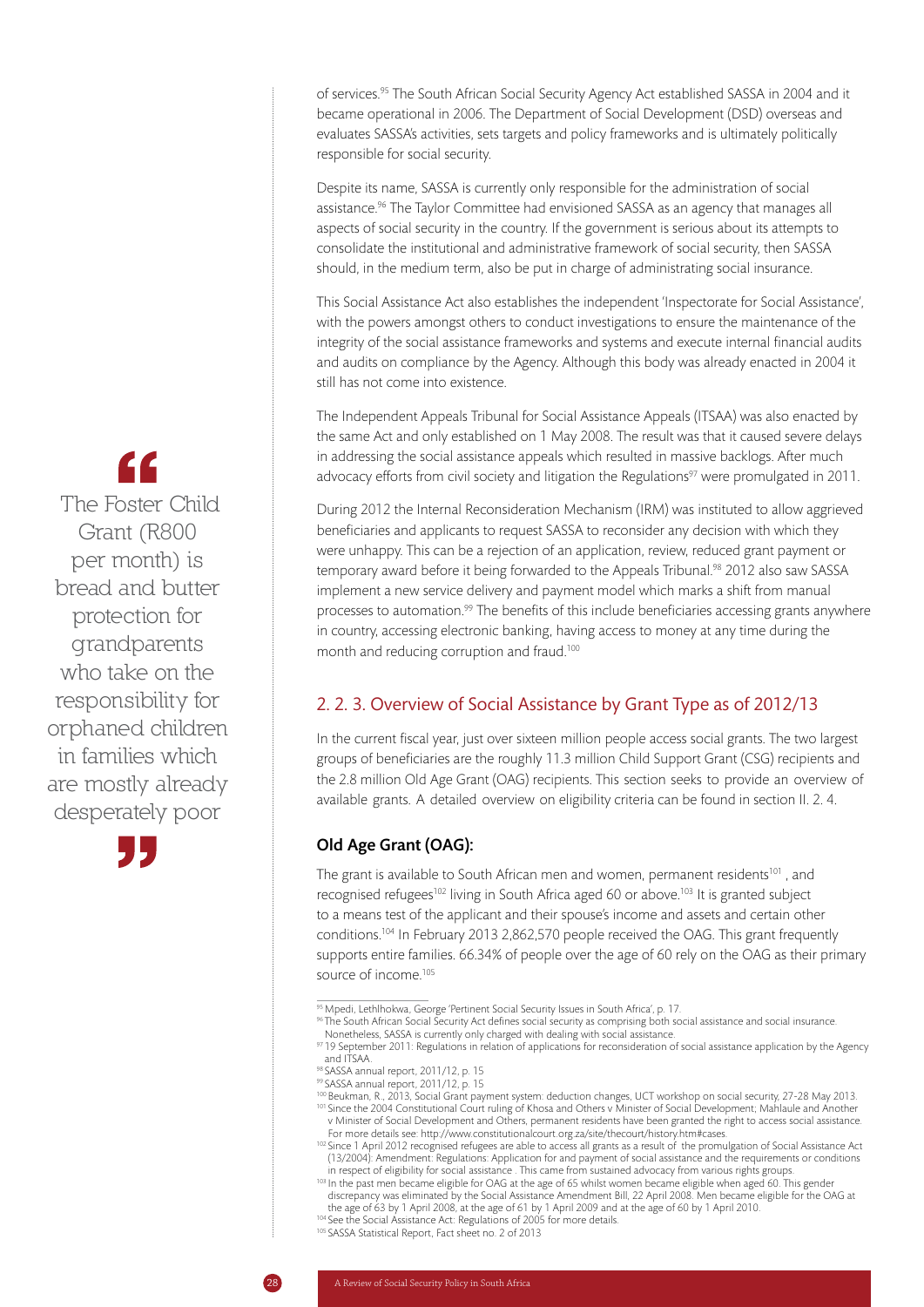#### War Veteran's Grant (WVG)

People who served in the First or Second World War or the Korean War can apply for the WVG. In February 2013 ,589 people claimed this grant.

#### Disability Grant (DG):

The grant is of the same value as the OAG and is replaced by the OAG once the recipient turns 60. It is granted on the condition that the recipient is between the age of 18 and

59 and submits a medical report – no older than three months at date of application - that confirms the disability and the applicant's inability of entering the labour market as a result of this disability. There are both temporary and permanent disability grants. The grant is awarded subject to a means test and reviewed on a regular basis. The current disability assessment comprises only of a medical assessment which according to the DSD provides an inadequate measure of disability and functioning when decision-making occurs at the medical practitioner level only. SASSA lists nearly 1,168,464 recipients of the DG in February 2013.

Parliament in 2010 debated the Amendment Act<sup>106</sup> which would de facto tighten the definition of disability thus excluding in particular those with chronic illnesses from claiming the DG. This is highly problematic as chronic illness is strongly correlated with poverty. Clear guidelines on whether people who are HIV/AIDS positive or suffering from multi drug resistant TB can claim this grant are needed. Anecdotal evidence seems to suggest that the various doctors and SASSA departments handle this differently, leaving people vulnerable and at the mercy of their local authorities.

In 2013 the Department of Social Development once again strategized to amend the definition of disability in the Social Assistance Act 13 of 2004 to facilitate the implementation of Harmonised Assessment Tool (HAT). The legislative amendment will enable implementation of the HAT through the inclusion of a new common definition of disability, in order to ensure uniform assessment and determination of eligibility for the disability grant and free health care. The implementation of HAT will enhance the effectiveness and efficiency of the provision of the disability grants. However, the tool will exclude people with chronic illnesses.

#### Grant in Aid (GIA):

This grant can be claimed in addition to another grant if the applicant requires full time care due to a mental or physical disability. The grant is intended to cover the cost of full time care. In February 2013, 72,767people received this grant.

#### Foster Care Grant (FCG)

This grant seeks to reimburse individuals for the cost of raising a foster child. It is not awarded subject to a means test of the guardian or of the child. The foster care status must be confirmed by a court order.

The FCG is more generous than the CSG. Its relatively high value can be explained by the fact that it seeks to reimburse non-parents for looking after a child. It thus seeks to create an incentive for foster care as an alternative to taking children into state care.

The foster care system is designed to cope with approximately 50 000 children at a time who are at risk of abuse, neglect or exploitation. The Foster Child Grant (R800 per month) is bread and butter protection for grandparents who take on the responsibility for orphaned children in families which are mostly already desperately poor. At least 1.6 million orphans battle to access this system and therefore receive the FCG. Therefore, the foster care system, social workers and courts have been overburdened for a very long time, and are not the appropriate vehicle to support millions of orphans cared for by grandmothers and siblings.

106 See Social Assistance Amendment Bill, 3 March 2010 at http://www.info.gov.za/view/DynamicAction?pageid=607&id=0.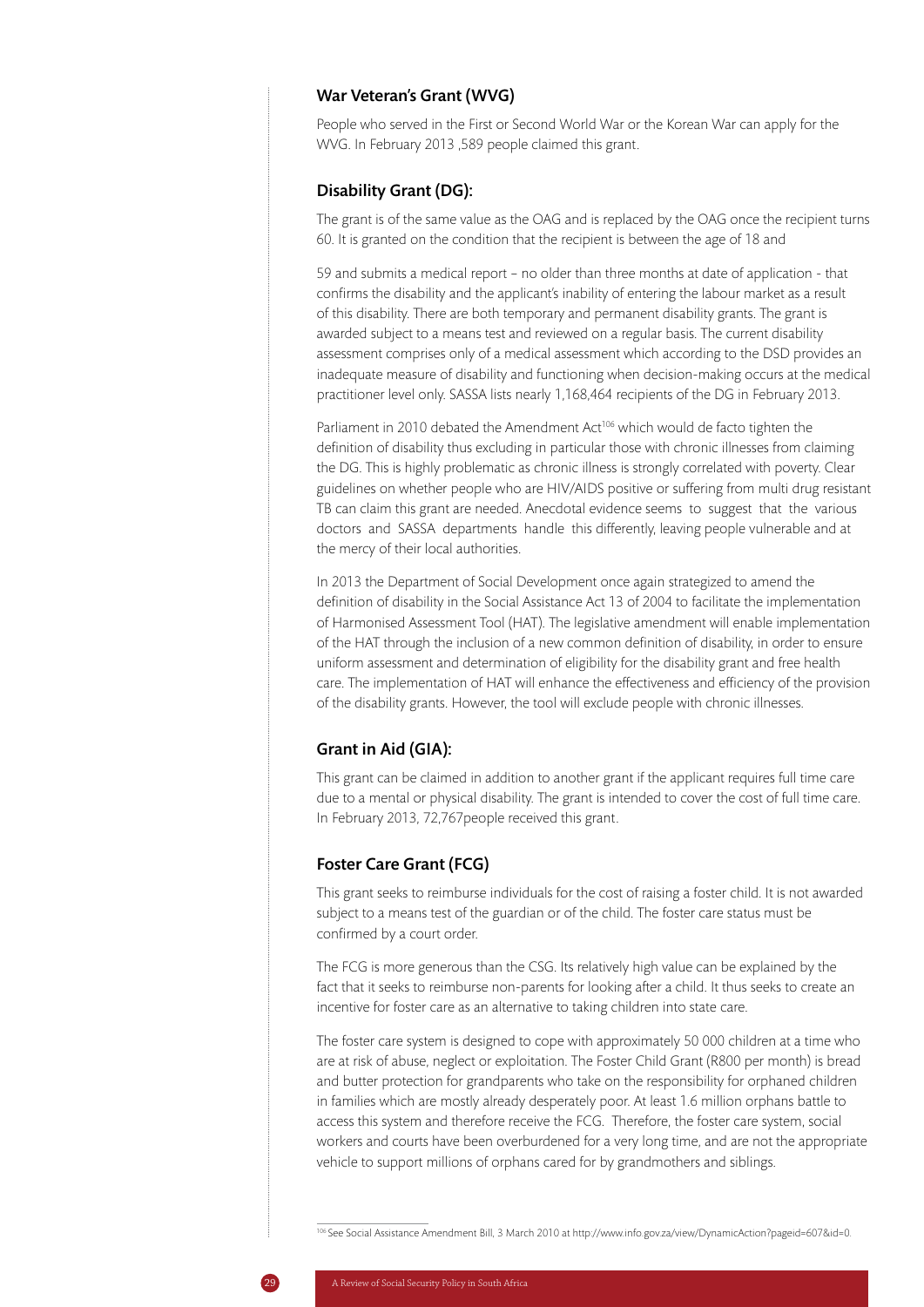Given the high number of orphaned children in South Africa the question that needs to be addressed is whether the Foster Care system should deal with orphaned children – a purpose for which it was not created – or whether a grant for orphans needs to be created. It has also been claimed that grandparents looking after children have been told to apply for the CSG, despite its much lower monetary value.<sup>107</sup>

The ideas behind the FCG are thus very useful, and will likely become even more important in the future. However, the implementation and administration of this grant leaves room for improvement. In February 2013, 522,181 people received this grant.

#### Care Dependency Grant (CDG)

This grant is targeted at children living with disabilities and turns into the disability grant once a child turns 18. The Care Dependency Grant can be awarded in addition to the Foster Care Grant in order to avoid discriminating against children living with a disability. Like the disability grant a medical certificate attesting the disability is required. In February 2013, 119,384 people benefited from this grant.

#### Child Support Grant (CSG)

As of 2010, the CSG has been extended to children up to the age of 18, and is therefore now available in accordance with the constitutional definition of what constitutes a child.<sup>108</sup> The grant is said to 'follow the child' as it is paid to the primary care-giver of a child, usually the mother. Despite SASSA now allowing applications to proceed without the applicant producing a South African Identity Document, the necessity to produce documentation continues to present a hurdle, especially for the part of the population that is marginalised and most in need of financial support. Since 2010, all conditionalities attached to the CSG have been dropped. In addition, the threshold for the means test has been relaxed and will be annually determined in accordance with the value of the grant, thus keeping pace with inflation.109 In February 2013, 11,314,128 Child Support Grant were approved.

#### Social Relief of Distress (SROD)

Even though this grant is officially part of the social assistance package in the 2004 Social Assistance Act, it does not get covered by SASSA's statistical publications and is sometimes ignored in the debate and assessment of social assistance. The grant is aimed at people who find themselves in an unforeseen critical situation, where they are unable to provide for themselves or their dependents. Grants are awarded on a monthly basis of normally three months, but can, in exceptional cases, be awarded for up to six months. This grant can also be awarded in in-kind rather than cash form. For example, SASSA might pay for certain transport costs or provide food parcels.

#### 2. 2. 4 Eligibility criteria for accessing social assistance

The table below provides a summary of social assistance grants as of 2012/13. On the back of the analysis of social security policy development it illustrates how far the cover of social assistance policy has evolved.

<sup>107</sup> Frye, Isobel, 'Poverty, Social Security and Civil Society in South Africa', p.33.

<sup>&</sup>lt;sup>108</sup> The grant is now available to all children born after 1996.

<sup>&</sup>lt;sup>109</sup> The government states that grants increase with inflation. However, section III of this paper found that this wasn't actually the case for most grants in 2012/13.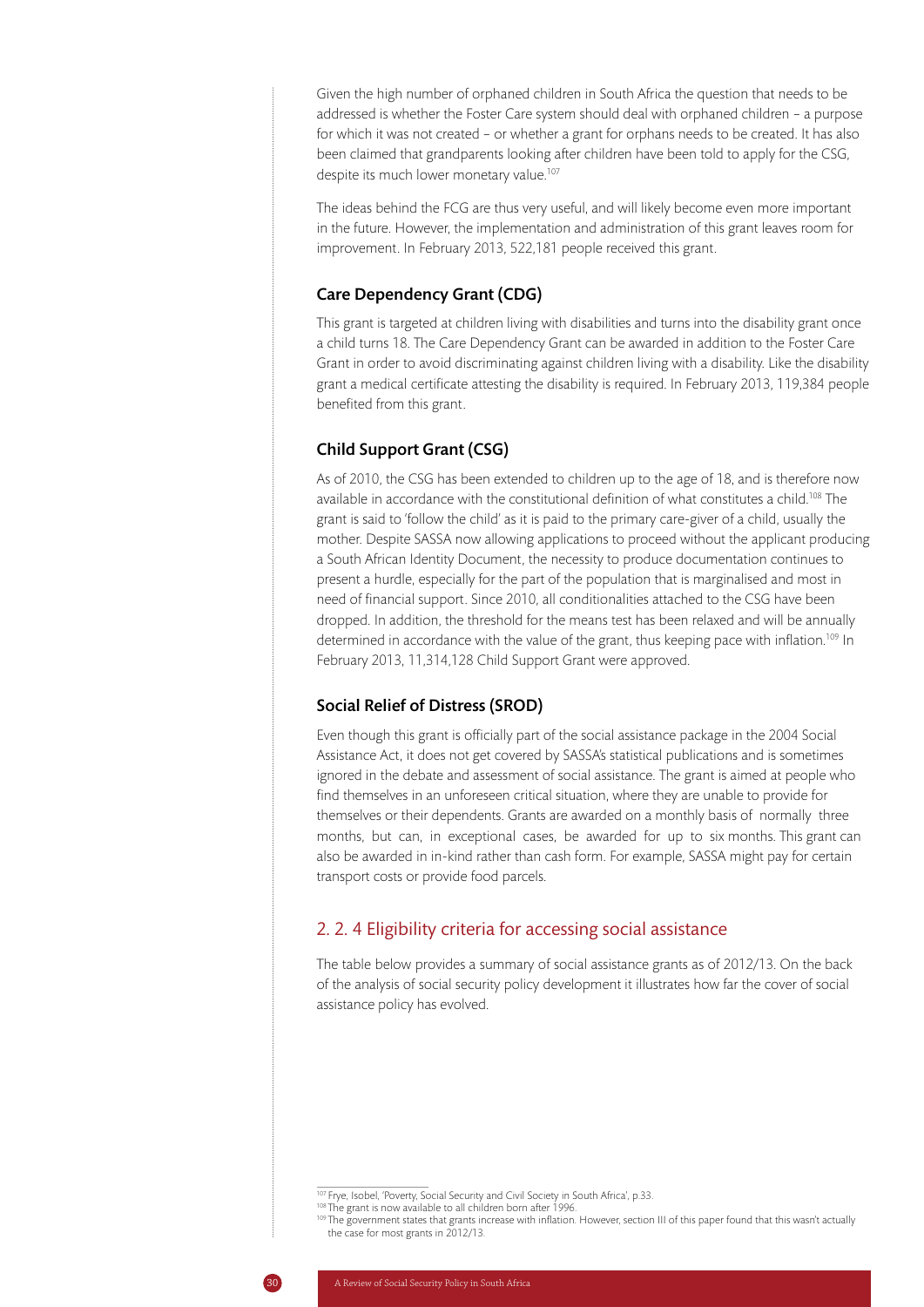## Table 2: Social Grants and their Eligibility Criteria as of 2012/2013<sup>110</sup>

| <b>Social Grant</b>             | <b>Purpose</b>                                                                                                                                                 | Who can apply                                                                                                                                            | <b>Amount in</b><br>Rand | <b>Means Test (Max</b><br>income and assets to<br>be eligible)                                                                                     |
|---------------------------------|----------------------------------------------------------------------------------------------------------------------------------------------------------------|----------------------------------------------------------------------------------------------------------------------------------------------------------|--------------------------|----------------------------------------------------------------------------------------------------------------------------------------------------|
| Old Age Grant                   | Income support<br>for older men and<br>women                                                                                                                   | 60 years or older<br>SA citizens and<br>permanent residents                                                                                              | R 1,260                  | Income:<br>Single = R 4 160pm or R49 920 pa<br>Married = R831 600 or R99 840 pa<br>Assets:<br>Single = R831 600 or Married = R1 663<br>200<br>lko. |
| War Veterans'<br>Grant          | Income support to older<br>men and women who<br>served in 1st, 2nd WW or<br>the Korean war                                                                     | 60 years or older<br>SA citizens and permanent<br>residents                                                                                              | R1,260                   | Income:<br>Single = R 4 160pm or R49 920 pa<br>Married = R831 600 or R99 840 pa<br>Assets:<br>Single = R831 600 or Married = R1 663<br>200         |
| <b>Disability</b><br>Grant      | Income support to adults<br>who are not able to work<br>because of a mental or<br>physical disability                                                          | Adults who are 18 or older R1,260<br>SA citizens and permanent<br>residents and refugees                                                                 |                          | Income:<br>Single = R 4 160pm or R49 920 pa<br>Married = R831 600 or R99 840 pa<br>Assets:<br>Single = R831 600 or Married =<br>R1 663 200         |
| <b>Grant in Aid</b>             | Income support to<br>people (already<br>getting Older Persons;<br>War Veterans or Disability<br>Grant) who need full-time<br>care from someone                 | Adults who are 18 or older R290<br>SA citizens and permanent<br>residents                                                                                |                          | Not means tested                                                                                                                                   |
| <b>Foster Child</b><br>Grant    | Income support to<br>caregivers of children<br>in foster care (you must<br>have a court order)                                                                 | Foster parents of children<br>under 18 (or up to 21 on<br>the recommendation of<br>social worker)<br>SA citizens and permanent<br>residents and refugees | R800                     | Not means tested                                                                                                                                   |
| <b>Care Dependency</b><br>Grant | Income support to<br>caregivers providing<br>permanent care to<br>children with severe<br>mental or physical<br>disabilities (must have<br>medical assessment) | Parent or caregiver or<br>foster parent of children<br>from 1 up to 18 years (not<br>for infants)<br>SA citizens and permanent<br>residents              | R1,260                   | Income:<br>Single = R 12 600 pm or R151 200 pa<br>Married = R25 200 or R302 400 pa<br>No Asset test                                                |
| <b>Child Support</b><br>Grant   | Income support to<br>caregivers of children in<br>need.                                                                                                        | Parent or primary<br>caregiver of<br>children born on<br>or after 31<br>December 1993.<br>SA citizens and permanent<br>residents                         | R290                     | Income:<br>Single = R2 900 or R34 800 pa<br>Married = R 5 800 or R 69 600 pa<br>No Asset test                                                      |

 $\frac{110}{10}$  Table 2 is taken from Social Grants Summary 2012/13, published by Blacksash.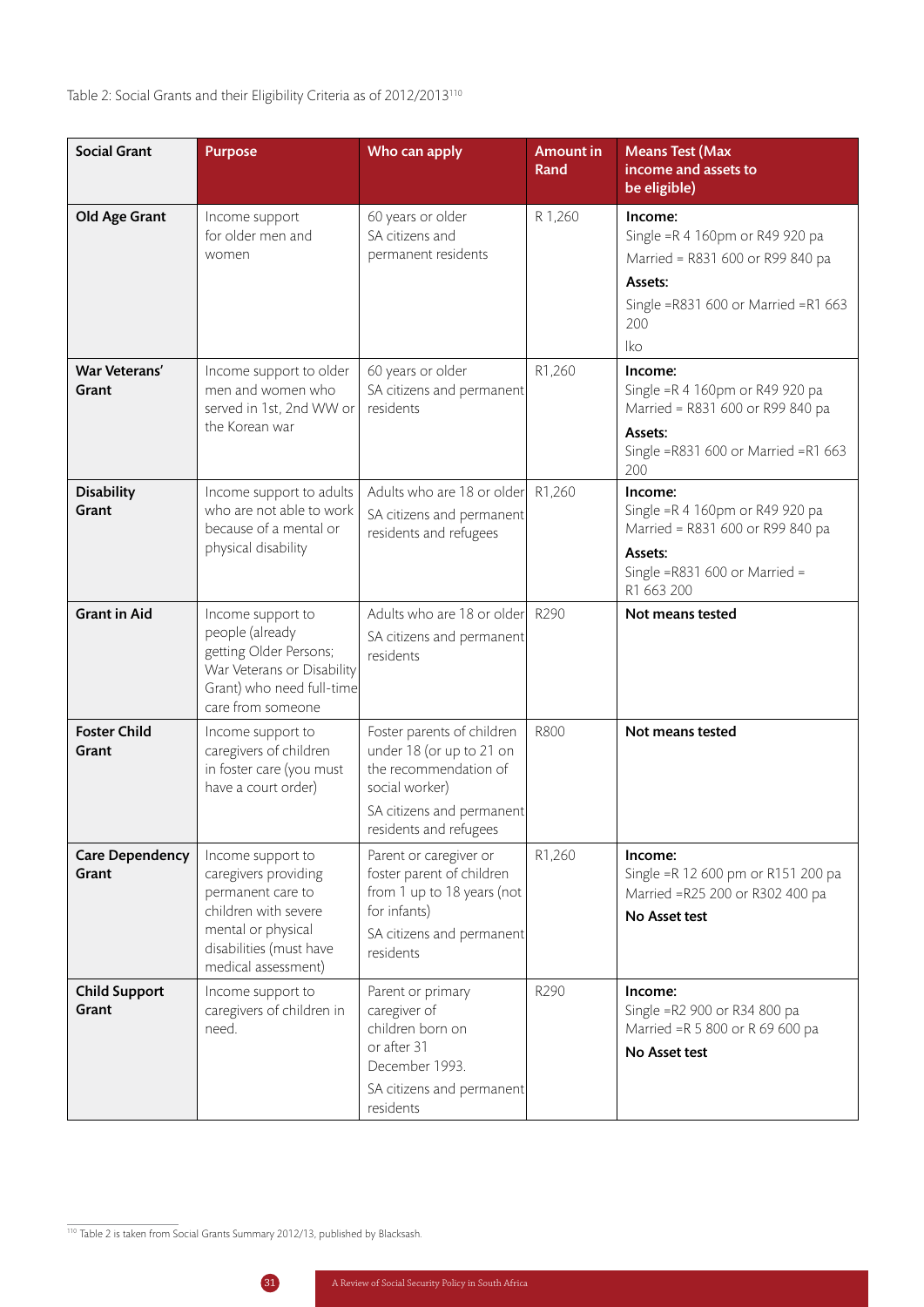#### 2. 3. What guides Policy Development?

The review of policy development on social security conducted in this section of the paper illustrates that eligibility to social assistance has expanded hugely since 1994. This is without doubt a major achievement and results from the fact that South Africa's social security system is comparatively advanced and comprehensive if compared to other middle-income countries' social security system.

It is critical to acknowledge, however, that the universal right to social security and the right of poor people to social assistance which came into effect in 1996 appears not to have impacted on the fundamental policy approach in any way since the drafting of the 1992 Act. Following on from this, the policy discourse illustrates that to date no clear vision for the adoption of a comprehensive social security system exists. In addition, the DSD frequently refers to its policy of 'comprehensive social security', without spelling out what is meant by this. In a presentation in 2008, the DSD merely said this much:

The aim is to move from partial to universal social security. This process will be based on three pillars: '*(1) universally available basic benefits for all…(2) contributory environment over-and-above pillar 1, characterized by strong mechanisms to ensure social solidarity: income and risk-based cross-subsidies and mandatory participation, and (3) discretionary social security over-and-above minimum levels regarded as essential.'111*

This quote highlights one of the key problems with social security in South Africa. The above description of the DSD's comprehensive social security framework does not spell out how the current system will be changed over time in order to meet the constitutional obligation to provide social assistance to those who are unable to help themselves and their dependents. In addition, neither the legislative documents, nor departmental presentations or SASSA publications make explicit reference to progressive realisation and the constitutional obligation to arrive, or move towards, universal coverage.

Policy to date has been guided in a reactionary manner by cases lost in front of the Constitutional Court, fiscal necessities and a reaction to the Taylor Committee. There is little evidence that the constitutional obligation has been driving policy development. This is not to say that government should realise full coverage overnight, but it is surprising that the official policy documents on social security and strategic plans for the coming years make no reference to progressive realisation of social security, but merely talk about increasing the uptake of the existing system. The strategic papers of both the DSD and SASSA talk about increasing efficiency, decreasing corruption, improving service delivery and expanding the scope of coverage of the existing system. However, both fail to spell out a vision for a comprehensive system that tackles some of the structural problems inherent in social security in South Africa today.<sup>112</sup> Hence, the indicators measuring SASSA's progress in realising its strategic objectives are tied to increasing efficiency and delivery of services, decreasing corruption, improving customer care and increasing the number of beneficiaries in the existing system - to name but a few.<sup>113</sup> Success is thus measured by these objectives and not according to whether progress towards reforming the existing system into one that grants everyone the right to social security or social assistance is being made.

However, in the midst of this misdirection of policy priorities, inconsistencies exist. For instance, the Strategic Plan 2009-2012 of the DSD does include some ideas which would constitute a move towards a more comprehensive social security system, thus ensuring the progressive realization of the constitutional rights to social security. One such idea is the mooted policy option of developing a basic income grant for unemployed adults.<sup>114</sup> In practice, however, such a radical departure has not even featured in policy reform discussions since the implementation of this plan. Changes in social assistance have instead occurred within the existing system and largely, as indicated, as a result of external pressures of court cases or other political reasons. It is clear that social security still requires truly structural reforms to enable universal coverage as envisioned by our Constitution.

111 DSD presentation, Overview of the Social Protection Programmes in South Africa, Cape Town, 10-14 March 2008. <sup>112</sup> For example see: SASSA Strategic Plan, 2010/11-2012/13 and the 2010 Budget.

113 SASSA Strategic Plan, 2010/11-2012/13, pp. 27-35.

114 Department of Social Development, Strategic Plan, 2009-2012, p. 54.

 $\epsilon$ The review of policy development on social security conducted in this section of the paper illustrates that eligibility to social assistance has expanded hugely since 1994

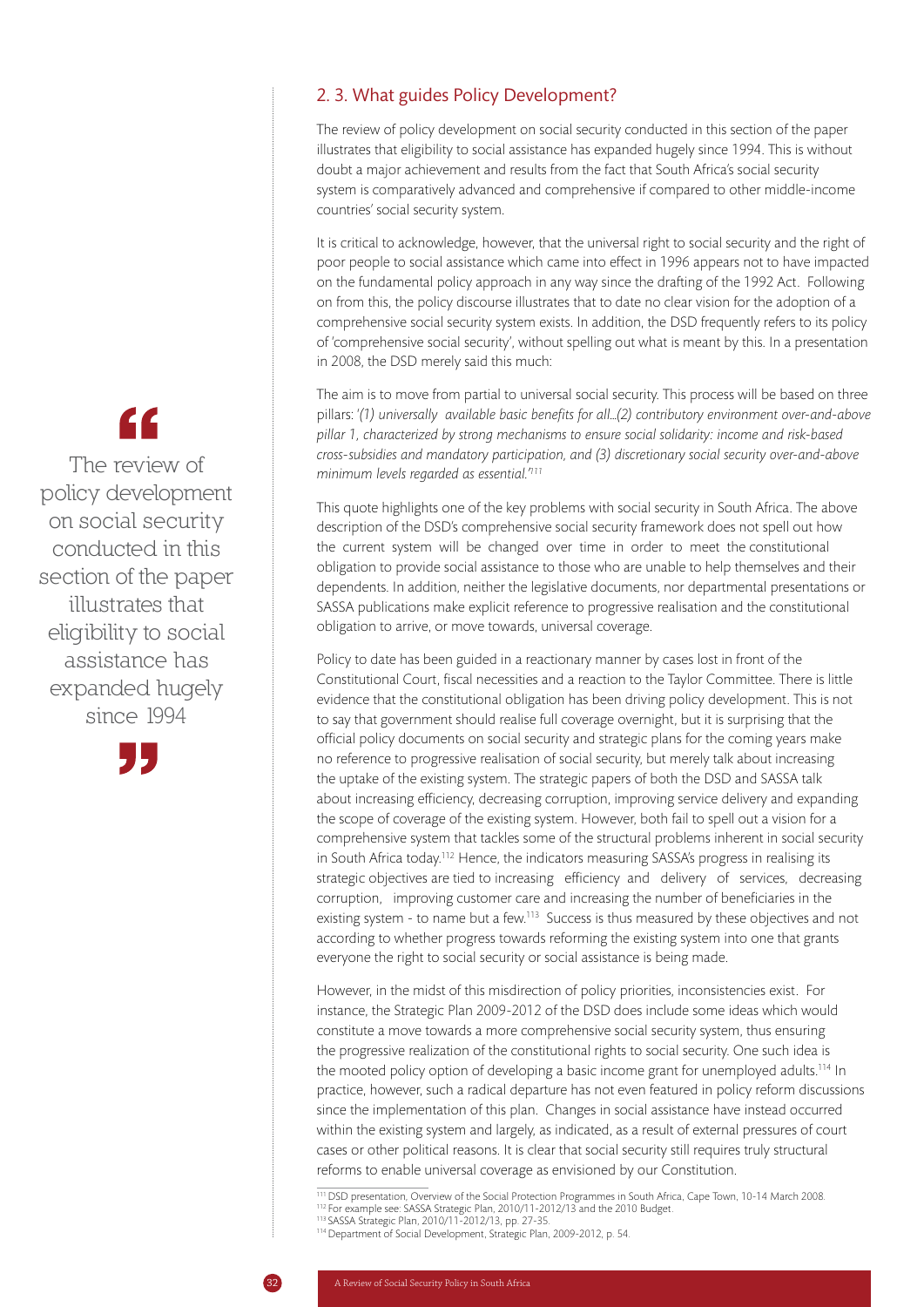

The state of social security in 2013 - an Overview of Gaps in Coverage, Spending on Social Security, Beneficiary Numbers and Problems with the Delivery of Services

## 3. 1. Gaps in Coverage

Any discussion of gaps in coverage in the social security system is naturally closely linked to the review of policy development in the previous section. Policy choices lead to design decisions, which in turn will result in gaps in coverage and the preferential treatment of certain groups at the expense of others. These outcomes are to a large extent design choices and problems. As previously discussed, social security under apartheid relied heavily on social insurance which covered eventualities of illness or unemployment for a white population which experienced near complete employment. Hence social assistance was designed to help particular vulnerable groups, such as the elderly, children and the disabled.115 By and large this design has been retained in post-1994 South Africa which has led to significant gaps in coverage in the South African social security system.

## 3.1.1 Social Assistance gaps

#### Income support for unemployed

The largest group excluded from the targeted system of social assistance are poor people who are unemployed or underemployed, are "able bodied" and between the age of 18 and 59. The current social assistance system does not provide any type of support for people in this age group. The reasons for this have been outlined above and lie in the design of the system which targets the 'vulnerable' and 'deserving poor.' These phrases in themselves imply that somehow poverty within this group is an individual's fault and that despite their poverty, this age group is not vulnerable. This is a dangerous rhetorical misunderstanding of lived realities.<sup>116</sup> As structural poverty is high, this is of crucial importance as many people in this age group will never work and thus never generate an income whether through work or grants. The Basic Income Grant debate sought to tackle this problem by proposing a grant payable to everyone. However, instead of adopting the BIG the coverage and scope of the CSG was increased significantly. It has been argued that whilst people of a working age aren't directly covered by the social assistance programme, they often benefit from an old age grant or a child support grant given to a member of their family. However, even if this line of argumentation were to be accepted it remains true that the existence of such grants in a family can lead to either an exploitation of the old or a reversal of power relations in favour of the elderly. Similarly, because the CSG is paid out to the primary care-giver, who is typically the mother, this grant constitutes an empowerment of women. Again the effect on men between the age of 18 and 59, even if they can indirectly benefit from an awarded grant, will be a sense of disempowerment. Naturally, this might be an intended policy outcome. When grappling with these issues it is also important to note that between 1997 and 2008 the percentage of households that had no employed member and did not receive remittances or grants increased from 11.8% to 16.9%.<sup>117</sup>

<sup>115</sup> See van der Berg, Servaas, 'Social Security under Apartheid and beyond', 1997, for a detailed account of social security policy up till 1997.<br><sup>116</sup> Social Security Briefing paper for the National Planning Commission, April 2011, www.spii.org.za, p. 11

<sup>117</sup> Information provided in a presentation given by Murray Leibbrandt at the Social Policy Forum Workshop in Cape Town, 26-27 August 2010.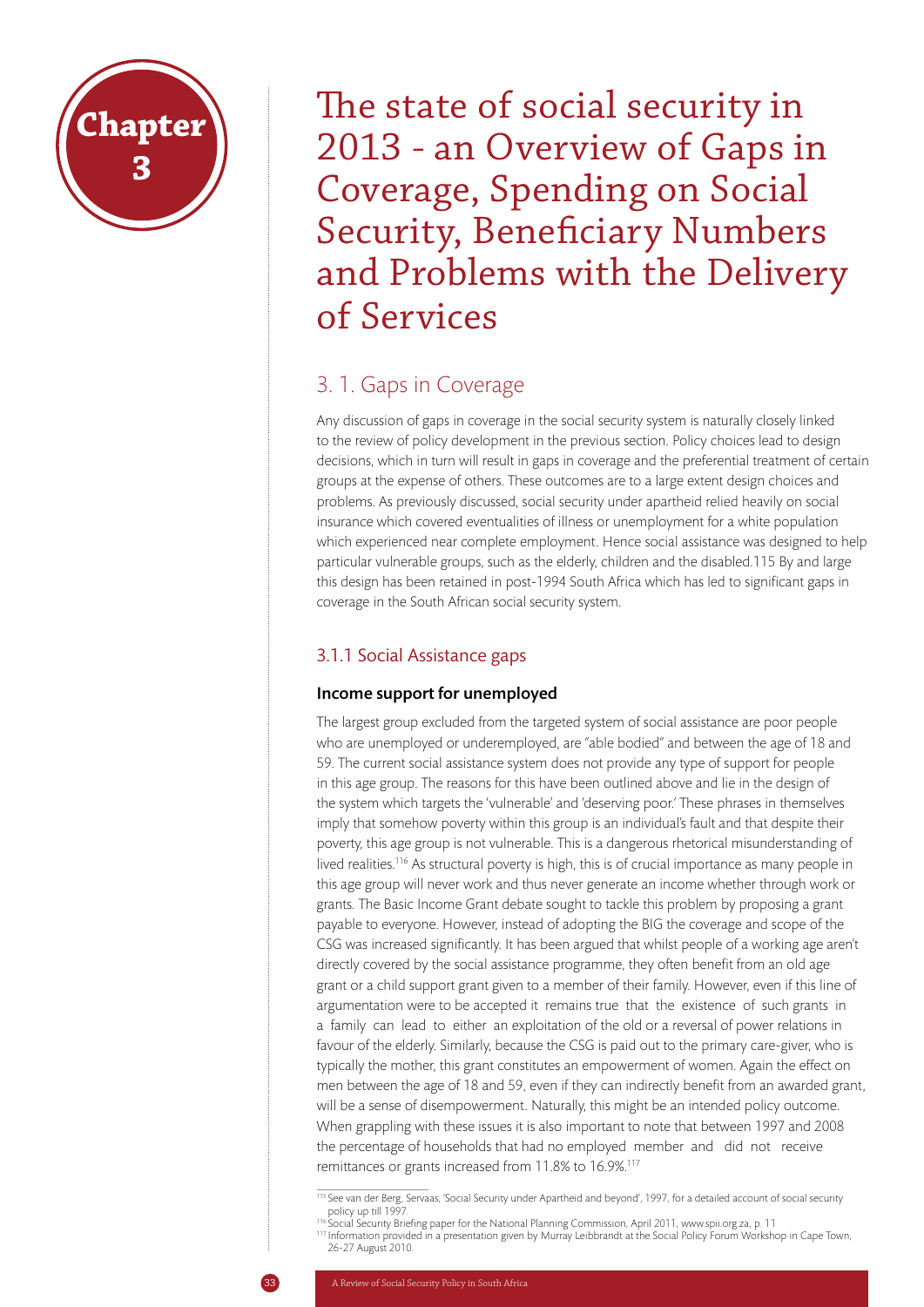Government has established certain mechanism through which 18 to 59 year olds that need income support can gain access to a form of social protection. The Expanded Public Works Programme (EPWP) as discussed earlier offer short term employment opportunities and hence income. However, the focus on short term employment in a context of structural unemployment is inadequate, with many participants relegated back into poverty when their contracts with EPWP ended.118 The EPWP was designed on the assumption that the economy would provide jobs which had not occurred, resulting in large numbers of unemployed people without any form of social assistance.

#### Income support for chronically ill

As mentioned briefly in section II. 2. 3. the question of whether the disability grant covers HIV/Aids or TB infected persons remains ambiguous. To-date the system has enabled some people suffering from chronic illnesses to access a temporary disability grant for 6 or 12 months. The grant will then be extended after the situation has been renewed.

The bitter irony is that the grant enables people to live according to a certain diet and get treatment with the effect that once their health improves they no longer qualify for a renewal of the grant. This occurs irrespective of whether the individual has found a job or some other means of income. As improvement of health is tied to following a strict dietary plan and having access to medication, a withdrawal of the grant typically goes hand in hand with a deterioration of health. In short, the eligibility criteria for this grant marginalise people suffering from HIV and other chronic illnesses. The incentive structure is faulty and in the absence of a national policy people depend on the good will of SASSA officials and doctors for accessing the grant. The Harmonised Assessment Tool (HAT) which remains to be implemented through the inclusion of a new common definition of disability aims to enhance the effectiveness and efficiency of the provision of the disability grants but will exclude people with chronic illnesses.

#### Means testing or universal approach

Whilst means-testing will in theory allow the state to target the truly needy it also leads to inclusion and exclusion errors. In addition, it opens the door to corruption and fraud. Not only is a targeting system expensive to operate, but it also requires applicants to disclose their income and assets, which they are sometimes reluctant to do. The recommendations of the 2007 "Review of Targeting Mechanisms and Means Test" commissioned by the DSD proposed the abolition of the means test. Alternatively, they suggested introducing one means test for everyone (rural and urban) and linking the value of grants to the Consumer Price Index for the lowest 20% of the population for a transitional period throughout which means testing would be phased out.<sup>119</sup> As of 2012, the means test for the GIA and FCG has been abolished.

#### Adequacy

There appears to be very little reference to empirical evidence of the need in setting of grant incomes. The increase of grant amounts is meant to keep pace with inflation, but has largely not been the case. In the 2013 Budget, the increase percentage increase ranges from 3.6% for the CSG to 5.0% for OAG, CDG and DG which has not kept in line with inflation, which treasury predicts will average at 5.8% in 2012/13.120 This further dilutes the low value of the grants which typically support an entire household. Given the confusion caused by the lack of a concrete definition of poverty and how to measure it, it is very difficult to engage with the adequacy issue. It is, however, clear that R290 (and from October 2013 R300) per child per month, is not adequate for covering all the needs of a child. It is also important to bear in mind that the inflation experienced by the poor is at variance with the national CPI because the poor spend a disproportionate amount of their money on food and transport. Food inflation thus hits the poor particularly hard, whilst the effect is less prominent in the national CPI basket due to the reduced weight attached to food prices.<sup>121</sup>

<sup>118</sup> Hemson, D., 2007, Mid-term review of the EPWP: synthesis report.

<sup>119</sup> Report by the Economic Policy Research Institute on behalf of the Department for Social Development: Review of Targeting Mechanisms, Means Tests and Values For South Africa's Social Grants, 4 July, 2007, pp.14-15.

<sup>120</sup> National Treasury, Medium Term Expenditure Framework Guidelines, August 2012, p. 24

<sup>121</sup> Social Security Briefing paper for the National Planning Commission, April 2011, www.spii.org.za, p. 14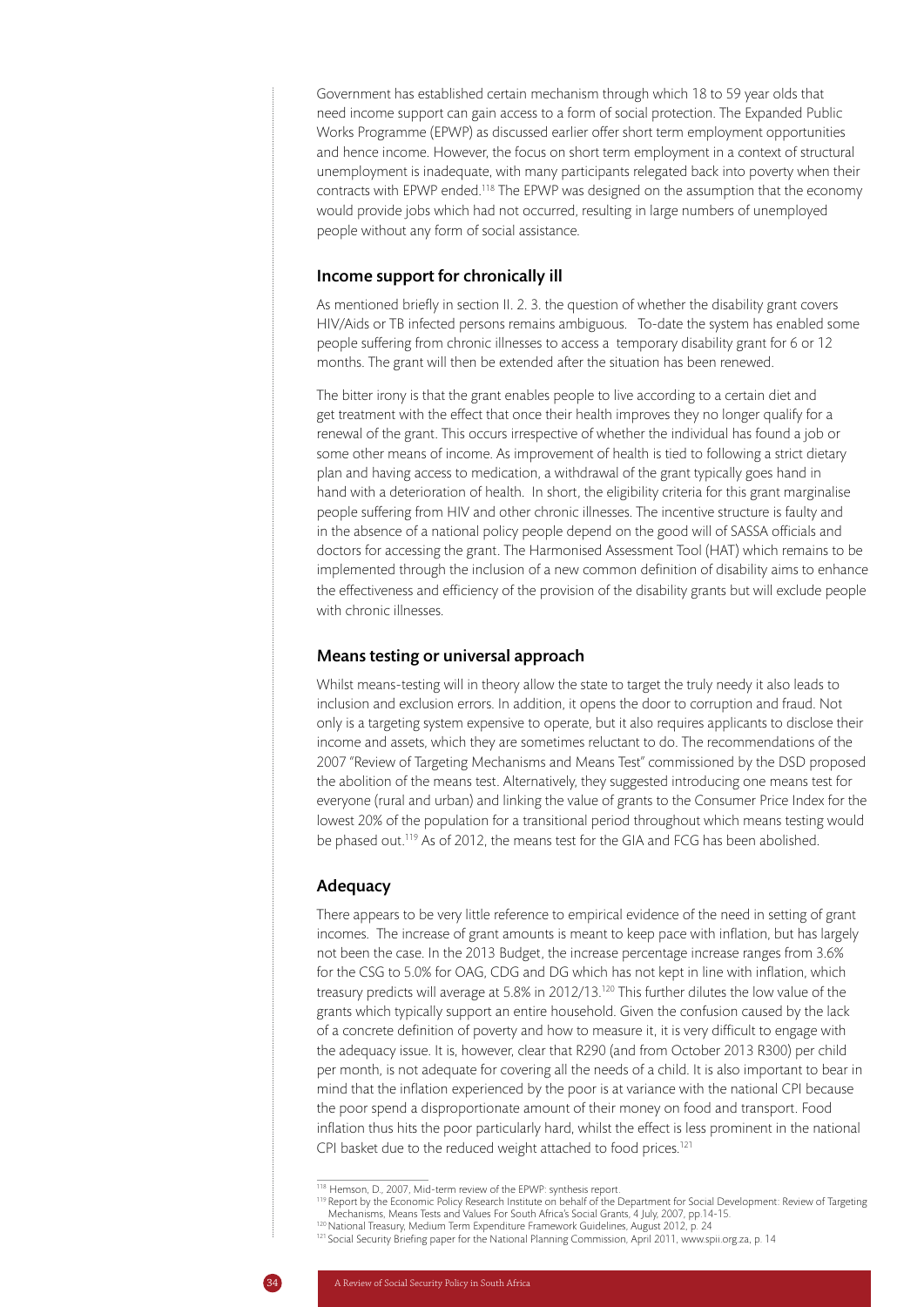#### 3.1.2 Social Insurance gaps

#### UIF

As mentioned in section II, the UIF merely covers unemployed people for a period of six months. Moreover, those working in the informal sector, self-employed or consultants are not covered at all. It is obvious that these premises are still based on the assumption that unemployment is a temporary problem and that people will quickly move from one job to the next. Whilst this was largely the case for the white population under apartheid for which this system was set up, this is not necessarily the case today. As discussed in greater detail in section II, this highlights the inadequacy of having a UIF organized around work in a country such as South Africa.

#### Pension/retirement reform

South Africa does not have a statutory requirement for pension provision, or death and disability insurance. This has resulted in a very uneven coverage of retirement and insurance funds with workers' access to an occupational fund dependent on factors such as income, employer size and economic sector.<sup>122</sup> According to research based on the 2010 Labour Force Survey, only 32% of people earning below the tax threshold and only 36% of workers at companies with fewer than 50 employees have access to an occupational retirement fund. Only 12% of workers in construction, agriculture or domestic service are enrolled in an occupational fund.123

Another compounding factor as a result of the means test for the state old age grant, is that many people do not save adequately for retirement as they fear that their deferred income will disqualify them from a regular income from the state old age grant. This is especially the case for workers earning relatively low salaries. COSATU is currently proposing a compulsory saving scheme. However, it is not clear where people will find the cash for such a scheme. Lower income earners, in particular, find themselves increasingly cash strapped and thus unable to cater for events that interrupt their income earning stream.

In 2012, the National Treasury published draft reform proposals on savings and retirement which after public consideration have now been developed for consultation. These reforms will lay the foundation for the eventual introduction of a mandatory tier of a comprehensive social security system that provides death, disability and retirement cover to all workers.<sup>124</sup>

## 3. 2. Statistics around Social Security

The following analysis is based on data provided in the 2013 Budget and by SASSA in its statistical report in February 2013.

Table 3 provides an overview of the development of spending on social insurance. The effects of the economic crisis on spending can be seen when comparing the UIF figures from 2009/10 and 2015/16. Total expenditure has increased sharply, and interestingly, is predicted to remain high till 2013. It must, however, be kept in mind that according to Statistics South Africa the informal economy was initially proportionally hit the hardest and those workers who lost their job will in all likelihood not have contributed to the UIF.

122 2013 Budget, p. 93  $123$  Ibid 124 2013 Budget, p. 94

# "

Another compounding factor as a result of the means test for the state old age grant, is that many people do not save adequately for retirement as they fear that their deferred income will disqualify them from a regular income from the state old age

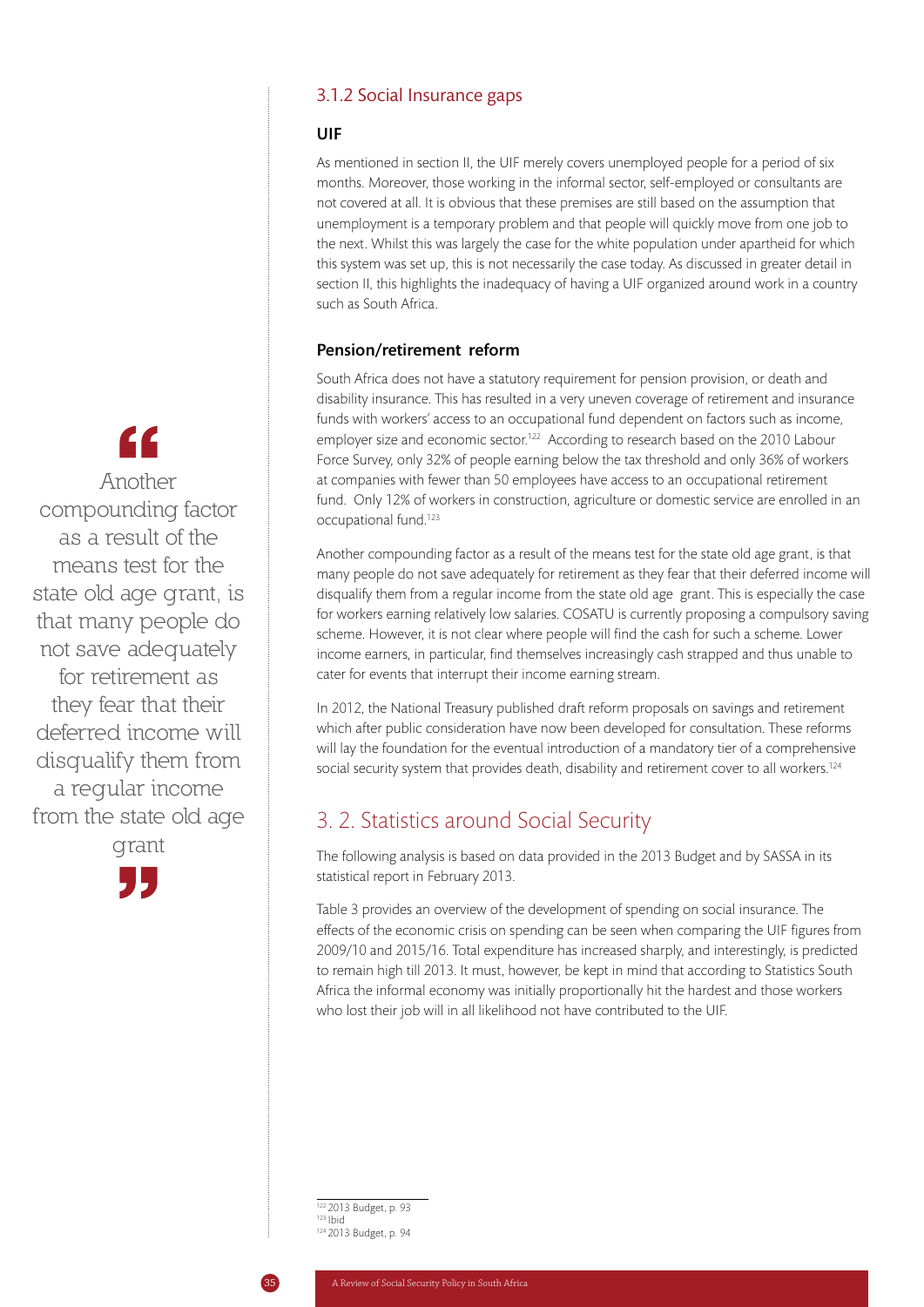Table 3: Social Security Funds, 2009/10 – 2015/16125

| R Million                     | 2009/10 | 2010/11 | 2011/12 | 2012/13  | 2013/14              | 2014/15 | 2015/16 |
|-------------------------------|---------|---------|---------|----------|----------------------|---------|---------|
|                               |         |         |         | Revised  |                      |         |         |
|                               | Qutcome |         |         | estimate | Medium-term estimate |         |         |
| <b>Unemployment Insurance</b> |         |         |         |          |                      |         |         |
| Revenue                       | 14,199  | 13,878  | 15,206  | 17,821   | 18 683               | 20 167  | 21 683  |
| Expenditure                   | 6,581   | 6,435   | 6,780   | 8,881    | 9600                 | 10799   | 12 237  |
| <b>Compensation Funds</b>     |         |         |         |          |                      |         |         |
| Revenue                       | 7,343   | 6,948   | 7,715   | 7,526    | 8 0 7 1              | 8576    | 9 0 0 1 |
| Expenditure                   | 3,902   | 4,060   | 4,158   | 4,382    | 4 6 6 3              | 5 0 2 0 | 5 1 8 5 |
| <b>Road Accident Fund</b>     |         |         |         |          |                      |         |         |
| Revenue                       | 11,785  | 14,293  | 16,155  | 18,682   | 21 097               | 23 26 6 | 25 4 24 |
| Expenditure                   | 12,221  | 13,810  | 13,047  | 15,213   | 19 370               | 23761   | 25 471  |
| <b>Total revenue</b>          | 33,328  | 35,119  | 39,076  | 44,029   | 47851                | 52 009  | 56 108  |
| <b>Total expenditure</b>      | 22,704  | 24,306  | 23,985  | 28,476   | 33 633               | 39 579  | 42 893  |
| <b>Budget balance</b>         | 10,624  | 10,813  | 15,090  | 15,553   | 14 2 18              | 12430   | 13 215  |

The number of people accessing social grants in South Africa has expanded significantly with currently just over 16 million beneficiaries. Table 4 (below) breaks down grant recipients by type and region. This table illustrates that the largest number of grants are being claimed in KwaZulu-Natal followed by the Eastern Cape, whilst the lowest number of grants is claimed in the Free State and the Northern Cape Province.

Table 4: Number of Social Grants by Type and Region as of 28/02/2013126

| Region     | Old Age<br>grant | War-<br>veteran<br>grant | <b>Disability</b><br>grants | Grant<br>in Aid | Foster<br><b>Child</b><br>Grant | Care<br>Dependency<br>Grant | <b>Child</b><br>Support<br>Grant | <b>Total</b> |
|------------|------------------|--------------------------|-----------------------------|-----------------|---------------------------------|-----------------------------|----------------------------------|--------------|
| <b>ECP</b> | 507,573          | 75                       | 185,459                     | 9,261           | 115,133                         | 18,264                      | 1,841,399                        | 2,677,164    |
| <b>FST</b> | 171,320          | 8                        | 86,522                      | 1,185           | 40,118                          | 5.825                       | 633,776                          | 938,754      |
| <b>GAU</b> | 422,265          | 148                      | 123,880                     | 1,609           | 57,826                          | 15,630                      | 1,573,790                        | 2,195,148    |
| <b>KZN</b> | 589,547          | 86                       | 313,946                     | 29,079          | 134,024                         | 35,875                      | 2,751,183                        | 3,853,740    |
| <b>LIM</b> | 394,150          | 47                       | 88,784                      | 11,044          | 56,909                          | 11,782                      | 1,581,874                        | 2,144,590    |
| <b>MPU</b> | 226,558          | 28                       | 81,211                      | 2,832           | 34,594                          | 8,566                       | 1,048,041                        | 1,401,830    |
| <b>NWP</b> | 216,524          | 19                       | 86,296                      | 4,043           | 41,832                          | 8,278                       | 748,365                          | 1,104,907    |
| <b>NCP</b> | 74,604           | 17                       | 49,319                      | 4,180           | 13,885                          | 4,435                       | 275,935                          | 422,375      |
| <b>WCP</b> | 260,029          | 161                      | 153,047                     | 9,534           | 28,310                          | 10,729                      | 859,765                          | 1,321,575    |
| Total      | 2,862,570        | 589                      | 1,168,464                   | 72,767          | 522,181                         | 119,384                     | 11,314,128                       | 16,060,083   |

<sup>125</sup> Table is taken from the2013 Budget, p. 93. For a detailed breakdown of the individual social insurance funds, please

see chapter 6 of the budget.<br><sup>126</sup> Statistical Report on Social Grants, SASSA, Report no.2 of 2013, ,28 February 2013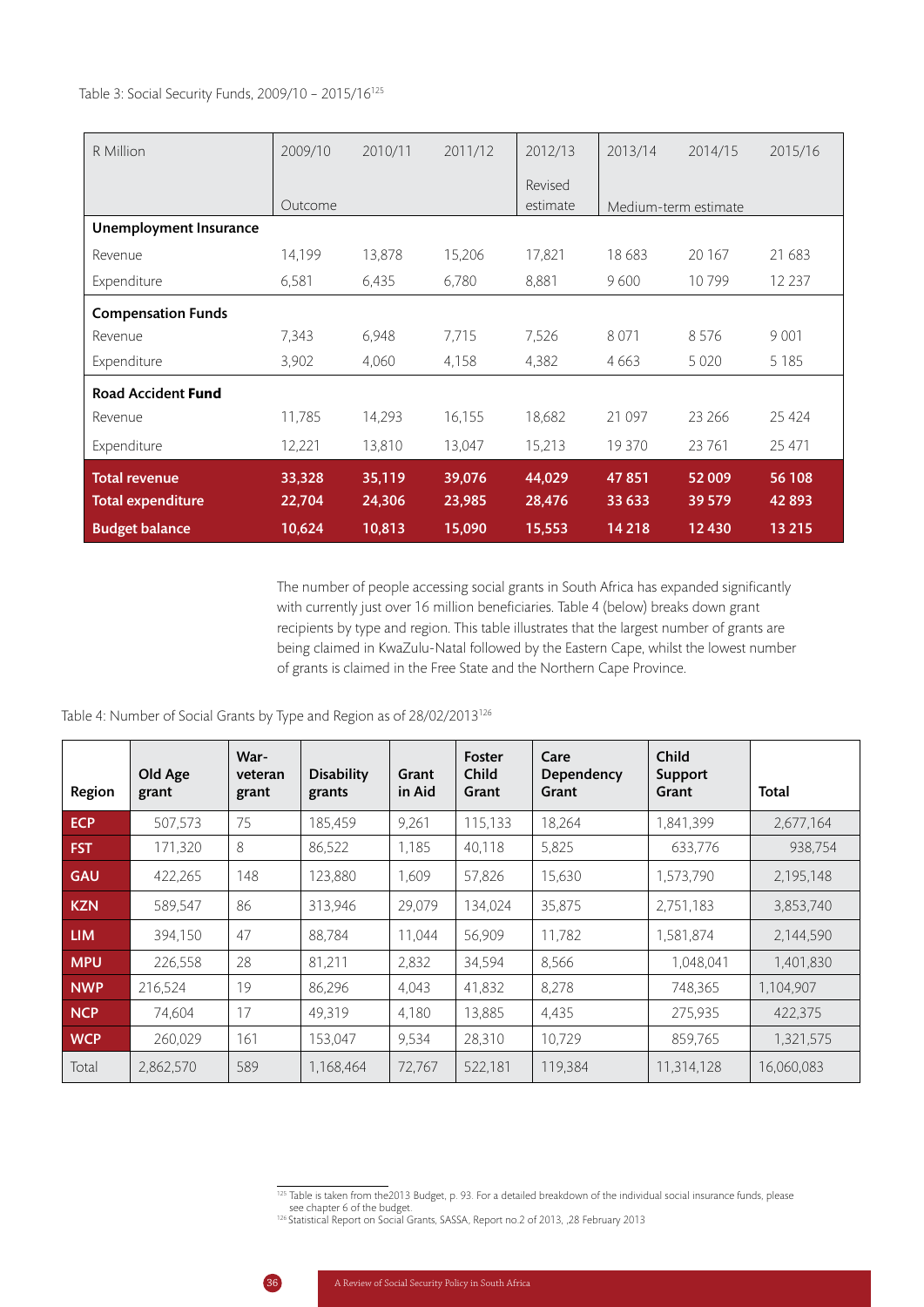Table 4 also illustrated that Child Support Grants (CSG) make up the bulk of social assistance grants, followed by the Old Age Grant (OAG). However whilst CSGs make up the bulk of grants claimed, the expenditure on OAGs continues to exceed expenditure on CSGs due to the lower monetary value attached to the CSG.

Table 5 (below) further disaggregates this data and illustrates that whilst the largest number of grants is claimed in the Eastern Cape Province and KwaZulu-Natal, the provinces with the highest ratio of the population claiming grants is in fact the Eastern Cape Province (40.44%) followed by Limpopo (38.87%), KwaZulu-Natal (36.85%) and Northern Cape province (36.32%). Similarly, whilst the Northern Cape Province has the lowest number of claimants it actually ranks fourth with regard to the proportion of its population claiming grants. The provinces with the lowest proportion of their population claiming grants are Gauteng (17.25%) and the Western Cape Province (21.96%).

|                                                   | <b>ECP</b> | <b>FST</b> | <b>GAU</b> | <b>KZN</b> | <b>LIM</b> | <b>MPU</b> | <b>NCP</b> | <b>NWP</b> | <b>WCP</b> | South<br>Africa |
|---------------------------------------------------|------------|------------|------------|------------|------------|------------|------------|------------|------------|-----------------|
| Male                                              | 3,118,215  | 1,332,826  | 6,432,053  | 4,974,281  | 2,583,572  | 2,022,885  | 574,162    | 1,827,662  | 2,957,614  | 25,823,270      |
| Female                                            | 3,501,922  | 1,420,316  | 6,296,385  | 5,482,627  | 2,934,395  | 2,105,085  | 588,752    | 1,769,928  | 3,059,312  | 27,158,721      |
| Total<br>Population                               | 6,620,137  | 2,753,142  | 12,728,438 | 10,456,907 | 5,517,968  | 4,127,970  | 1,162,914  | 3,597,589  | 6,016,926  | 52,981,991      |
| <b>Grants</b><br>claimed                          | 2,677,164  | 938,754    | 2,195,148  | 3,853,740  | 2,144,590  | 1,401,830  | 422,375    | 1,104,907  | 1,321,575  | 16,060,083      |
| Percentage<br>of population<br>claiming<br>grants | 40.44%     | 34.09%     | 17.25%     | 36.85%     | 38.87%     | 33.96%     | 36.32%     | 30.71%     | 21.96%     | 30.31%          |

Table 5: Proportion of the Population claiming grants by region<sup>127</sup>

Table 6 (below) illustrates patterns of spending on social grants and SASSA over time. It shows that overall, social grants expenditure as a percentage of GDP remained unchanged between 2009/10 and 2012/13 and is predicted to remain stable till 2013/14, dropping slightly in 2014/15, from 3.4% to 3.2% in 2015/16. Despite this stability in the spending as a percentage of GDP, the actual amount of money that will be spent on Social Grants and SASSA in 2012/13 is set to increase. Table 6 also indicates that administration costs including SASSA, payment contractors and appeals tribunal have decreased marginally from 2009/10 to 2012/13 and are expected to decrease further to 5.2% in 2015/16.

#### Table 6: Social Grant Expenditure as a percentage of GDP, 2009/10-2015/16128

| <b>R</b> Million               | 2009/10 | 2010/11 | 2011/12 | 2012/13                    | 2013/14 | 2014/15                      | 2015/16 |
|--------------------------------|---------|---------|---------|----------------------------|---------|------------------------------|---------|
|                                |         |         |         | <b>Revised</b><br>estimate |         | <b>Medium Term Estimates</b> |         |
| <b>Social Grants Transfers</b> | 79.260  | 87.493  | 95.962  | 104.239                    | 113.007 | 121.482                      | 129.493 |
| <b>SASSA administration</b>    | 5.550   | 5.313   | 5,358   | 5.848                      | 6,683   | 6.961                        | 7.160   |
| <b>Total</b>                   | 84.810  | 92.806  | 101.320 | 110,087                    | 119.690 | 128.443                      | 136,653 |
| As percentage of GDP           | 3.4     | 3.4%    | 3.4%    | 3.4%                       | 3.4%    | 3.3%                         | 3.2%    |

127 The data in the table comes from the Mid-year Population Estimate, pp. 14-15, the Statistical Report on Social Grants, SASSA, 28 February 2013, p. 8 and own calculations.

<sup>128</sup> This table is taken from the 2013 Budget, p. 86.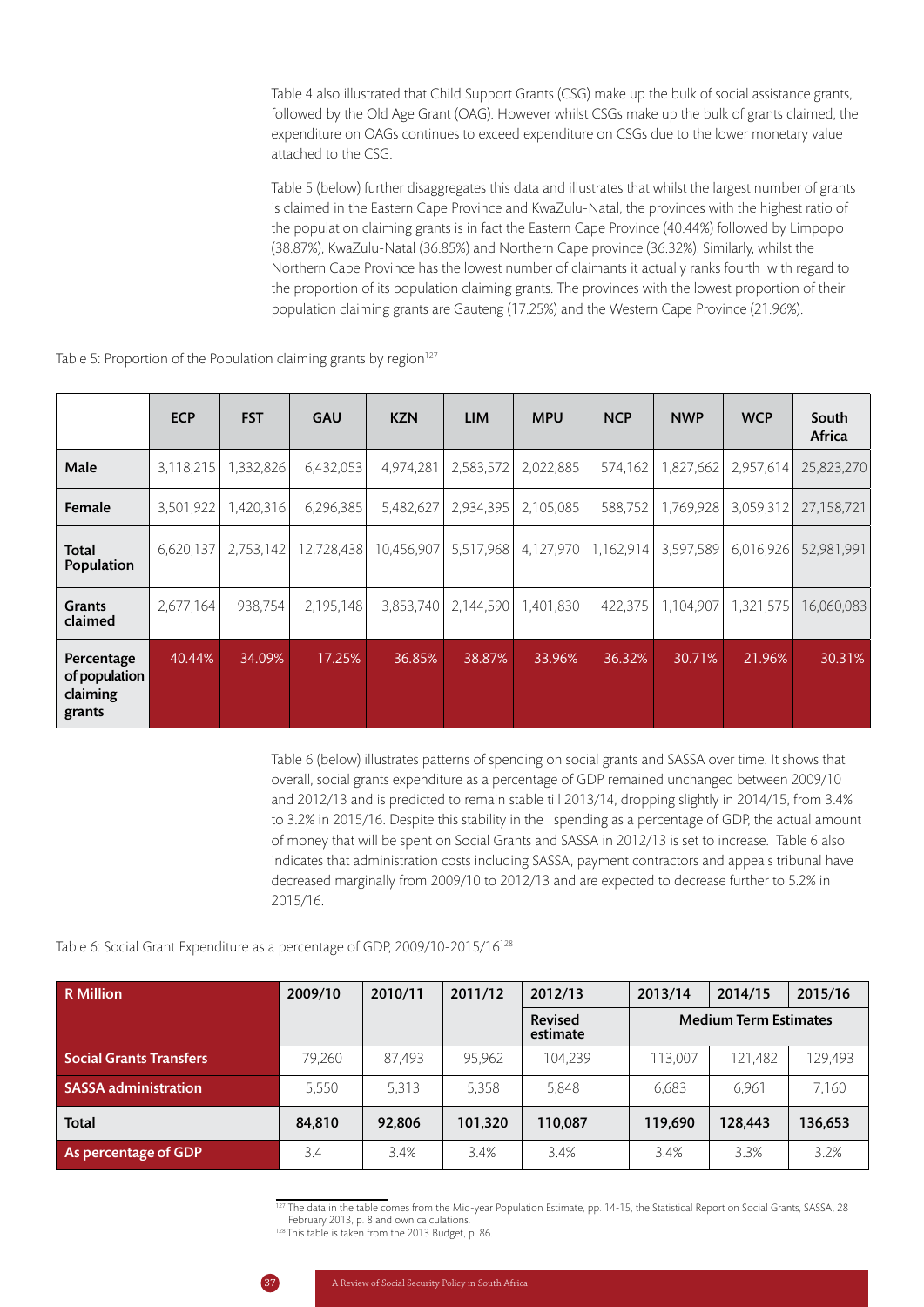The South African National Treasury predicts that Consumer Price Index (CPI) inflation will average at 5.8% in 2012/13.129 This means that contrary to government claims, grants do not rise in accordance with inflation. As shown in table 7 (below), comparing the increase for the OAG, CDG and DG at 5% to the CSG at 3.6%, one can argue that the grants of the lowest value (most notably the CSG), have decreased in value the most.

Table 7: Social Grant Value by Type and Year<sup>130</sup>

|                                    | 2012/13 | 2013/14 | Increase (r) |
|------------------------------------|---------|---------|--------------|
| <b>Old Age Grant</b>               | 1.200   | 1,260   | 5.0%         |
| <b>War Veteran's Grant</b>         | 1.220   | 1.280   | 4.9%         |
| <b>Disability Grant</b>            | 1,220   | 1,260   | 5.0%         |
| <b>Foster Care Grant</b>           | 770     | 800     | 3.9%         |
| <b>Grant-in-Aid</b>                |         | 290     | ۰            |
| <b>Care Dependency Grant</b>       | 1.200   | 1,260   | 5.0%         |
| Child Support Grant <sup>131</sup> | 280     | 290     | 3.6%         |

## 3. 3 Performance Problems - Backlogs in awarding Social Grants

#### 3. 3. 1 Overview of Backlogs, Litigation and Back-Payments according to Information provided by SASSA in Annual Report 2011/12:132

The maxim guiding SASSA's work is to 'get the right grant to the right person on time'. Whilst this might not appear to be too ambitious a mission statement, and SASSA has made significant progress with the introduction of a new, automated payment model and the Internal Reconsideration Mechanism (IRM) as discussed in section II.2.2, backlogs in approving and making payment of social grants continue to exist.

SASSA has decided to classify all grants not processed within 21 days as 'backlogged'. The Social Assistance Act of 2004 only requires SASSA to classify grants not processed within 90 days as backlogged. In the 2011/12 report, 89% of new applications were processed within 21 day in all regions which was 9% above the annual target. Currently, the average turn around time for grant applications is 12 days. Most regions claim staff shortage, a lack of connectivity to satellite points, and a delay in transferring records when applicants move between regions as causes for the backlog.

The SASSA annual report for 2011/12 states that of the 12 393 applications received by the IRM, 6 420 were reconsidered within 90 days, consistent with the set guidelines.<sup>133</sup> The annual report, however, does not account for the outstanding applications, nor report on the outcomes of such applications. The annual report also indicates that there has been a significant decrease in the total number of litigation cases per annum from 15 224 in 2008/09 to 249 in 2011/12. This reduction in litigation cases represents a 98.36% reduction

<sup>133</sup> SASSA Annual Report, 2011/2012, p. 15



<sup>129</sup> National Treasury, Medium Term Expenditure Framework Guidelines, August 2012, p. 24.

<sup>&</sup>lt;sup>130</sup> 2013 Budget, p.84.

<sup>&</sup>lt;sup>131</sup> The CSG value will increase by a further R10 in October 2013.

<sup>132</sup> Annual Report 2011/12, SASSA, p. 24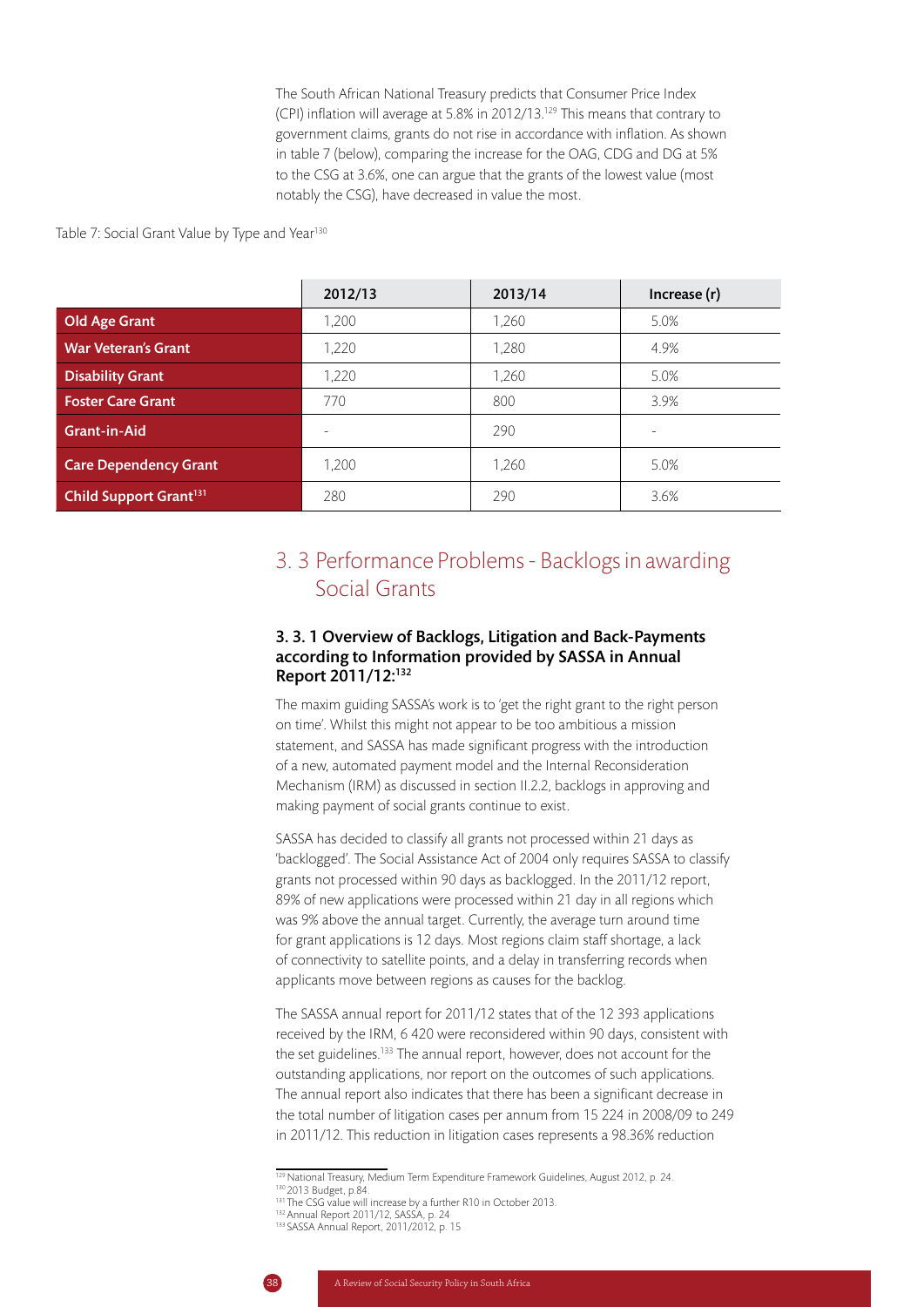over a period of three years.<sup>134</sup> However, KwaZulu-Natal (73) and the Eastern Cape (125) continue to bear a disproportionate burden of these cases.

Another major problem is beneficiaries experiencing 'unauthorised' and 'unlawful' deductions of their grants, often in the form of micro-loans, which exceed the regulations as stipulated in the Social Assistance Act 2004 that deductions for funeral schemes should not exceed 10% of the value of the grant.135 SASSA has made various efforts to curb the deductions of grants, notably the introduction of a new automated biometric based grant payment system. As of 1 June 2013, SASSA will only allow deductions of up to 10% of grant for funeral insurance policies, with SASSA taking no responsibility for the repayment of installments for microloans.136

Overall, this brief statistical overview illustrates that SASSA has managed to improve its performance. However, backlogs continue to exist and as most regional SASSA bureaux give similar reasons for this, the way to improve performance seems clear. Specifically, SASSA needs to address delays encountered when applicants move from one region to another. In addition, the number of backlogs is still high and some regions evidently have bigger problems than others in meeting targets for processing time and efficiency. In a statement for the Strategic Plan 2010/11-2011/12 the Acting Chief Executive Officer of SASSA acknowledged that:

#### '…the agency still contends with an organisational culture that does not promote service excellence and this is mainly due to the legacy of amalgamating nine different administrations into a single entity.<sup>'137</sup>

Whilst the number of cases brought against SASSA has decreased significantly and most of the pending cases were inherited, some new cases continue to be brought on charges of failure of notification of outcome.

SASSA has made some serious attempts to clamp down on grant fraud and corruption, despite suffering a major public relations disaster over the dismissal of its former CEO Fezile Makiwane amidst allegations of irregular procurement practices. In 2011/12, SASSA and the Special Investigative Unit (SIU) identified 2,509 people for grant fraud and 2,488 persons were brought before the courts. Of these, 2,258 were convicted.

Further steps SASSA is implementing to address the existing problems include<sup>138</sup>:

- sending out notification letters by registration mail so as to ensure that letters of notification are received
- $\blacktriangleright$  introduction of automated grant applications
- introduction of new, automated payment model
- an integrated community registration outreach program to improve access in rural and semi-rural areas
- More systematic internal auditing systems to cut down fraud and corruption
- providing support to regional offices currently encountering problems, and continuing to improve the training of staff.

<sup>134</sup> SASSA Annual Report, 2011/2012, p. 18

<sup>135</sup> Beukman, R., 2013, Social Grant payment system: deduction changes, UCT workshop on social security, 27-28 May 2013.

<sup>136</sup> Ibid.

<sup>137</sup> SASSA Strategic Plan, 2010/11-2011/12, p. 10.

<sup>138</sup> SASSA Annual Report, 2011/2012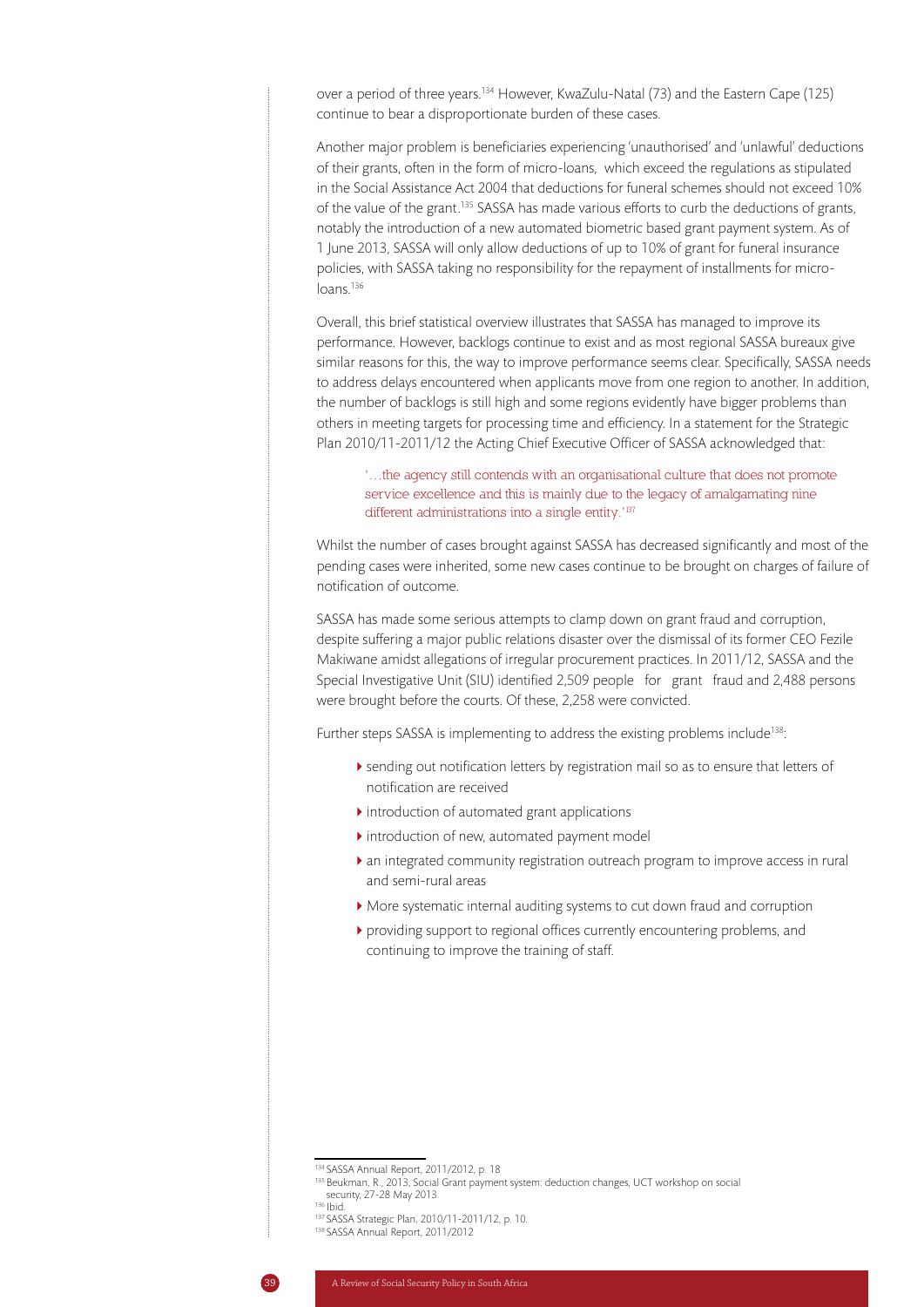

Conclusion and Recommendations: Constructing a Measurement Tool to Strengthen Transparent Progressive Realisation of Socio-Economic Rights in South Africa through the Lens of the Right to Social Security

This policy review has been undertaken as part of a broader project conducted by the Studies in Poverty and Inequality Institute (SPII). The objective of this larger project is to investigate the manner in which policy making, to expand access to socio-economic rights, in fact aligns with the jurisprudential guidance handed down by the Constitutional Court, with the aim of developing an indicative tool for the monitoring of the progressive or regressive measures of current and future policies. Such a tool, it is envisioned, will become a useful tool for policy makers, for those that exercise oversight over the executive, including Parliament and Chapter Nine institutions (notably the South African Human Rights Commission), and civil society.139

In this final section, we draw on the preceding sections to support our position that there is room to strengthen the policy making process through the development of a coherent roadmap that sets out the timeframes, programmes, targets and resource assumptions for the achievement of the universal right to social security as set out in the Constitution of South Africa.

Over and above this recommendation to the state, we also set out an approach to measuring the progressive or regressive qualities of policies that are adopted by leading departments that are tasked with the progressive realisation of socio-economic rights. We argue that such a tool will empower a range of stakeholders from policy makers to institutions of democracy and civil society to monitor and evaluate policy developments at a time when we collectively strive to realise the rights of the Constitution. Finally, we set out some suggestions of how the task of monitoring can be approached.

# 4. 1 Research Findings: Recommendation to Measure Progressive Realisation

The analysis of social security policy and the factors driving this policy development suggest an absence of a truly comprehensive, detailed and targeted plan designed to arrive at a comprehensive social security system that meets the constitutional obligations of achieving access to social security for all and social assistance for those who cannot provide for themselves. Such a comprehensive plan should include not only state funded social assistance, but ought to also set out the role of contributory social insurance schemes, potential private pensions and other schemes that contribute to the well-being and income maintenance of people living in South Africa. The proposed retirement reforms are a positive step in this regard.

<sup>139</sup> An extremely comprehensive paper on the jurisprudential rulings of the Constitutional Court and that of the UN Committee on the International Covenant on Economic, Social and Cultural Rights forms part of this project and is available on www. spii.org.za.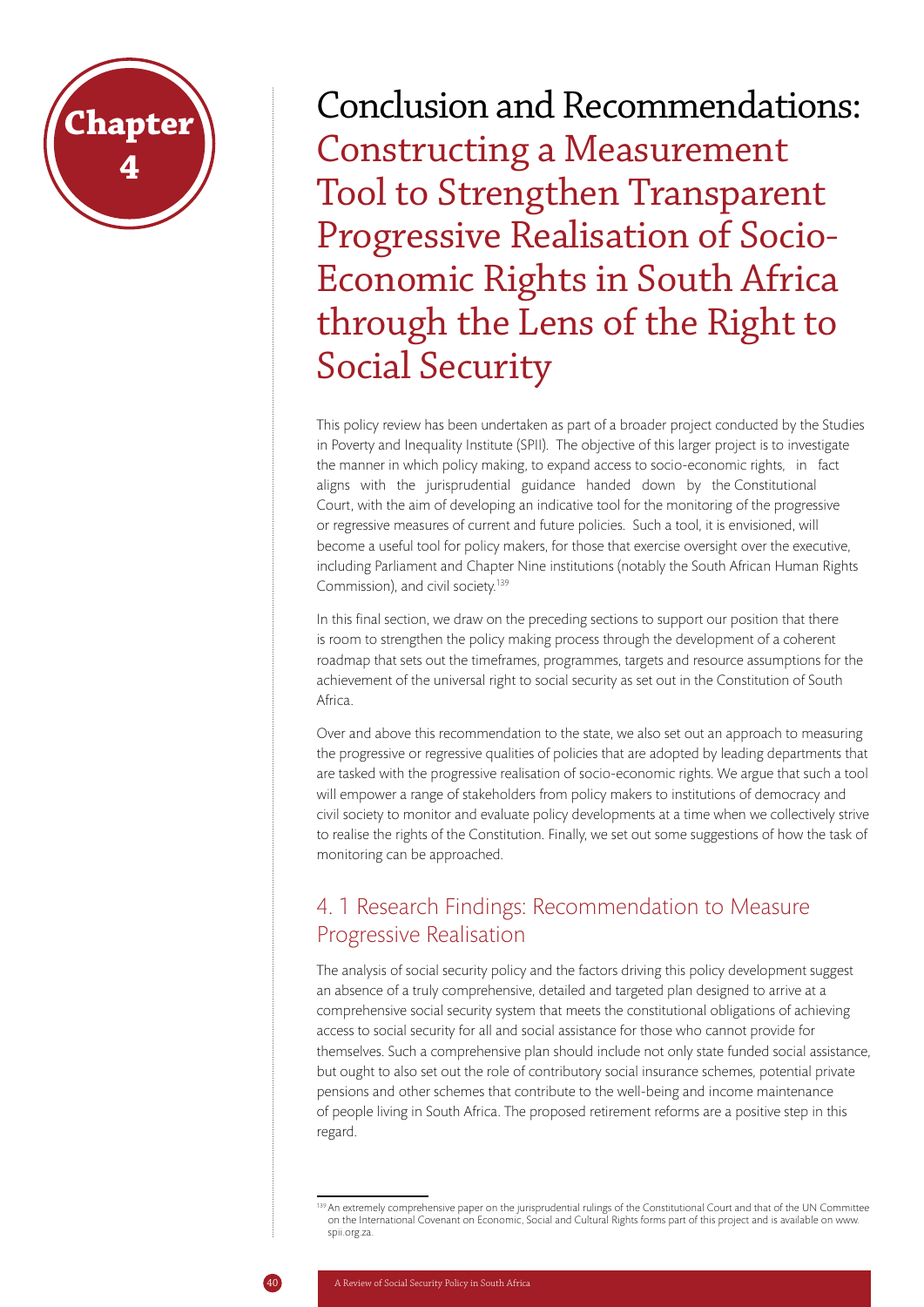The White Paper of 1997 set out the broad strokes of the pillars that should support a comprehensive social security system as the national discourse shifted from 'welfarism' to 'developmental'. The findings and recommendations released by the Taylor Committee provided an illustration of the various components that would be required for the development of a comprehensive and positively reinforcing roadmap.

However, instead of adopting the Taylor Report in its entirety, several of the Committee's recommendations have been implemented by the state in an ad hoc manner, with policy decisions frequently being shaped by financial considerations and in reaction to court cases.

We suggest that the impact of such ad hoc reforms has further diluted the constitutionally driven, universal, rights based approach to social security, replete with a more social democratic notion of solidarity and citizenship. Where the state extends cover to vulnerable groups that share exclusive characteristics (children, older persons etc) this affirms a more residual, neo-liberal approach of targeted interventions to the 'most vulnerable' or the 'poorest of the poor'. Unfortunately, the latter is increasingly the approach taken by the South African government.

At this point it is important to remember that the South African Constitution does not tie access to social security to notions of "deserving support", but establishes a universal right to access. From the policy documents reviewed in this research, it appears that the government has adopted the language of comprehensive social security, but without spelling out what is meant by it and without providing a road map as to how comprehensive coverage might be achieved. The policy focus continues to lie on targeting certain groups in society.

Naturally, we accept that the South African social security system is very advanced for a middle-income country. However, this finding should not be used to avoid engagement on the policy development process for two reasons:

Firstly, the Constitution grants universal access to social security and to social assistance for those who cannot support themselves. Obviously, this raises certain resource challenges for a middle-income country, but the right was included in the Constitution and is thus the benchmark against which government policy needs to be measured. Indeed, the huge unemployment and poverty crisis in South Africa serves to illustrate why this is not only rightly the case, but also of crucial importance if South African democracy and society is to flourish in the long run.

Secondly, the gaps in coverage in the South African social security system have led to a lack of access to social security for one group in particular – unemployed adults between the age of 18 and 59 who are not primary care givers of young children. This is not only discriminatory, but also condemns a certain part of the population to a life in poverty. Given the South African jobs crisis the argument that these "able bodied people" should help themselves and find employment and hence generate an income is unrealistic and without foundation. Government must face up to the fact that most people in this category will not be able to help themselves. Policy development in the future must reflect this.

And yet, social security is not the only socio-economic right that requires full realisation in South Africa. Health care, education, basic services, housing, food and water are some of the other constitutional rights that jointly impact on a person's right to enjoy their fundamental rights to life, equality, dignity and many would argue, freedom itself. How are these competing claims balanced? What role do advocacy and interest groups play and more importantly whose interests do they represent? A case in point of this is the competing positions between, for instance, human rights civil society groups and business interests in the retirement reform discussions.

The concept of progressive realisation raises a myriad of issues pertaining to the allocation of resources of the fiscus and even impact on fiscal and other macro- economic policy choices. This is even more the case in a country of such vast income disparities as South Africa. The high level of income inequality and unemployment, as well as low wages have

# "

 Health care, education, basic services, housing, food and water are some of the other constitutional rights that jointly impact on a person's right to enjoy their fundamental rights to life, equality, dignity and many would argue, freedom itself

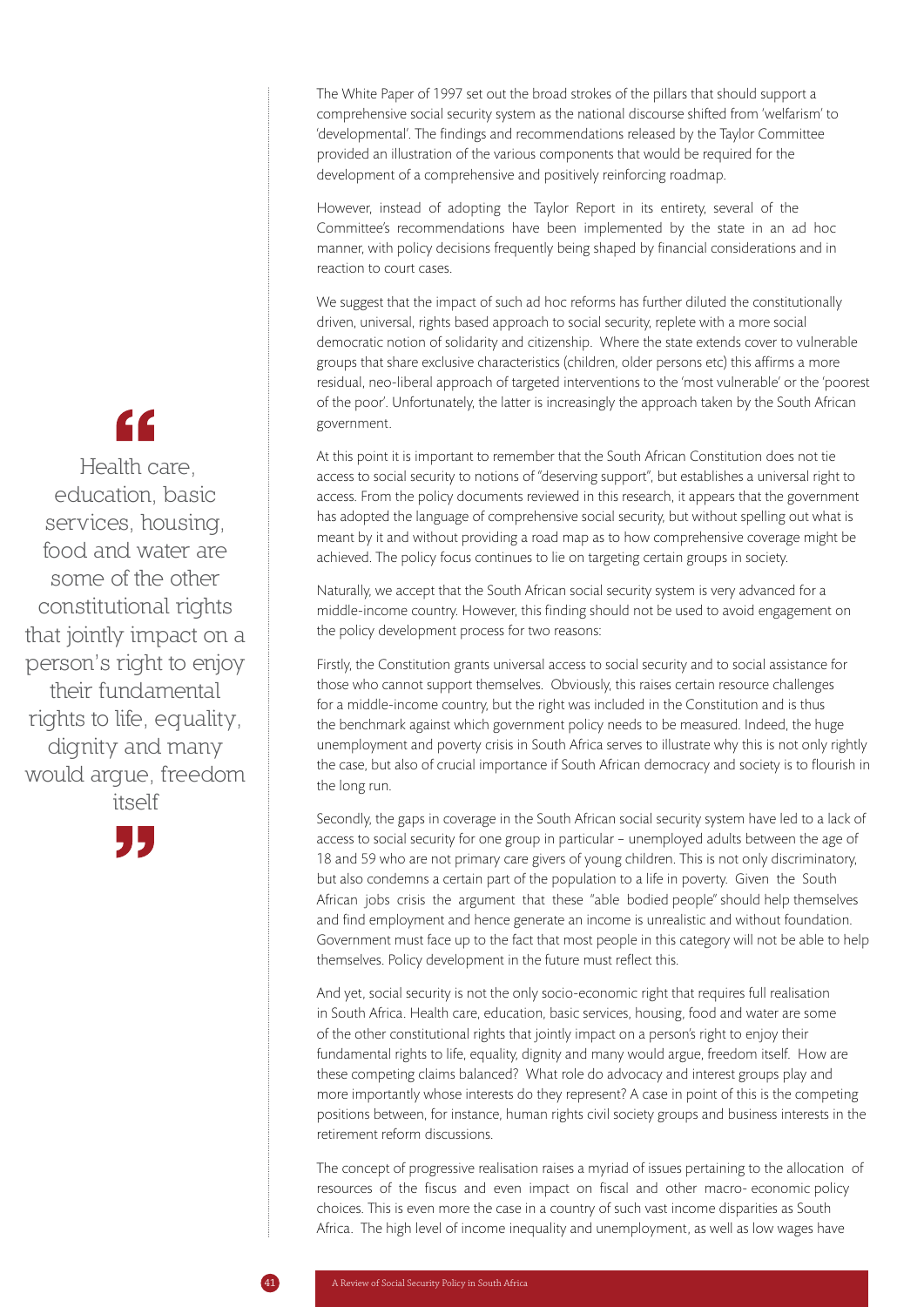a direct bearing on the size of the income tax base, which is frequently claimed to be too narrow to provide for more money to the fiscus. Then again, these structural issues are both cause and effect of the structural economic exclusions that give rise to the need for income support.

# 4.2 Developing a measurement tool

It is for the above outlined reason that SPII is currently running a project that seeks to develop a comprehensive monitoring tool to advance evidence-based debate on the implementation of SERs in South Africa, to enable us all, from researchers, to the SAHRC, to civil society organisations, to institutions of democratic oversight including Parliament, to policy makers tasked with drafting policy, to be able to measure state actions and policies over time in terms of how well they advance universal access to socio-economic rights. Such a monitoring tool will also enable us to see the linkages between the different socio-economic rights, to identify the resource constraints and the resource opportunities and to set our course for the immediate, medium and long term realisation thereof, thereby ensuring that the transformative principles of the Constitution are met.

SPII has developed a three-step methodology which draws upon international best practice but remains contextually specific given the South African context. The methodology is based on a combination of policy and budget analysis and statistical indicators, aligned to data available, to monitor and evaluate the progressive realization of rights according to the following dimensions: access, adequacy and quality. SPII has developed a set of indicators for social security and health which have been populated with data from 2010 and 2011. This analysis begins to build up the information at a national level to evaluate and monitor the progressive realization of social security and healthcare in South Africa. The full list of indicators can be found in the methodology paper available at www.spii.org.za. Over the next two years, indicators will be developed for housing, education, food, water and sanitation, and the environment. As previously mentioned, we use the case of social security to illustrate the benefits of measuring progressive realisation of socio-economic rights.

A monitoring tool with a more quantitative approach is well suited to mapping trends and patterns over time to allow disparities between different population groups to be identified and an assessment of the degree to which progress has been made over time. This would therefore provide a chance for the state to develop its long awaited policy roadmaps, whilst simultaneously meeting the constitutional obligation to progressively realise all the socioeconomic rights over time. Comprehensive roadmaps, spelling out how each right will be realised, which are updated and informed by a measurement tool would also necessitate that trade-offs are finally discussed publicly and that a national discourse emerges on which socioeconomic rights should be prioritised and what this means for the progressive realisation of other rights given resource constraints. The state is already obliged to make these trade-offs. Currently this remains an extremely closed process which often results in vulnerable groups feeling excluded and forgotten. To throw open some of the critical choices that policy makers are faced with will go a long way to reduce the sense of distance between decision makers and those most intimately affected by these decisions. There are also many examples of how expansion of access can be indexed to GDP growth for instance so that the state does not find itself impossibly challenged fiscally in the throes of a recession, which is a very valid concern for any government of the day.

Once government has presented a road map, monitoring and evaluation could consist of noting sequenced advances or violations through the strategic plans and budgets in order to ensure that government complies with its own targets. For this approach to be viable in the case of social security government would have to present strategic plans with clear indicators tied to outcome achievements in the field of restructuring and expanding social security. Only if indicators and outcomes signifying success are clearly stated can government be held accountable and progress monitored and evaluated. A key problem with this approach is that government must not only set out a road map for achieving the progressive realisation of the right to social security, but must also embark on a sufficiently challenging way

# "

SPII has developed a set of indicators for social security and health which have been populated with data from 2010 and 2011

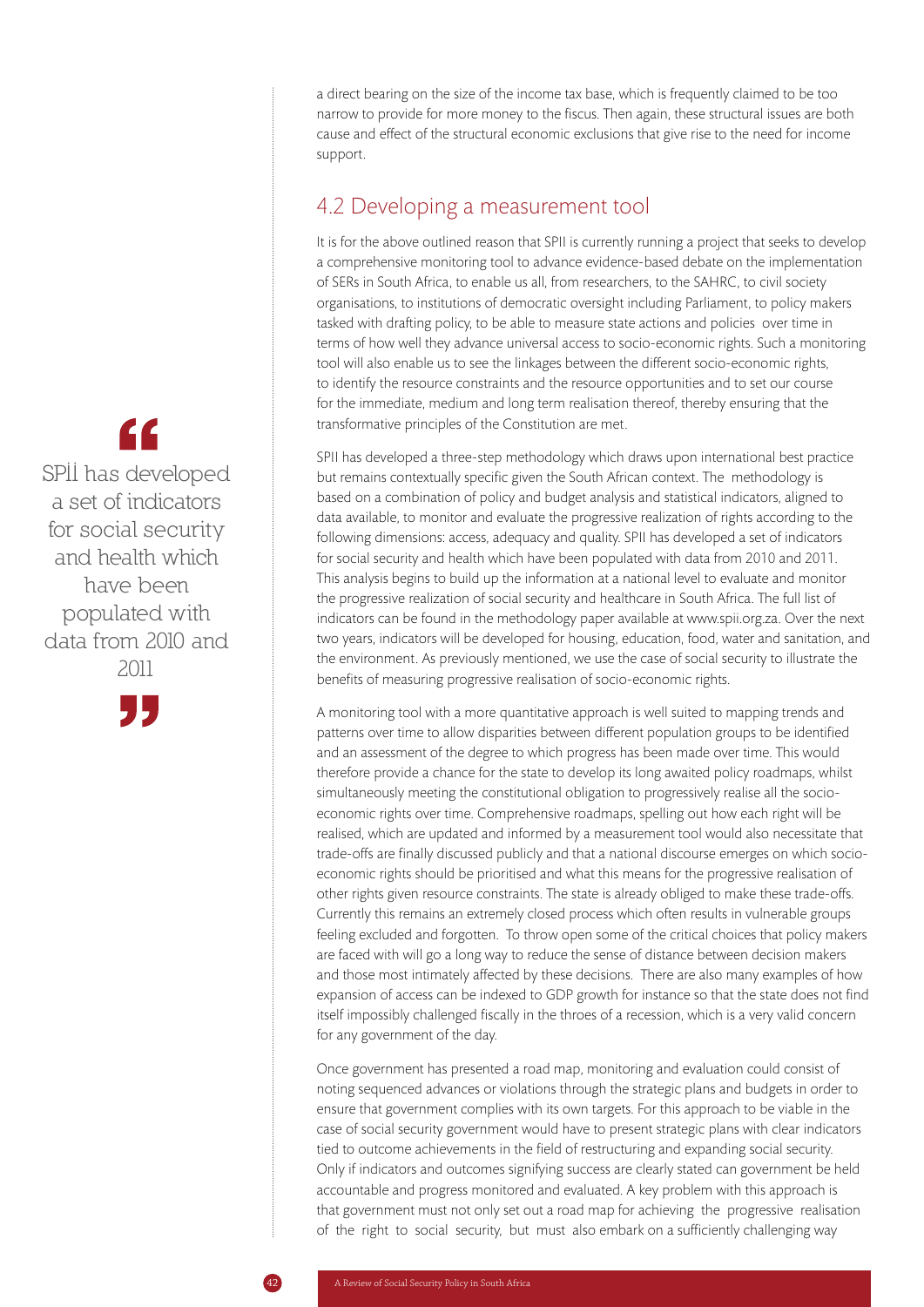forward.140 In short, government must not only finally show society that it has a plan to reform social security, but this plan must also reflect the maximal effort government can make towards achieving the right to social security.

In the 2010 Budget, the eligibility criteria for the child support grant were expanded to more ages in line with the constitution. However, the value of that grant was not increased in line with inflation. Is this progressive realisation or a violation of the right to social security? How do we evaluate progress made in the realisation of socio- economic rights without a tool that stipulates criteria for what progressive realisation means? How do we criticise or commend reforms without a measure against which to evaluate government policy? To give another concrete example, how do we evaluate whether the recent roll-out in grants to 16 million South African's constitutes a move towards universal social security or whether it merely entrenches the existing system that targets certain groups in society at the detriment of others if we do not know what constitutes progressive realisation of social security? Monitoring the state's obligation to realise socio-economic rights will remain a subjective exercise purely dependent on one's point of view for as long as no clear criteria exist by which to monitor and evaluate this progress. These are the sorts of issues that should be debated from an empirically informed position. The development of a roadmap and a monitoring tool would provide such a space for debate.

One way of creating realistic expectations and of moving towards a mechanism for evaluating and monitoring progress would be to compare achievements in South Africa to those in other countries with a similar level of development. In order to do this, it will be necessary to develop certain quantifiable and replicable indicators for each of the socio-economic rights contained in the South African constitution. These can then be analysed over time in order to measure whether progress is being made. At this point we will encounter a trade-off. By necessity the indicators will have to be aligned with data readily available. For example, the focus will have to lie on data which is currently provided and which StatsSa, or the body responsible for providing it, will continue to provide in the forthcoming years. The available data is unlikely to be the type of data we would ideally like to use. In addition, a trade-off needs to be reached between choosing a large number of indicators in order to capture the complex nature of socio-economic rights and keeping the tool simple enough in order to make it accessible and comprehendible for policy makers, NGO's and economists alike.

## 4. 3 Concluding Remarks

Space exists for CSOs to increase pressure on government to present a plan or road map on how it intends to reform social security so that it - over time - aligns with the constitutional obligations. The call for a roadmap towards the eventual realisation of socio-economic rights is in line with the Constitutional Court's interpretation and application of the Bill of Rights. In addition, CSOs need a mechanism for monitoring and evaluating progress made towards the progressive realisation of the right to social security. Such a tool would also be useful for policy makers and allow them to identify the effectiveness of policies, as well as measure whether they are making progress in meeting the constitutional obligations.

Whilst the challenge of developing such a monitoring and evaluation tool is without doubt huge, it is nonetheless an important task to tackle. A monitoring and evaluation tool would allow CSOs to assess progress made to date, as well as provide government with information on the effectiveness of their policy programmes. It alone can put both government and CSOs in a position to prove the validity of their claims of progress or stagnation on socio-economic rights realisation. If we as a society are serious about realising the constitutionally guaranteed right to social security, then it is time to present a plan to reform and restructure the existing social security system and for government and CSOs to work together towards the progressive realisation of universal access to social security.

<sup>140</sup> Felner, Eitan, '"Closing the Escape Hatch": A Toolkit for Monitoring the Progressive Realization of Economic, Social and Cultural Rights', Journal of Human Rights Practice, vol. 1, no. 3, 2009, p. 411.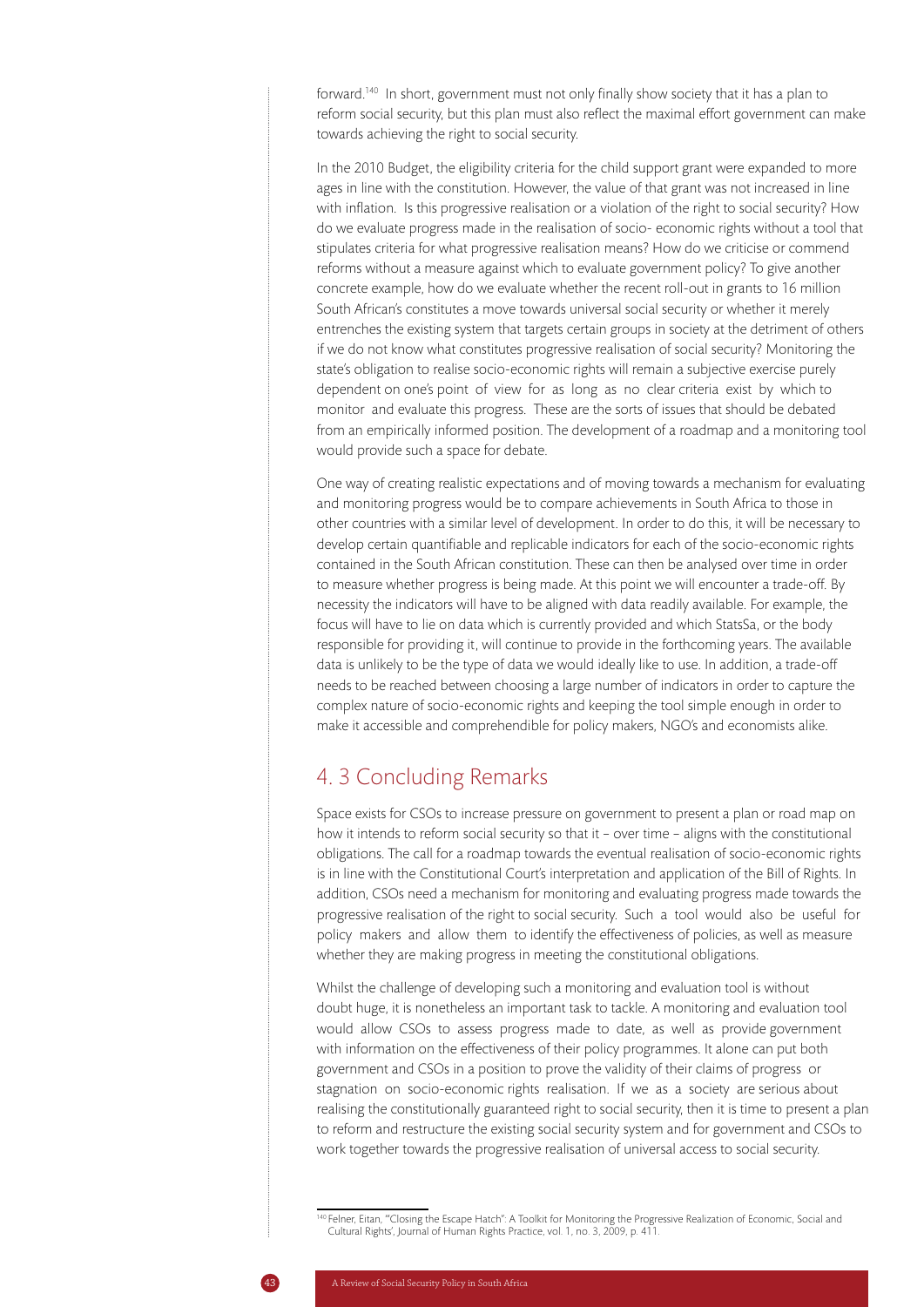# Bibliography

- Beukman, R., 2013, Social Grant payment system: deduction changes, UCT workshop on social security, 27-28 May 2013.
- '"Breaking the Poverty Trap": Financing a Basic Income Grant in South Africa', BIG Financing Reference Group. Available at http://www.blacksash.org.za/docs/financingbig.pdf.
- Brown, Marquessa, Neku, R. J., 'A historical review of the South African social welfare system and social work practitioners' views on its current status', International Social Work, vol. 48, no. 3, 2005, pp. 301-312.
- CESCR, General Comment 3, 14 December 1990. Available at: http://www.unhchr.ch/tbs/ doc.nsf/%28Symbol%29/94bdbaf59b43a424c12563ed0052b664?Open document
- Department of National Treasury Budget 2013: http://www.treasury.gov.za/documents/ national%20budget/2013/
- Department of National Treasury Budget 2010: http://www.finance.gov.za/documents/ national%20budget/2010/review/default.a spx.
- Department of Social Development presentation: Overview of the Social Protection Programmes in South Africa, Cape Town, 10-14 March 2008
- Department of Social Development Strategic Plan 2009-2012. Available at http://www. info.gov.za/view/DownloadFileAction?id=127029.
- Department of Transport: Strategy for the Restructuring of the Road Accident Fund, 8. September, 2006.
- Felner, Eitan, 'Closing the 'Escape Hatch': A Toolkit to Monitor the Progressive Realization of Economic, Social, and Cultural Rights', Journal of Human Rights Practice, vol. 1, no. 3, 2009, pp. 402-435.
- Fukuda-Parr, Sakiko, Lawson-Remer, Terra, Randolph, Susan, 'Economic and Social Rights Fulfilment Index: Country Scores and Rankings', University of Connecticut, Human Rights Institute, Economic Rights Working Paper, no. 11, 2009. Available at http://www.econ. uconn.edu/working/11.pdf.
- Frye, Isobel, 'Poverty, Social Security and Civil Society in South Africa: Triangulating Transformation', Dez. 2008. Available at http://www.brot-fuer-die- welt.de/downloads/ fachinformationen/analyse03\_suedafrika.pdf.
- 'General Household Survey: 2009', Statistics South Africa, Pretoria, 2010. Available at http:// www.statssa.gov.za/publications/P0318/P0318June2009.pdf.
- Grootboom and Others v Government of the Republic of South Africa and Others Constitutional Court Order (CCT38/00) [2000] ZACC 14 (21 September 2000). Available at http://www.saflii.org/za/cases/ZACC/2000/14.html.
- Hemson, D., 2007, 'Mid-term review of the Expanded Public Works Programme: synthesis report,' HSRC.
- Jaftha v Schoeman and Others; Van Roogen v Stolz and Others2005 (2) SA140 (CC) CCT 74/03
- Kagwanja, Peter, Kondlo, Kwandiwe, (eds.), 'State of the Nation: South Africa 2008', HSCR Press, 2009. Available at http://www.hsrcpress.ac.za/product.php?productid=2231&freedo wnload=1.
- Kaseke, Edwell, 'The Role of Social Security in South Africa', International Social Work, vol. 53, no. 2, 2010, pp. 159-168.
- Khosa and Others v Minister of Social Development; Mahlaule and Another v Minister of Social Development and Others. Available at http://www.constitutionalcourt.org.za/site/ thecourt/history.htm#cases.
- Klasen, Stephan, Harttgen, Kenneth, Woolard, Ingrid, 'The evolution and impact of social security in South Africa', June 2010. Available at http://erd.eui.eu/media/2010/Harttger\_ Klasen\_The%20evolution%20and%20imp act%20of%20social%20security%20in%20 South%20Africa\_216.pdf.
- Leibbrandt, Murray, 'Presentation given at the Social Policy Forum Workshop in Cape Town', 26-27 August 2010.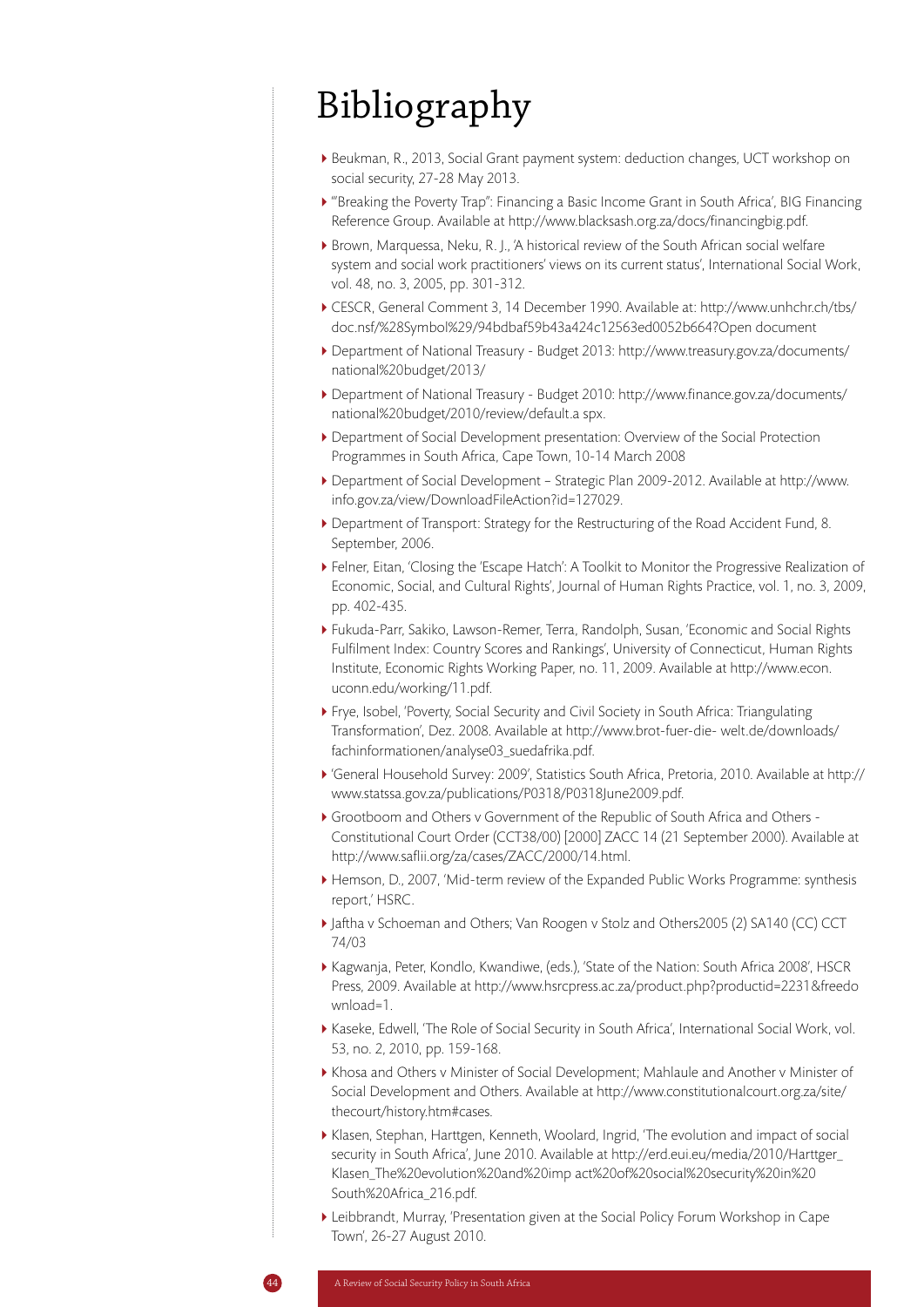- Liebenberg, Sandra, 'Beyond civil and political rights: protecting social, economic and cultural rights – the South African experience', Paper prepared for conference: Protecting Human Rights, Centre for Comparative Constitutional Studies, Melbourne Law School, 25 September 2007. Available at: http://acthra.anu.edu.au/articles/Liebenberg.pdf.
- Liebenberg, Sandra, 'The Judicial Enforcement of Social Security Rights in South Africa', in Riedel, Eibe, (ed.), Social Security as a Human Right: Drafting a General Comment on Article 9 ICESCR – Some Challenge, Springer-Verlag, Berlin, Heidelberg, 2007, pp. 69-90.
- MacGregor, H., Amoateng, Y., Makiwane, M. & Richter, L.,'Concept paper: an investigation of the link between the child support grant and teenage pregnancy in the Eastern Cape Province,' Commissioned by the National Department of Social Development, May 2003. Available at: http://www.hsrc.ac.za/Staff-publications-2151.phtml.
- Makino, Kumiko, 'Social Security Policy Reform in Post-Apartheid South Africa: A Focus on the Basic Income Grant', Centre for Civil Society, Durban, 2004. Available at http://www. ukzn.ac.za/ccs/files/Report%2011.pdf.
- Mashavha v President of the Republic of South Africa, (12) BCLR 1243 (CC), 2004.
- Media Release by the Road Accident Fund on 31. March 2010. Available at: www.raf.co.za.
- Mid-year population estimates, 2010, StatsSA. Available at http://www.statssa.gov.za/ publications/statsdownload.asp?PPN=P0302&SCH=4696 .
- Minister of Health and Others v Treatment Action Campaign 2002 (5) SA 721 (CC).
- Minister of Social Development. Media Statement on the Age Extension for the Child Support Grant, 21 January 2010. Available at http://www.dsd.gov.za/index. php?option=com\_content&task=category&sectionid=1&id=46&Itemid=106.
- Minister of Social Development. Reply to Parliamentary question on backlogs of awarding grants per province. Available at http://www.pmg.org.za/node/20310.
- Mpedi, Letlhokwa, George, 'Pertinent Social Security Issues in South Africa', Socio-Economic Rights Project, Community Law Centre, University of the Western Cape, 2008. Available at http://www.communitylawcentre.org.za/clc-projects/socio- economic-rights/ research-series/research%20report%204.pdf/.
- Noble, Michael, Ntshongwana, Phakama, Surender, Rebecca, 'Attitudes to work and social security in South Africa', HSRC Press, 2008. Available at http://www.hsrcpress.ac.za/product. php?productid=2225&freedownload=1.
- Noble, Michael, Ntshongwana, Phakama, 'No Sign of a Dependency Culture in South Africa', HSRC Policy Brief, March 2008. Available at http://www.hsrc.ac.za/Document-2716. phtml.
- Pauw, Kalie, Mncube, Liberty, 'Expanding the Social Security Net in South Africa: Opportunities, Challenges and Constraints', International Poverty Centre, Country Study, Number 8, July 2007. Available at http://www.undp-povertycentre.org/pub/ IPCCountryStudy8.pdf.
- Quarterly Labour Force Survey, StatsSA, May 2010. Available at http://www.statssa.gov.za/ publications/P0211/P02111stQuarter2010.pdf.
- Quarterly Labour Force Survey, 1st Quarter 2013, StatsSA, Available at: http://www.statssa. gov.za/publications/P0211/P02111stQuarter2013.pdf
- ▶ Report by the Economic Policy Research Institute on behalf of the Department for Social Development: Review of Targeting Mechanisms, Means Tests and Values For South Africa's Social Grants, 4 July, 2007
- Report of the Committee of Inquiry into a Comprehensive System of Social Security for South Africa, Transforming the Present – Protecting the Future, March 2002. Available at http://www.sarpn.org.za/CountryPovertyPapers/SouthAfrica/march2002/report/i ndex.php.
- Reconstruction and Development Programme. Available from the ANC.
- RDP White Paper. Available at: http://www.anc.org.za/ancdocs/policy/white.html.
- Road Accident Fund, Media Release, 31. March 2010. Available at: www.raf.co.za.
- Social Assistance Act, 2004. Available at http://www.info.gov.za/view/ DynamicAction?pageid=607&id=0.
- Social Assistance Amendment Bill, 22 April 2008. Available at http://www.info.gov.za/view/ DynamicAction?pageid=607&id=0.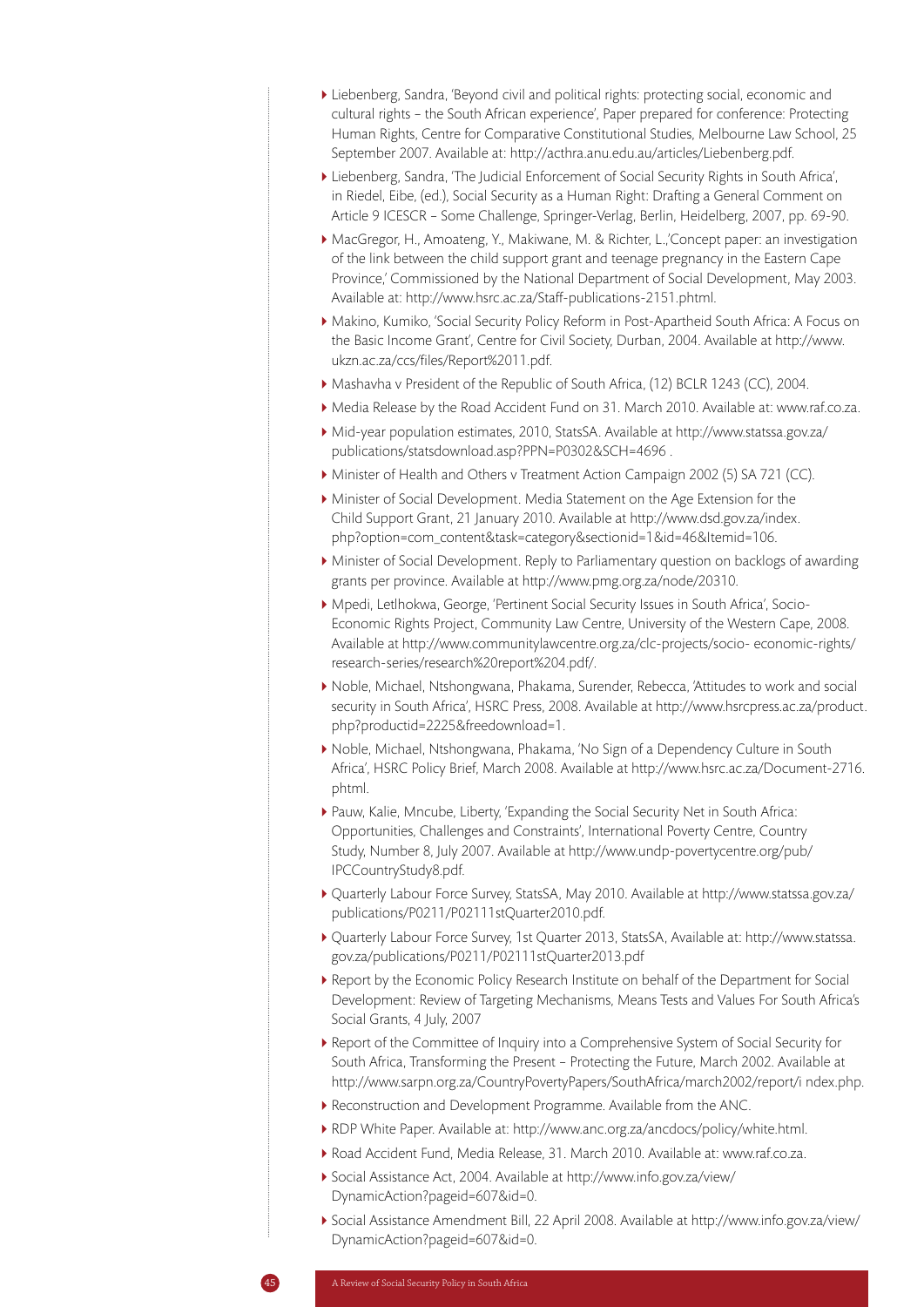- Social assistance Amendment Bill, 3 March 2010.
- Social Assistance Regulation Act, 2005. Available at http://www.info.gov.za/view/ DownloadFileAction?id=62672.
- South Africa: Country Brief. World Bank. Available at http://web.worldbank.org/WBSITE/ EXTERNAL/COUNTRIES/AFRICAEXT/SOUTHA FRICAEXTN/0,,menuPK:368086~pagePK:14 1132~piPK:141107~theSitePK:368057,00.html.
- 'Social Security Standards and the ILO Campaign for the extension of social security', Item for Debate and Guidance for the Governing Body, ILO, Committee on Employment and Social Policy, Nov. 2008. Available at www.socialsecurityextension.org.
- South African Social Security Agency (SASSA), SASSA Annual Report 2011/12 Available at http://www.sassa.gov.za/Portals/1/Documents/7515b97f-9d8b-4c5c-8e09-cc595d6f50e3. pdf
- South African Social Security Agency (SASSA), SASSA Statistical Report, Fact Sheet: issue no. 2 of 2013, Available at http://www.sassa.gov.za/Portals/1/Documents/fb6278e9-4e00- 4a94-a317-701b79a8ac08.pdf
- South African Social Security Agency (SASSA), Strategic Plan 2010/11-2012/2013. Available at http://www.sassa.gov.za/Portals/1/Documents/51ca066a-e8b5-4390- 8261- 3091294f9c23.pdf.
- 'Statistical Report on Social Grants', SASSA, Report no. 26, 30 January 2010. Available at http://www.sassa.gov.za/Portals/1/Documents/3ef97b69-d9b4-4526-a50e- af8db3dc1578. pdf.
- The Constitution of the Republic of South Africa, 1996. Available at http://www.info.gov.za/ documents/constitution/1996/index.htm.
- Triegaardt, Jean, D., 'Accomplishments and challenges for partnerships in development in the transformation of social security in South Africa', Development Bank of Southern Africa (DBSA), Research Papers, 2009. Available at http://www.dbsa.org/Research/ Documents/Accomplishments%20and%20challen ges%20for%20partnerships%20in%20 development%20in%20the%20transformat ion%20of%20social%20security%20in%20 South%20Africa.pdf.
- Van der Berg, Servaas, 'South African Social Security under Apartheid and beyond', Development South Africa, vol. 14, no. 4, 1997, pp. 481-503.
- Visser, Wessel, '"Shifting RDP into Gear". The ANC government's dilemma in providing an equitable system of social security for the "new" South Africa', Paper presented at the 40th ITH Linzer Konferenz, 17 September 2004
- World Social Security Report 2010: Covering People in Times of Crises, 19/02/2010. Available at http://www.socialsecurityextension.org/gimi/gess/ShowTheme.do?tid=1985.

## Websites:

- Department of National Treasury Budget 2010: http://www.finance.gov.za/default.aspx.
- www.blacksash.org.za for information on grant delivery and social grant guide.
- GESS: www.socialsecurityextension.org
- GESS: Global Extension of Social Security: http://www.ilo.org/gimi/gess/ ShowCountryProfile.do?cid=2&aid=2.
- Legislative stuff, docs and speeches: http://www.info.gov.za/view/ DynamicAction?pageid=528.
- Regional Social Security Forum for Africa: http://www.issa.int/aiss/News- Events/Events/ Regional-Social-Security-Forum-for-Africa.
- South African Legal Information Institute for CC decisions: http://www.saflii.org/za/cases/ ZACC/2000/14.html.
- South African Social Security Agency (SASSA): http://www.sassa.gov.za/.
- South African Regional Poverty Network: http://www.sarpn.org.za/index.php.
- The Tri-cameral parliamentary system: http://www.sahistory.org.za/pages/library- resources/ official%20docs/tricameral-parliament.htm